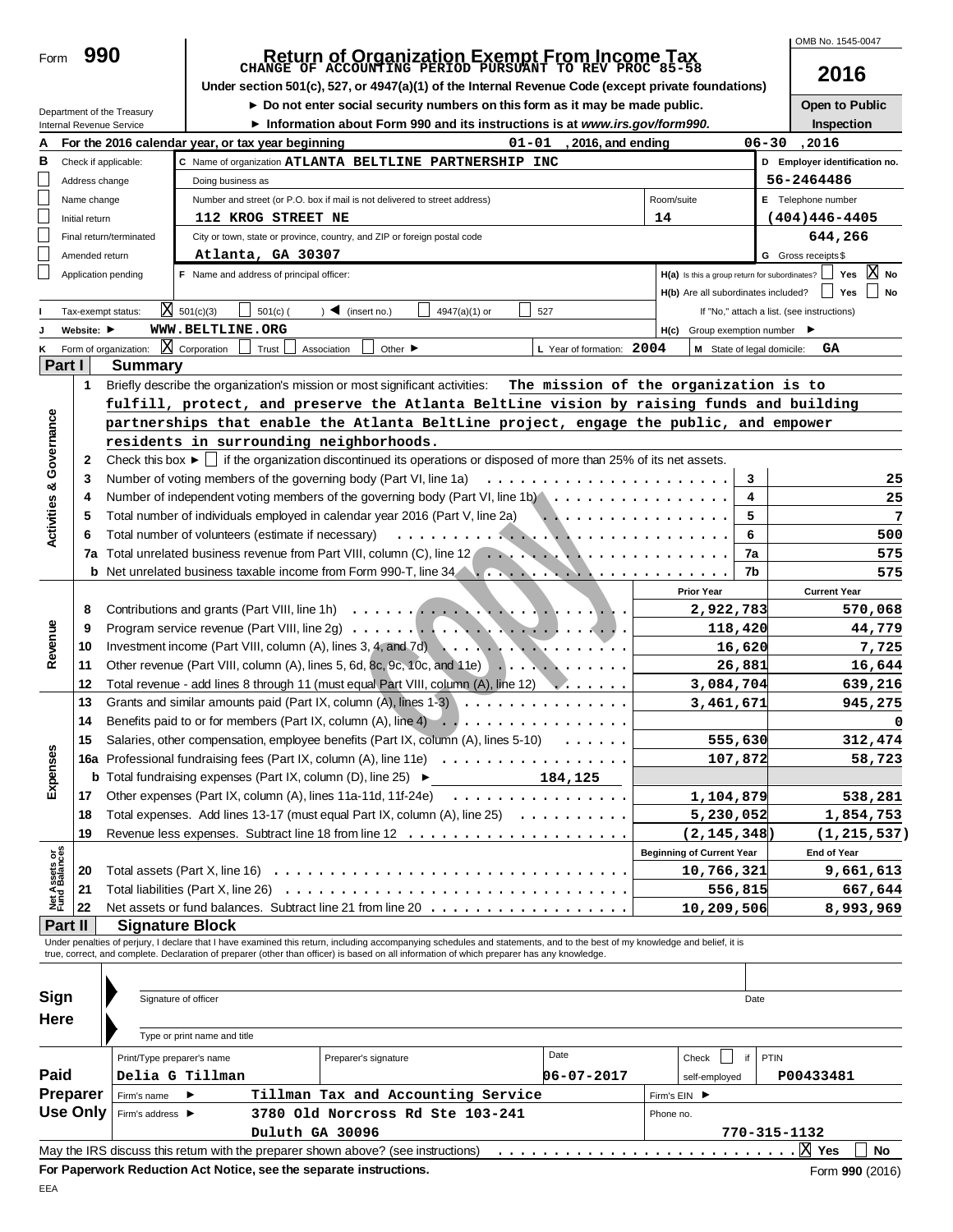|           | Form 990 (2016) ATLANTA BELTLINE PARTNERSHIP INC<br>56-2464486<br>Page 2                                                                                                               |
|-----------|----------------------------------------------------------------------------------------------------------------------------------------------------------------------------------------|
|           | Part III<br><b>Statement of Program Service Accomplishments</b>                                                                                                                        |
|           |                                                                                                                                                                                        |
| 1         | Briefly describe the organization's mission:                                                                                                                                           |
|           | The mission of the organization is to fulfill, protect, and preserve the Atlanta BeltLine                                                                                              |
|           | vision by raising funds and building partnerships that enable the Atlanta BeltLine project,                                                                                            |
|           | engage the public, and empower residents in surrounding neighborhoods.                                                                                                                 |
| 2         | Did the organization undertake any significant program services during the year which were not listed on the                                                                           |
|           | $x$ No                                                                                                                                                                                 |
|           | If "Yes," describe these new services on Schedule O.                                                                                                                                   |
| 3         | Did the organization cease conducting, or make significant changes in how it conducts, any program                                                                                     |
|           |                                                                                                                                                                                        |
|           | If "Yes," describe these changes on Schedule O.                                                                                                                                        |
| 4         | Describe the organization's program service accomplishments for each of its three largest program services, as measured by                                                             |
|           | expenses. Section 501(c)(3) and 501(c)(4) organizations are required to report the amount of grants and allocations to others,                                                         |
|           | the total expenses, and revenue, if any, for each program service reported.                                                                                                            |
|           |                                                                                                                                                                                        |
| 4a        | ) (Expenses \$898, 231 including grants of \$898, 231 ) (Revenue<br>(Code:<br>\$<br>PARKS AND TRAILS: GRANTS MADE TO PURCHASE LAND AND DEVELOP BELTLINE PARKS AND TRAILS.              |
|           |                                                                                                                                                                                        |
|           |                                                                                                                                                                                        |
|           |                                                                                                                                                                                        |
|           |                                                                                                                                                                                        |
|           |                                                                                                                                                                                        |
|           |                                                                                                                                                                                        |
|           |                                                                                                                                                                                        |
|           |                                                                                                                                                                                        |
|           |                                                                                                                                                                                        |
|           |                                                                                                                                                                                        |
|           |                                                                                                                                                                                        |
| 4b        | ) (Expenses $$$ 442, 013 including grants of $$$<br>) (Revenue<br>\$<br>45,354)<br>(Code:<br>ENGAGE - PUBLIC AWARENESS, EDUCATION AND OWNERSHIP: CULTIVATE BROAD-BASED SUPPORT FOR THE |
|           | ATLANTA BELTLINE AND BUILD HIGH LEVELS OF AWARENESS, EDUCATION AND OWNERSHIP OF THE ATLANTA                                                                                            |
|           | BELTLINE.                                                                                                                                                                              |
|           |                                                                                                                                                                                        |
|           |                                                                                                                                                                                        |
|           |                                                                                                                                                                                        |
|           |                                                                                                                                                                                        |
|           |                                                                                                                                                                                        |
|           |                                                                                                                                                                                        |
|           |                                                                                                                                                                                        |
|           |                                                                                                                                                                                        |
| 4c        | (Code: ) (Expenses \$131, 965 including grants of \$47, 044 ) (Revenue<br>\$                                                                                                           |
|           | ENABLE-PARTNERSHIP AND STEWARDSHIP: SHEPHERD PRIVATE RESOURCES TO SECURE PUBLIC FUNDING FOR                                                                                            |
|           | THE ATLANTA BELTLINE; EXPEDITE THE RESOLUTION OF ISSUES THAT MAY HINDER ITS IMPLEMENTATION                                                                                             |
|           | AND FACILITATE THE INCORPORATION OF BEST IDEAS AND BEST PRACTICES.                                                                                                                     |
|           |                                                                                                                                                                                        |
|           |                                                                                                                                                                                        |
|           |                                                                                                                                                                                        |
|           |                                                                                                                                                                                        |
|           |                                                                                                                                                                                        |
|           |                                                                                                                                                                                        |
|           |                                                                                                                                                                                        |
|           |                                                                                                                                                                                        |
| 4d        | Other program services (Describe in Schedule O.)                                                                                                                                       |
|           | (Expenses \$<br>26,566 including grants of \$<br>) (Revenue \$                                                                                                                         |
| 4e<br>EEA | Total program service expenses ▶<br>1,498,775<br>Form 990 (2016)                                                                                                                       |
|           |                                                                                                                                                                                        |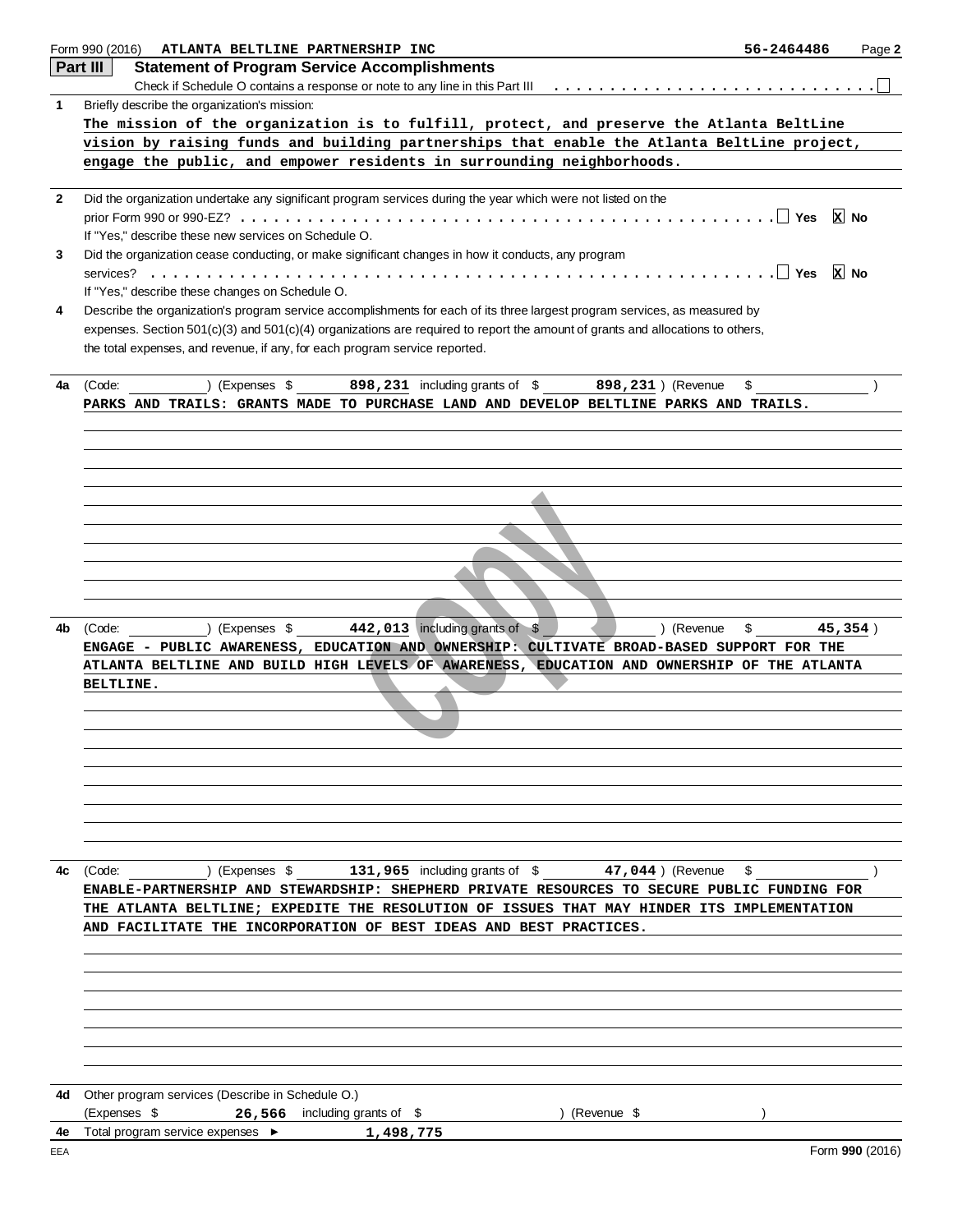|              | <b>Checklist of Required Schedules</b><br>Part IV                                                                                                                                                                                                         |                |                 |        |
|--------------|-----------------------------------------------------------------------------------------------------------------------------------------------------------------------------------------------------------------------------------------------------------|----------------|-----------------|--------|
|              |                                                                                                                                                                                                                                                           |                | Yes             | No     |
| 1            | Is the organization described in section $501(c)(3)$ or $4947(a)(1)$ (other than a private foundation)? If "Yes,"                                                                                                                                         |                |                 |        |
|              |                                                                                                                                                                                                                                                           | 1              | Χ               |        |
| $\mathbf{2}$ | Is the organization required to complete Schedule B, Schedule of Contributors (see instructions)? $\ldots \ldots \ldots \ldots$                                                                                                                           | $\mathbf{2}$   | X               |        |
| 3            | Did the organization engage in direct or indirect political campaign activities on behalf of or in opposition to                                                                                                                                          |                |                 |        |
|              |                                                                                                                                                                                                                                                           | 3              |                 | Χ      |
| 4            | Section 501(c)(3) organizations. Did the organization engage in lobbying activities, or have a section 501(h)                                                                                                                                             |                |                 |        |
|              |                                                                                                                                                                                                                                                           | 4              |                 | Χ      |
| 5            | Is the organization a section $501(c)(4)$ , $501(c)(5)$ , or $501(c)(6)$ organization that receives membership dues,                                                                                                                                      |                |                 |        |
|              | assessments, or similar amounts as defined in Revenue Procedure 98-19? If "Yes," complete Schedule C,                                                                                                                                                     |                |                 |        |
|              |                                                                                                                                                                                                                                                           | 5              |                 | Χ      |
| 6            | Did the organization maintain any donor advised funds or any similar funds or accounts for which donors                                                                                                                                                   |                |                 |        |
|              | have the right to provide advice on the distribution or investment of amounts in such funds or accounts? If                                                                                                                                               |                |                 |        |
|              |                                                                                                                                                                                                                                                           | 6              |                 | Χ      |
| 7            | Did the organization receive or hold a conservation easement, including easements to preserve open space,                                                                                                                                                 |                |                 |        |
|              | the environment, historic land areas, or historic structures? If "Yes," complete Schedule D, Part II                                                                                                                                                      | $\overline{7}$ |                 | Χ      |
| 8            | Did the organization maintain collections of works of art, historical treasures, or other similar assets? If "Yes,"                                                                                                                                       |                |                 |        |
|              |                                                                                                                                                                                                                                                           | 8              |                 | Χ      |
| 9            | Did the organization report an amount in Part X, line 21, for escrow or custodial account liability, serve as a                                                                                                                                           |                |                 |        |
|              | custodian for amounts not listed in Part X; or provide credit counseling, debt management, credit repair, or                                                                                                                                              |                |                 |        |
|              |                                                                                                                                                                                                                                                           | 9              |                 | Χ      |
| 10           | Did the organization, directly or through a related organization, hold assets in temporarily restricted                                                                                                                                                   |                |                 |        |
|              | endowments, permanent endowments, or quasi-endowments? If "Yes," complete Schedule D, Part V                                                                                                                                                              | 10             |                 | X      |
| 11           | If the organization's answer to any of the following questions is "Yes," then complete Schedule D, Parts VI,                                                                                                                                              |                |                 |        |
|              | VII, VIII, IX, or X as applicable.                                                                                                                                                                                                                        |                |                 |        |
| a            | Did the organization report an amount for land, buildings, and equipment in Part X, line 10? If "Yes,"                                                                                                                                                    |                |                 |        |
|              |                                                                                                                                                                                                                                                           | 11a            | Χ               |        |
| b            | Did the organization report an amount for investments - other securities in Part X, line 12 that is 5% or more                                                                                                                                            |                |                 |        |
|              |                                                                                                                                                                                                                                                           | 11b            |                 | Χ      |
| c            | Did the organization report an amount for investments - program related in Part X, line 13 that is 5% or more                                                                                                                                             |                |                 |        |
|              |                                                                                                                                                                                                                                                           | 11c            |                 | Χ      |
| d            | Did the organization report an amount for other assets in Part X, line 15 that is 5% or more of its total assets                                                                                                                                          |                |                 |        |
|              |                                                                                                                                                                                                                                                           | 11d            |                 | Χ      |
|              | Did the organization report an amount for other liabilities in Part X, line 25? If "Yes," complete Schedule D, Part X                                                                                                                                     | 11e            | Χ               |        |
|              | Did the organization's separate or consolidated financial statements for the tax year include a footnote that addresses                                                                                                                                   |                |                 |        |
|              | the organization's liability for uncertain tax positions under FIN 48 (ASC 740)? If "Yes," complete Schedule D, Part X<br>$\cdots$<br>Did the organization obtain separate, independent audited financial statements for the tax year? If "Yes," complete | 11f            |                 | Χ      |
| 12a          |                                                                                                                                                                                                                                                           |                |                 |        |
|              | Was the organization included in consolidated, independent audited financial statements for the tax year? If                                                                                                                                              | 12a            | Χ               |        |
| b            | "Yes," and if the organization answered "No" to line 12a, then completing Schedule D, Parts XI and XII is optional                                                                                                                                        | 12b            |                 |        |
| 13           | Is the organization a school described in section $170(b)(1)(A)(ii)$ ? If "Yes," complete Schedule E<br>.                                                                                                                                                 | 13             |                 | Χ<br>Χ |
| 14a          | Did the organization maintain an office, employees, or agents outside of the United States?<br>.                                                                                                                                                          | 14a            |                 | X      |
| b            | Did the organization have aggregate revenues or expenses of more than \$10,000 from grantmaking,                                                                                                                                                          |                |                 |        |
|              | fundraising, business, investment, and program service activities outside the United States, or aggregate                                                                                                                                                 |                |                 |        |
|              | foreign investments valued at \$100,000 or more? If "Yes," complete Schedule F, Parts I and IV                                                                                                                                                            | 14b            |                 | Χ      |
| 15           | Did the organization report on Part IX, column (A), line 3, more than \$5,000 of grants or other assistance to or                                                                                                                                         |                |                 |        |
|              |                                                                                                                                                                                                                                                           | 15             |                 | Χ      |
| 16           | Did the organization report on Part IX, column (A), line 3, more than \$5,000 of aggregate grants or other                                                                                                                                                |                |                 |        |
|              |                                                                                                                                                                                                                                                           | 16             |                 | Χ      |
| 17           | Did the organization report a total of more than \$15,000 of expenses for professional fundraising services on                                                                                                                                            |                |                 |        |
|              |                                                                                                                                                                                                                                                           | 17             | Χ               |        |
| 18           | Did the organization report more than \$15,000 total of fundraising event gross income and contributions on                                                                                                                                               |                |                 |        |
|              |                                                                                                                                                                                                                                                           | 18             |                 | Χ      |
| 19           | Did the organization report more than \$15,000 of gross income from gaming activities on Part VIII, line 9a?                                                                                                                                              |                |                 |        |
|              |                                                                                                                                                                                                                                                           | 19             |                 | Χ      |
| EEA          |                                                                                                                                                                                                                                                           |                | Form 990 (2016) |        |

# Form 990 (2016) Page **3 ATLANTA BELTLINE PARTNERSHIP INC 56-2464486**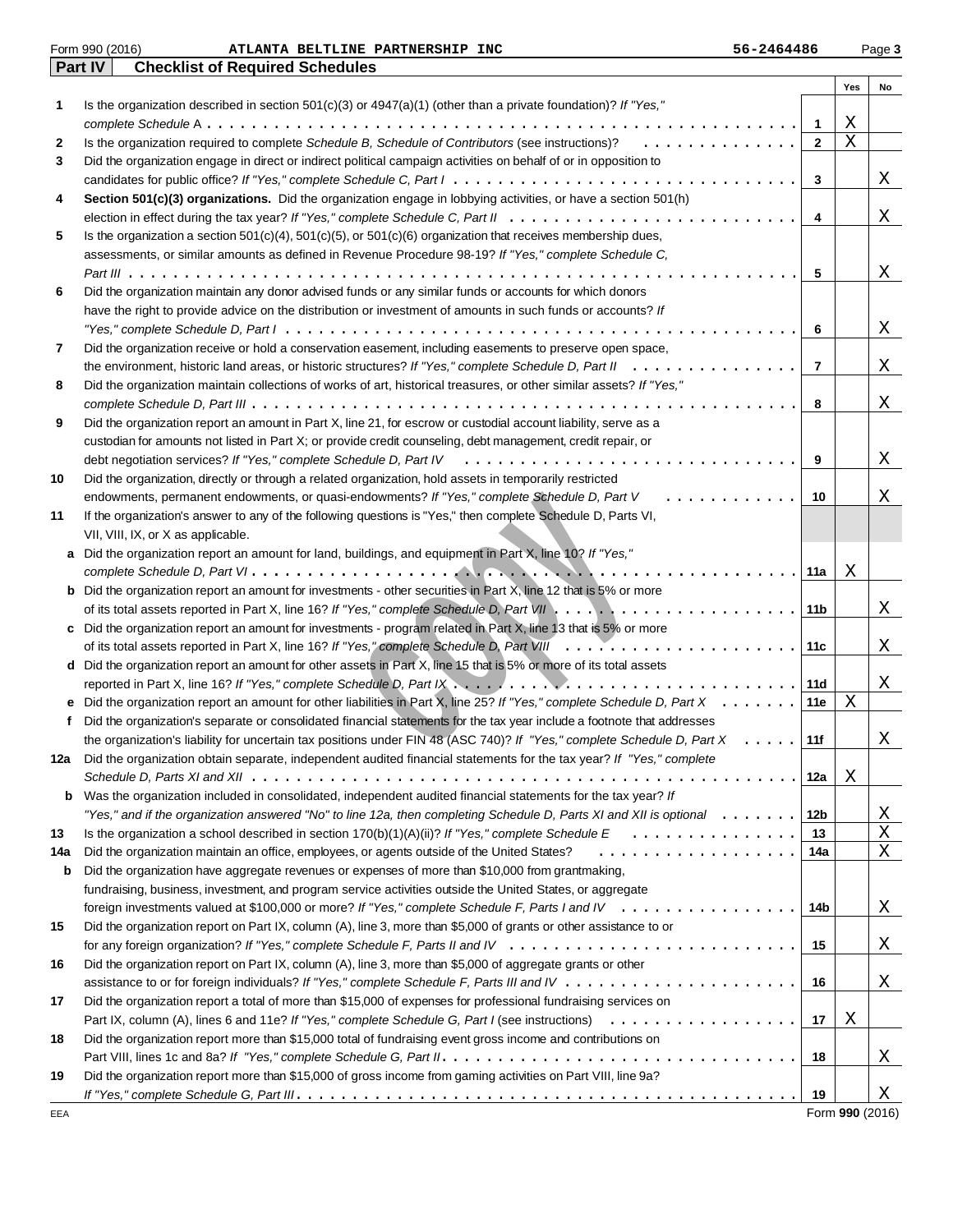|     | Part IV<br><b>Checklist of Required Schedules</b> (continued)                                                                                                                                                                       |                 |     |    |
|-----|-------------------------------------------------------------------------------------------------------------------------------------------------------------------------------------------------------------------------------------|-----------------|-----|----|
|     |                                                                                                                                                                                                                                     |                 | Yes | No |
| 20a | Did the organization operate one or more hospital facilities? If "Yes," complete Schedule H<br>.                                                                                                                                    | 20a             |     | Χ  |
| b   | If "Yes" to line 20a, did the organization attach a copy of its audited financial statements to this retum?<br>.                                                                                                                    | 20 <sub>b</sub> |     |    |
| 21  | Did the organization report more than \$5,000 of grants or other assistance to any domestic organization or                                                                                                                         |                 |     |    |
|     |                                                                                                                                                                                                                                     | 21              | Χ   |    |
| 22  | Did the organization report more than \$5,000 of grants or other assistance to or for domestic individuals on                                                                                                                       |                 |     |    |
|     | Part IX, column (A), line 2? If "Yes," complete Schedule I, Parts I and III                                                                                                                                                         | 22              |     | Χ  |
| 23  | Did the organization answer "Yes" to Part VII, Section A, line 3, 4, or 5 about compensation of the                                                                                                                                 |                 |     |    |
|     | organization's current and former officers, directors, trustees, key employees, and highest compensated                                                                                                                             |                 |     |    |
|     |                                                                                                                                                                                                                                     | 23              |     | Χ  |
| 24a | Did the organization have a tax-exempt bond issue with an outstanding principal amount of more than                                                                                                                                 |                 |     |    |
|     | \$100,000 as of the last day of the year, that was issued after December 31, 2002? If "Yes," answer lines 24b                                                                                                                       |                 |     |    |
|     | through 24d and complete Schedule K. If "No," go to line 25a $\ldots \ldots \ldots \ldots \ldots \ldots \ldots \ldots \ldots \ldots \ldots \ldots$                                                                                  | 24a             |     | Χ  |
| b   | Did the organization invest any proceeds of tax-exempt bonds beyond a temporary period exception?                                                                                                                                   | 24b             |     |    |
| с   | Did the organization maintain an escrow account other than a refunding escrow at any time during the year                                                                                                                           |                 |     |    |
|     |                                                                                                                                                                                                                                     | 24c             |     |    |
| d   | Did the organization act as an "on behalf of" issuer for bonds outstanding at any time during the year?                                                                                                                             | 24d             |     |    |
| 25a | Section 501(c)(3), 501(c)(4), and 501(c)(29) organizations. Did the organization engage in an excess benefit                                                                                                                        |                 |     |    |
|     | transaction with a disqualified person during the year? If "Yes," complete Schedule L, Part I<br>.                                                                                                                                  | 25a             |     | Χ  |
|     | Is the organization aware that it engaged in an excess benefit transaction with a disqualified person in a prior                                                                                                                    |                 |     |    |
| b   | year, and that the transaction has not been reported on any of the organization's prior Forms 990 or 990-EZ?                                                                                                                        |                 |     |    |
|     |                                                                                                                                                                                                                                     | 25 <sub>b</sub> |     | Χ  |
|     | If "Yes," complete Schedule L, Part $l\ldots\ldots\ldots\ldots\ldots\ldots\ldots\ldots\ldots\ldots\ldots\ldots\ldots$<br>Did the organization report any amount on Part X, line 5, 6, or 22 for receivables from or payables to any |                 |     |    |
| 26  |                                                                                                                                                                                                                                     |                 |     |    |
|     | current or former officers, directors, trustees, key employees, highest compensated employees, or                                                                                                                                   |                 |     |    |
|     |                                                                                                                                                                                                                                     | 26              |     | Χ  |
| 27  | Did the organization provide a grant or other assistance to an officer, director, trustee, key employee,                                                                                                                            |                 |     |    |
|     | substantial contributor or employee thereof, a grant selection committee member, or to a 35% controlled                                                                                                                             |                 |     |    |
|     |                                                                                                                                                                                                                                     | 27              |     | Χ  |
| 28  | Was the organization a party to a business transaction with one of the following parties (see Schedule L,                                                                                                                           |                 |     |    |
|     | Part IV instructions for applicable filing thresholds, conditions, and exceptions):                                                                                                                                                 |                 |     |    |
| а   | A current or former officer, director, trustee, or key employee? If "Yes," complete Schedule L, Part IV                                                                                                                             | 28a             |     | Χ  |
| b   | A family member of a current or former officer, director, trustee, or key employee? If "Yes," complete                                                                                                                              |                 |     |    |
|     | Schedule L, Part IV $\ldots \ldots \ldots \ldots \ldots \ldots \ldots \ldots \ldots \ldots \ldots$                                                                                                                                  | 28b             |     | Χ  |
| c   | An entity of which a current or former officer, director, trustee, or key employee (or a family member thereof)                                                                                                                     |                 |     |    |
|     | was an officer, director, trustee, or direct or indirect owner? If "Yes," complete Schedule L, Part IV                                                                                                                              | 28c             |     | Χ  |
| 29  | Did the organization receive more than \$25,000 in non-cash contributions? If "Yes," complete Schedule M                                                                                                                            | 29              |     | X  |
| 30  | Did the organization receive contributions of art, historical treasures, or other similar assets, or qualified                                                                                                                      |                 |     |    |
|     |                                                                                                                                                                                                                                     | 30              |     | Χ  |
| 31  | Did the organization liquidate, terminate, or dissolve and cease operations? If "Yes," complete Schedule N,                                                                                                                         |                 |     |    |
|     |                                                                                                                                                                                                                                     | 31              |     | Χ  |
| 32  | Did the organization sell, exchange, dispose of, or transfer more than 25% of its net assets? If "Yes,"                                                                                                                             |                 |     |    |
|     |                                                                                                                                                                                                                                     | 32              |     | Χ  |
| 33  | Did the organization own 100% of an entity disregarded as separate from the organization under Regulations                                                                                                                          |                 |     |    |
|     | sections 301.7701-2 and 301.7701-3? If "Yes," complete Schedule R, Part $1, \ldots, \ldots, \ldots, \ldots, \ldots, \ldots, \ldots, \ldots, \ldots$                                                                                 | 33              |     | Χ  |
| 34  | Was the organization related to any tax-exempt or taxable entity? If "Yes," complete Schedule R, Part II, III,                                                                                                                      |                 |     |    |
|     |                                                                                                                                                                                                                                     | 34              |     | Χ  |
| 35a | Did the organization have a controlled entity within the meaning of section $512(b)(13)? \ldots \ldots \ldots \ldots \ldots \ldots \ldots$                                                                                          | 35a             |     | X  |
| b   | If "Yes" to line 35a, did the organization receive any payment from or engage in any transaction with a                                                                                                                             |                 |     |    |
|     | controlled entity within the meaning of section 512(b)(13)? If "Yes," complete Schedule R, Part V, line $2 \ldots \ldots \ldots \ldots$                                                                                             | 35 <sub>b</sub> |     | Χ  |
| 36  | Section 501(c)(3) organizations. Did the organization make any transfers to an exempt non-charitable                                                                                                                                |                 |     |    |
|     |                                                                                                                                                                                                                                     | 36              |     | Χ  |
| 37  | Did the organization conduct more than 5% of its activities through an entity that is not a related organization                                                                                                                    |                 |     |    |
|     | and that is treated as a partnership for federal income tax purposes? If "Yes," complete Schedule R,                                                                                                                                |                 |     |    |
|     |                                                                                                                                                                                                                                     | 37              |     | Χ  |
| 38  | Did the organization complete Schedule O and provide explanations in Schedule O for Part VI, lines 11b and                                                                                                                          |                 |     |    |
|     | 19? Note. All Form 990 filers are required to complete Schedule O.                                                                                                                                                                  | 38              | Χ   |    |

Form 990 (2016) Page **4 ATLANTA BELTLINE PARTNERSHIP INC 56-2464486**

|  |  | Form 990 (2016) |
|--|--|-----------------|
|--|--|-----------------|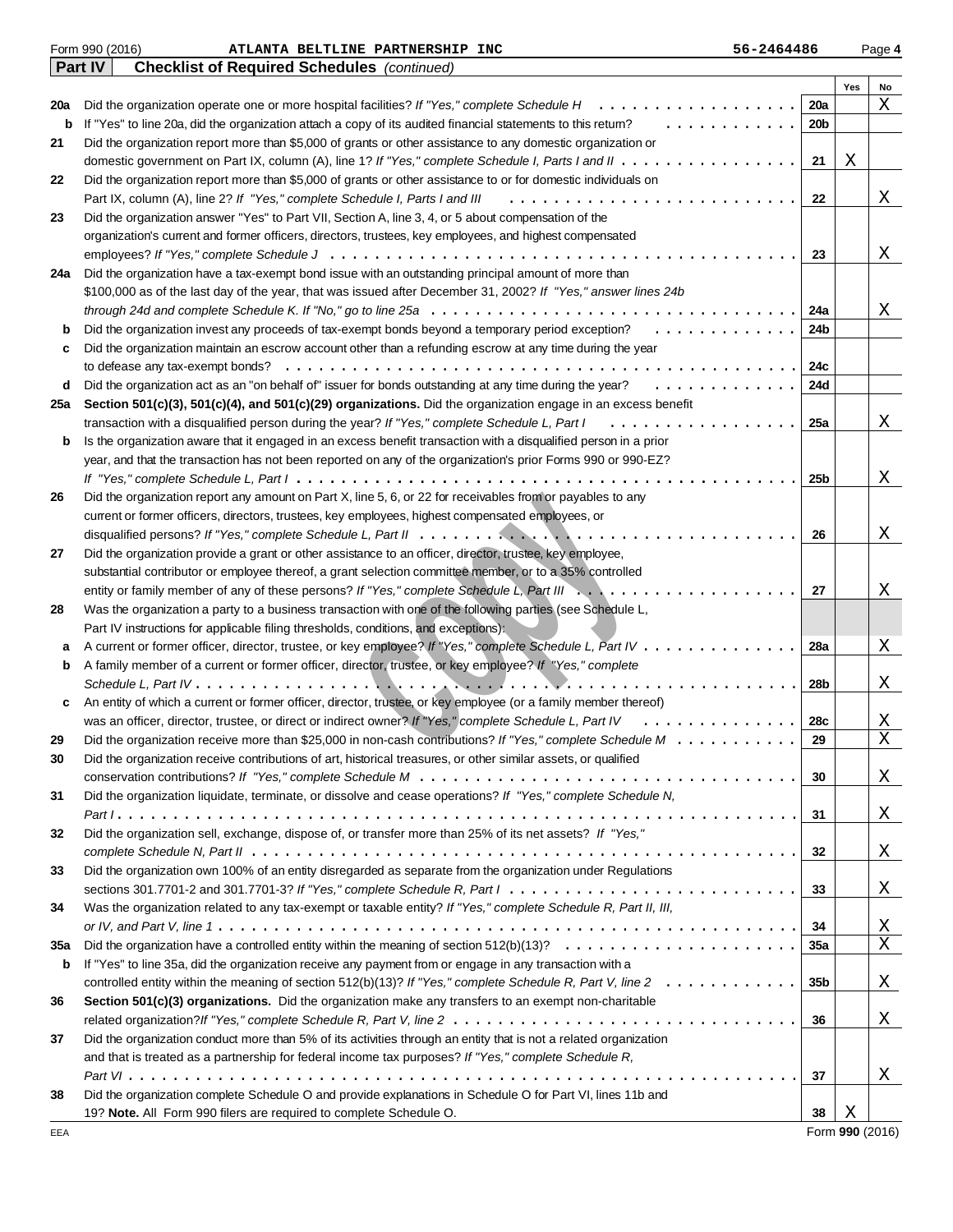|     | Form 990 (2016)<br>56-2464486<br>ATLANTA BELTLINE PARTNERSHIP INC                                                                                        |     |     | Page 5 |
|-----|----------------------------------------------------------------------------------------------------------------------------------------------------------|-----|-----|--------|
|     | <b>Statements Regarding Other IRS Filings and Tax Compliance</b><br><b>Part V</b>                                                                        |     |     |        |
|     | Check if Schedule O contains a response or note to any line in this Part V                                                                               |     |     |        |
|     |                                                                                                                                                          |     | Yes | No     |
| 1a  | Enter the number reported in Box 3 of Form 1096. Enter -0- if not applicable $\dots \dots \dots \dots$<br>1a<br>30                                       |     |     |        |
| b   | Enter the number of Forms W-2G included in line 1a. Enter -0- if not applicable<br>1b<br>.                                                               |     |     |        |
| c   | Did the organization comply with backup withholding rules for reportable payments to vendors and                                                         |     |     |        |
|     |                                                                                                                                                          | 1c  | Χ   |        |
| 2a  | Enter the number of employees reported on Form W-3, Transmittal of Wage and Tax                                                                          |     |     |        |
|     | Statements, filed for the calendar year ending with or within the year covered by this retum<br>2a                                                       |     |     |        |
| b   | If at least one is reported on line 2a, did the organization file all required federal employment tax returns?<br>.                                      | 2b  | Χ   |        |
|     | Note. If the sum of lines 1a and 2a is greater than 250, you may be required to e-file (see instructions)<br>.                                           |     |     |        |
| За  | Did the organization have unrelated business gross income of \$1,000 or more during the year?<br>.                                                       | За  |     | Χ      |
| b   | If "Yes," has it filed a Form 990-T for this year? If "No" to line 3b, provide an explanation in Schedule $0$ ,                                          | 3b  |     |        |
| 4a  | At any time during the calendar year, did the organization have an interest in, or a signature or other authority                                        |     |     |        |
|     | over, a financial account in a foreign country (such as a bank account, securities account, or other financial                                           | 4a  |     |        |
| b   | account)?<br>If "Yes," enter the name of the foreign country: ▶                                                                                          |     |     | Χ      |
|     | See instructions for filing requirements for FinCEN Form 114, Report of Foreign Bank and Financial Accounts                                              |     |     |        |
|     | (FBAR).                                                                                                                                                  |     |     |        |
| 5a  | Was the organization a party to a prohibited tax shelter transaction at any time during the tax year?<br>.                                               | 5a  |     | Χ      |
| b   | Did any taxable party notify the organization that it was or is a party to a prohibited tax shelter transaction? $\ldots \ldots \ldots$                  | 5b  |     | X      |
| c   | If "Yes" to line 5a or 5b, did the organization file Form 8886-T?                                                                                        | 5с  |     |        |
| 6a  | Does the organization have annual gross receipts that are normally greater than \$100,000, and did the                                                   |     |     |        |
|     | organization solicit any contributions that were not tax deductible as charitable contributions?<br>.                                                    | 6a  |     | Χ      |
| b   | If "Yes," did the organization include with every solicitation an express statement that such contributions or                                           |     |     |        |
|     |                                                                                                                                                          | 6b  |     |        |
| 7   | Organizations that may receive deductible contributions under section 170(c).                                                                            |     |     |        |
| а   | Did the organization receive a payment in excess of \$75 made partly as a contribution and partly for goods                                              |     |     |        |
|     | and services provided to the payor?                                                                                                                      | 7a  |     | Χ      |
| b   | If "Yes," did the organization notify the donor of the value of the goods or services provided?                                                          | 7b  |     |        |
| c   | Did the organization sell, exchange, or otherwise dispose of tangible personal property for which it was                                                 |     |     |        |
|     |                                                                                                                                                          | 7c  |     | Χ      |
| d   |                                                                                                                                                          |     |     |        |
| е   | Did the organization receive any funds, directly or indirectly, to pay premiums on a personal benefit contract?                                          | 7e  |     | Χ      |
| f   | Did the organization, during the year, pay premiums, directly or indirectly, on a personal benefit contract?<br>.                                        | 7f  |     | Χ      |
| g   | If the organization received a contribution of qualified intellectual property, did the organization file Form 8899 as required?                         | 7g  |     | X      |
|     | If the organization received a contribution of cars, boats, airplanes, or other vehicles, did the organization file a Form 1098-C?                       | 7h  |     | X      |
| 8   | Sponsoring organizations maintaining donor advised funds. Did a donor advised fund maintained by the                                                     |     |     |        |
|     | sponsoring organization have excess business holdings at any time during the year?<br>.                                                                  | 8   |     | Χ      |
| 9   | Sponsoring organizations maintaining donor advised funds.                                                                                                |     |     |        |
| а   | Did the sponsoring organization make any taxable distributions under section 4966?                                                                       | 9a  |     | Χ      |
| b   | a a drama a la ciudad de<br>Did the sponsoring organization make a distribution to a donor, donor advisor, or related person?                            | 9b  |     | X      |
| 10  | Section 501(c)(7) organizations. Enter:                                                                                                                  |     |     |        |
| а   | Initiation fees and capital contributions included on Part VIII, line 12<br>10a                                                                          |     |     |        |
| b   | Gross receipts, included on Form 990, Part VIII, line 12, for public use of club facilities<br>10 <sub>b</sub>                                           |     |     |        |
| 11  | Section 501(c)(12) organizations. Enter:                                                                                                                 |     |     |        |
| а   | Gross income from members or shareholders<br>11a                                                                                                         |     |     |        |
| b   | Gross income from other sources (Do not net amounts due or paid to other sources                                                                         |     |     |        |
|     | against amounts due or received from them.)<br>11b                                                                                                       |     |     |        |
| 12a | Section 4947(a)(1) non-exempt charitable trusts. Is the organization filing Form 990 in lieu of Form 1041?<br>12 <sub>b</sub>                            | 12a |     |        |
| b   | If "Yes," enter the amount of tax-exempt interest received or accrued during the year $\dots \dots \dots$                                                |     |     |        |
| 13  | Section 501(c)(29) qualified nonprofit health insurance issuers.<br>Is the organization licensed to issue qualified health plans in more than one state? | 13а |     |        |
| а   | Note. See the instructions for additional information the organization must report on Schedule O.                                                        |     |     |        |
| b   | Enter the amount of reserves the organization is required to maintain by the states in which                                                             |     |     |        |
|     | 13 <sub>b</sub><br>the organization is licensed to issue qualified health plans                                                                          |     |     |        |
| c   | Enter the amount of reserves on hand<br>13с                                                                                                              |     |     |        |
| 14a | Did the organization receive any payments for indoor tanning services during the tax year?<br>.                                                          | 14a |     | Χ      |
| b   | If "Yes," has it filed a Form 720 to report these payments? If "No," provide an explanation in Schedule $0$ ,                                            | 14b |     |        |
|     |                                                                                                                                                          |     |     |        |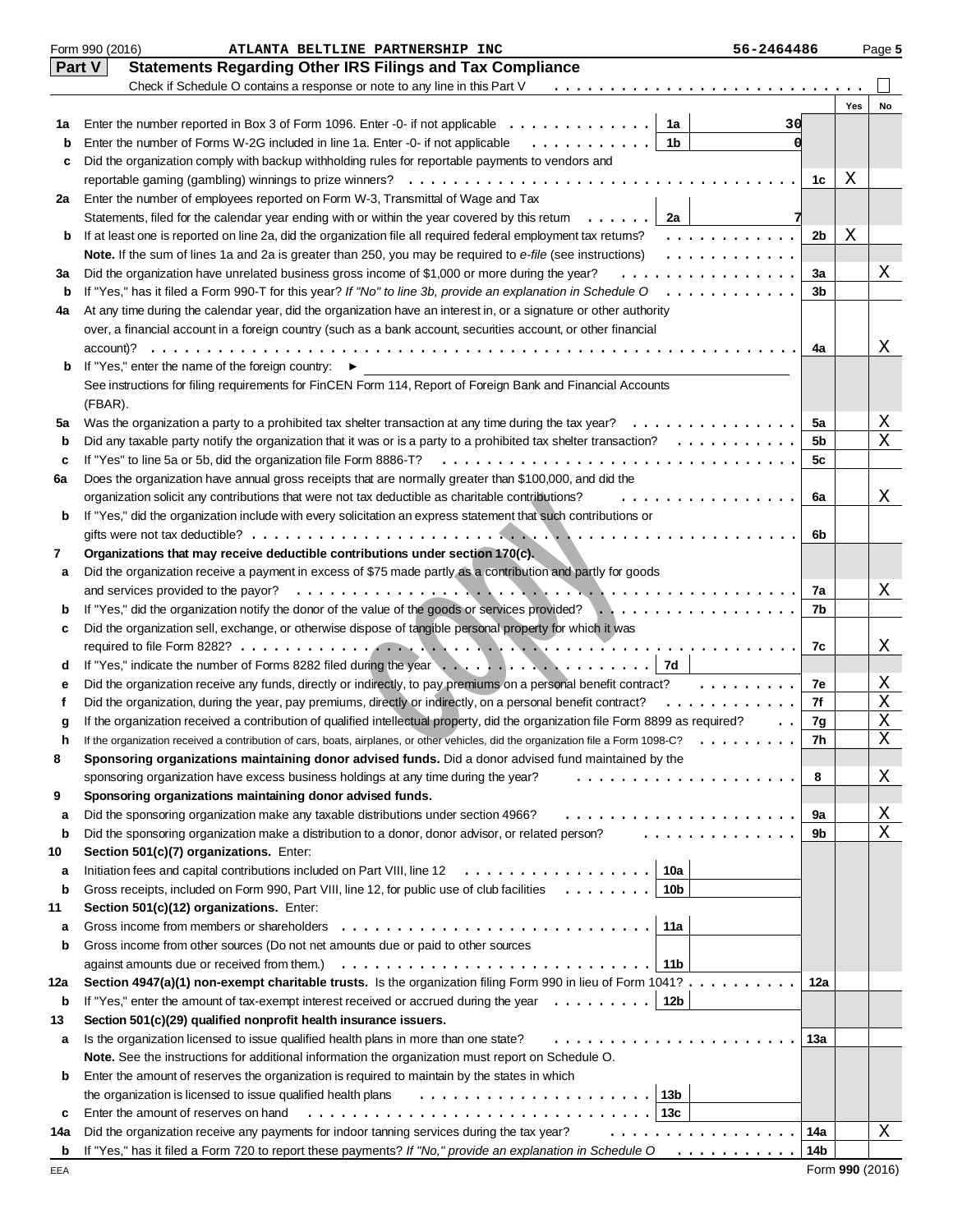|              | Form 990 (2016)<br>ATLANTA BELTLINE PARTNERSHIP INC<br>56-2464486                                                                                                                                                                                                                                                                                                                                                                                                                                                                                           |              |     | Page 6 |
|--------------|-------------------------------------------------------------------------------------------------------------------------------------------------------------------------------------------------------------------------------------------------------------------------------------------------------------------------------------------------------------------------------------------------------------------------------------------------------------------------------------------------------------------------------------------------------------|--------------|-----|--------|
|              | <b>Part VI</b><br>Governance, Management, and Disclosure For each "Yes" response to lines 2 through 7b below, and for a "No"                                                                                                                                                                                                                                                                                                                                                                                                                                |              |     |        |
|              | response to line 8a, 8b, or 10b below, describe the circumstances, processes, or changes in Schedule O. See instructions.                                                                                                                                                                                                                                                                                                                                                                                                                                   |              |     |        |
|              |                                                                                                                                                                                                                                                                                                                                                                                                                                                                                                                                                             |              |     | X      |
|              | <b>Section A. Governing Body and Management</b>                                                                                                                                                                                                                                                                                                                                                                                                                                                                                                             |              |     |        |
|              |                                                                                                                                                                                                                                                                                                                                                                                                                                                                                                                                                             |              | Yes | No     |
| 1a           | Enter the number of voting members of the governing body at the end of the tax year<br>1a<br>25                                                                                                                                                                                                                                                                                                                                                                                                                                                             |              |     |        |
|              | If there are material differences in voting rights among members of the governing body, or                                                                                                                                                                                                                                                                                                                                                                                                                                                                  |              |     |        |
|              | if the governing body delegated broad authority to an executive committee or similar                                                                                                                                                                                                                                                                                                                                                                                                                                                                        |              |     |        |
|              | committee, explain in Schedule O.                                                                                                                                                                                                                                                                                                                                                                                                                                                                                                                           |              |     |        |
| b            | 1b<br>Enter the number of voting members included in line 1a, above, who are independent<br>25                                                                                                                                                                                                                                                                                                                                                                                                                                                              |              |     |        |
| $\mathbf{2}$ | Did any officer, director, trustee, or key employee have a family relationship or a business relationship with                                                                                                                                                                                                                                                                                                                                                                                                                                              | $\mathbf{2}$ |     | Χ      |
| 3            | any other officer, director, trustee, or key employee?<br>Did the organization delegate control over management duties customarily performed by or under the direct                                                                                                                                                                                                                                                                                                                                                                                         |              |     |        |
|              | supervision of officers, directors, or trustees, or key employees to a management company or other person?<br>.                                                                                                                                                                                                                                                                                                                                                                                                                                             | 3            |     | Χ      |
| 4            | Did the organization make any significant changes to its governing documents since the prior Form 990 was filed?<br>$\mathbf{1}$                                                                                                                                                                                                                                                                                                                                                                                                                            | 4            |     | X      |
| 5            | Did the organization become aware during the year of a significant diversion of the organization's assets?<br>.                                                                                                                                                                                                                                                                                                                                                                                                                                             | 5            |     | Χ      |
| 6            | Did the organization have members or stockholders?<br>$\sim$                                                                                                                                                                                                                                                                                                                                                                                                                                                                                                | 6            |     | X      |
| 7a           | Did the organization have members, stockholders, or other persons who had the power to elect or appoint                                                                                                                                                                                                                                                                                                                                                                                                                                                     |              |     |        |
|              | one or more members of the governing body?<br>.                                                                                                                                                                                                                                                                                                                                                                                                                                                                                                             | 7a           | Χ   |        |
| b            | Are any governance decisions of the organization reserved to (or subject to approval by) members,                                                                                                                                                                                                                                                                                                                                                                                                                                                           |              |     |        |
|              | stockholders, or persons other than the governing body?<br>.                                                                                                                                                                                                                                                                                                                                                                                                                                                                                                | 7b           |     | Χ      |
| 8            | Did the organization contemporaneously document the meetings held or written actions undertaken during                                                                                                                                                                                                                                                                                                                                                                                                                                                      |              |     |        |
|              | the year by the following:                                                                                                                                                                                                                                                                                                                                                                                                                                                                                                                                  |              |     |        |
| a            | The governing body? $\ldots$                                                                                                                                                                                                                                                                                                                                                                                                                                                                                                                                | 8a           | Χ   |        |
| b            | Each committee with authority to act on behalf of the governing body?                                                                                                                                                                                                                                                                                                                                                                                                                                                                                       | 8b           | Χ   |        |
| 9            | Is there any officer, director, trustee, or key employee listed in Part VII, Section A, who cannot be reached at                                                                                                                                                                                                                                                                                                                                                                                                                                            |              |     |        |
|              |                                                                                                                                                                                                                                                                                                                                                                                                                                                                                                                                                             | 9            |     | Χ      |
|              | Section B. Policies (This Section B requests information about policies not required by the Internal Revenue Code.)                                                                                                                                                                                                                                                                                                                                                                                                                                         |              |     |        |
|              |                                                                                                                                                                                                                                                                                                                                                                                                                                                                                                                                                             |              | Yes | No     |
| 10a          | Did the organization have local chapters, branches, or affiliates?<br>$\mathbf{1} \cdot \mathbf{1} \cdot \mathbf{1} \cdot \mathbf{1} \cdot \mathbf{1} \cdot \mathbf{1} \cdot \mathbf{1} \cdot \mathbf{1} \cdot \mathbf{1} \cdot \mathbf{1} \cdot \mathbf{1} \cdot \mathbf{1} \cdot \mathbf{1} \cdot \mathbf{1} \cdot \mathbf{1} \cdot \mathbf{1} \cdot \mathbf{1} \cdot \mathbf{1} \cdot \mathbf{1} \cdot \mathbf{1} \cdot \mathbf{1} \cdot \mathbf{1} \cdot \mathbf{1} \cdot \mathbf{1} \cdot \mathbf{1} \cdot \mathbf{1} \cdot \mathbf{1} \cdot \mathbf{$ | 10a          |     | Χ      |
| b            | If "Yes," did the organization have written policies and procedures governing the activities of such chapters,                                                                                                                                                                                                                                                                                                                                                                                                                                              |              |     |        |
|              | affiliates, and branches to ensure their operations are consistent with the organization's exempt purposes?                                                                                                                                                                                                                                                                                                                                                                                                                                                 | 10b          |     |        |
| 11a          | Has the organization provided a complete copy of this Form 990 to all members of its governing body before filing the form?                                                                                                                                                                                                                                                                                                                                                                                                                                 | 11a          |     | Χ      |
| b            | Describe in Schedule O the process, if any, used by the organization to review this Form 990.                                                                                                                                                                                                                                                                                                                                                                                                                                                               |              |     |        |
| 12a          | Did the organization have a written conflict of interest policy? If "No," go to line 13                                                                                                                                                                                                                                                                                                                                                                                                                                                                     | 12a          | Χ   |        |
| b            | Were officers, directors, or trustees, and key employees required to disclose annually interests that could give rise to conflicts?<br>Did the organization regularly and consistently monitor and enforce compliance with the policy? If "Yes,"                                                                                                                                                                                                                                                                                                            | 12b          | X   |        |
|              |                                                                                                                                                                                                                                                                                                                                                                                                                                                                                                                                                             |              | Χ   |        |
| 13           | Did the organization have a written whistleblower policy?                                                                                                                                                                                                                                                                                                                                                                                                                                                                                                   | 12c<br>13    |     | Χ      |
| 14           | Did the organization have a written document retention and destruction policy?                                                                                                                                                                                                                                                                                                                                                                                                                                                                              | 14           |     | Χ      |
| 15           | Did the process for determining compensation of the following persons include a review and approval by                                                                                                                                                                                                                                                                                                                                                                                                                                                      |              |     |        |
|              | independent persons, comparability data, and contemporaneous substantiation of the deliberation and decision?                                                                                                                                                                                                                                                                                                                                                                                                                                               |              |     |        |
| a            |                                                                                                                                                                                                                                                                                                                                                                                                                                                                                                                                                             | 15a          | Χ   |        |
| b            | Other officers or key employees of the organization                                                                                                                                                                                                                                                                                                                                                                                                                                                                                                         | 15b          | X   |        |
|              | If "Yes" to line 15a or 15b, describe the process in Schedule O (see instructions).                                                                                                                                                                                                                                                                                                                                                                                                                                                                         |              |     |        |
| 16a          | Did the organization invest in, contribute assets to, or participate in a joint venture or similar arrangement                                                                                                                                                                                                                                                                                                                                                                                                                                              |              |     |        |
|              | with a taxable entity during the year?                                                                                                                                                                                                                                                                                                                                                                                                                                                                                                                      | 16a          |     | Χ      |
| b            | If "Yes," did the organization follow a written policy or procedure requiring the organization to evaluate its                                                                                                                                                                                                                                                                                                                                                                                                                                              |              |     |        |
|              | participation in joint venture arrangements under applicable federal tax law, and take steps to safeguard the                                                                                                                                                                                                                                                                                                                                                                                                                                               |              |     |        |
|              | organization's exempt status with respect to such arrangements?                                                                                                                                                                                                                                                                                                                                                                                                                                                                                             | 16b          |     |        |
|              | <b>Section C. Disclosure</b>                                                                                                                                                                                                                                                                                                                                                                                                                                                                                                                                |              |     |        |
| 17           | List the states with which a copy of this Form 990 is required to be filed<br>$\blacktriangleright$ Georgia                                                                                                                                                                                                                                                                                                                                                                                                                                                 |              |     |        |
| 18           | Section 6104 requires an organization to make its Forms 1023 (or 1024 if applicable), 990, and 990-T (Section 501(c)(3)s only)                                                                                                                                                                                                                                                                                                                                                                                                                              |              |     |        |
|              | available for public inspection. Indicate how you made these available. Check all that apply.                                                                                                                                                                                                                                                                                                                                                                                                                                                               |              |     |        |
|              | $X$ Upon request<br>Own website<br>Another's website<br>$\Box$ Other (explain in Schedule O)                                                                                                                                                                                                                                                                                                                                                                                                                                                                |              |     |        |
| 19           | Describe in Schedule O whether (and if so, how) the organization made its governing documents, conflict of interest policy, and                                                                                                                                                                                                                                                                                                                                                                                                                             |              |     |        |
|              | financial statements available to the public during the tax year.                                                                                                                                                                                                                                                                                                                                                                                                                                                                                           |              |     |        |
| 20           | State the name, address, and telephone number of the person who possesses the organization's books and records:                                                                                                                                                                                                                                                                                                                                                                                                                                             |              |     |        |
|              | ROBERT BRAWNER (404)446-4405, 112 KROG STREET NE, Atlanta, GA 30307                                                                                                                                                                                                                                                                                                                                                                                                                                                                                         |              |     |        |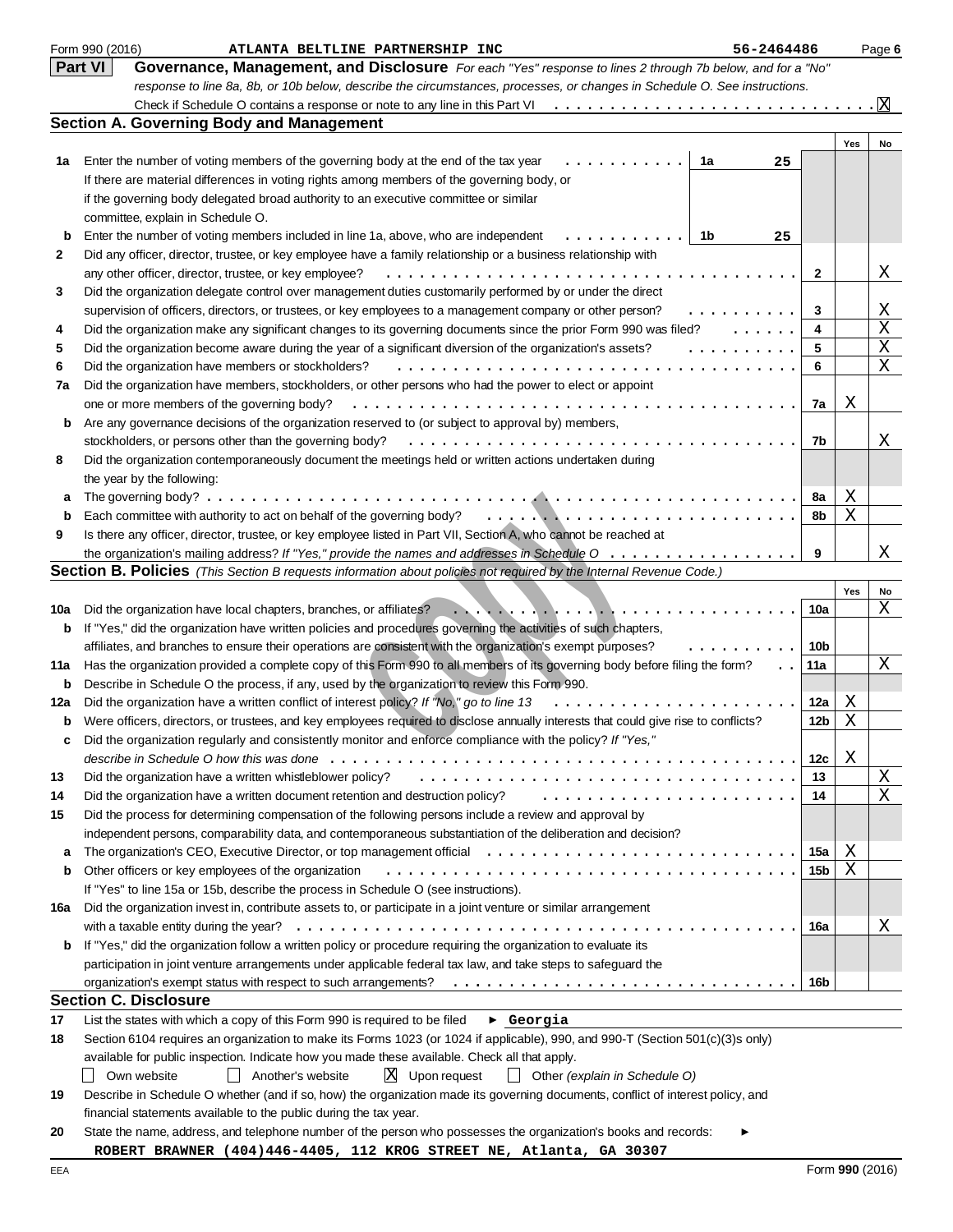| Form 990 (2016)          | ATLANTA BELTLINE PARTNERSHIP INC                                                                                                   | 56-2464486 | Page 7 |
|--------------------------|------------------------------------------------------------------------------------------------------------------------------------|------------|--------|
| <b>Part VII</b>          | Compensation of Officers, Directors, Trustees, Key Employees, Highest Compensated Employees, and<br><b>Independent Contractors</b> |            |        |
|                          | Check if Schedule O contains a response or note to any line in this Part VII                                                       |            |        |
| Section A.               | Officers, Directors, Trustees, Key Employees, and Highest Compensated Employees                                                    |            |        |
| organization's tax year. | 1a Complete this table for all persons required to be listed. Report compensation for the calendar year ending with or within the  |            |        |

| Form 990 (2016)                        | ATLANTA BELTLINE PARTNERSHIP INC                                                                                                                                                                                                                                                                           |                             |                                   |                      |         |                                                 |       |                                 | 56-2464486                   | Page 7                   |
|----------------------------------------|------------------------------------------------------------------------------------------------------------------------------------------------------------------------------------------------------------------------------------------------------------------------------------------------------------|-----------------------------|-----------------------------------|----------------------|---------|-------------------------------------------------|-------|---------------------------------|------------------------------|--------------------------|
| Part VII                               | Compensation of Officers, Directors, Trustees, Key Employees, Highest Compensated Employees, and<br><b>Independent Contractors</b>                                                                                                                                                                         |                             |                                   |                      |         |                                                 |       |                                 |                              |                          |
|                                        | Check if Schedule O contains a response or note to any line in this Part VII                                                                                                                                                                                                                               |                             |                                   |                      |         |                                                 |       |                                 |                              |                          |
| Section A.                             | Officers, Directors, Trustees, Key Employees, and Highest Compensated Employees                                                                                                                                                                                                                            |                             |                                   |                      |         |                                                 |       |                                 |                              |                          |
| organization's tax year.               | 1a Complete this table for all persons required to be listed. Report compensation for the calendar year ending with or within the                                                                                                                                                                          |                             |                                   |                      |         |                                                 |       |                                 |                              |                          |
|                                        | • List all of the organization's <b>current</b> officers, directors, trustees (whether individuals or organizations), regardless of amount of<br>compensation. Enter -0- in columns $(D)$ , $(E)$ , and $(F)$ if no compensation was paid.                                                                 |                             |                                   |                      |         |                                                 |       |                                 |                              |                          |
|                                        | • List all of the organization's <b>current</b> key employees, if any. See instructions for definition of "key employee."                                                                                                                                                                                  |                             |                                   |                      |         |                                                 |       |                                 |                              |                          |
|                                        | • List the organization's five current highest compensated employees (other than an officer, director, trustee, or key employee)<br>who received reportable compensation (Box 5 of Form W-2 and/or Box 7 of Form 1099-MISC) of more than \$100,000 from the<br>organization and any related organizations. |                             |                                   |                      |         |                                                 |       |                                 |                              |                          |
|                                        | • List all of the organization's former officers, key employees, and highest compensated employees who received more than<br>\$100,000 of reportable compensation from the organization and any related organizations.                                                                                     |                             |                                   |                      |         |                                                 |       |                                 |                              |                          |
|                                        | • List all of the organization's former directors or trustees that received, in the capacity as a former director or trustee of the<br>organization, more than \$10,000 of reportable compensation from the organization and any related organizations.                                                    |                             |                                   |                      |         |                                                 |       |                                 |                              |                          |
|                                        | List persons in the following order: individual trustees or directors; institutional trustees; officers; key employees; highest                                                                                                                                                                            |                             |                                   |                      |         |                                                 |       |                                 |                              |                          |
|                                        | compensated employees; and former such persons.                                                                                                                                                                                                                                                            |                             |                                   |                      |         |                                                 |       |                                 |                              |                          |
| X                                      | Check this box if neither the organization nor any related organization compensated any current officer, director, or trustee.                                                                                                                                                                             |                             |                                   |                      |         |                                                 |       |                                 |                              |                          |
|                                        |                                                                                                                                                                                                                                                                                                            |                             |                                   |                      |         | (C)                                             |       |                                 |                              |                          |
|                                        | (A)                                                                                                                                                                                                                                                                                                        | (B)                         |                                   |                      |         | Position<br>(do not check more than one         |       | (D)                             | (E)                          | (F)                      |
|                                        | Name and Title                                                                                                                                                                                                                                                                                             | Average                     |                                   |                      |         | box, unless person is both an                   |       | Reportable                      | Reportable                   | Estimated                |
|                                        |                                                                                                                                                                                                                                                                                                            | hours per<br>week (list any |                                   |                      |         | officer and a director/trustee)                 |       | compensation<br>from            | compensation from<br>related | amount of<br>other       |
|                                        |                                                                                                                                                                                                                                                                                                            | hours for                   |                                   |                      |         |                                                 |       | the                             | organizations                | compensation             |
|                                        |                                                                                                                                                                                                                                                                                                            | related<br>organizations    | Individual trustee<br>or director | nstitutional trustee | Officer | Highest compensated<br>employee<br>Key employee | =orme | organization<br>(W-2/1099-MISC) | (W-2/1099-MISC)              | from the<br>organization |
|                                        |                                                                                                                                                                                                                                                                                                            | below dotted                |                                   |                      |         |                                                 |       |                                 |                              | and related              |
|                                        |                                                                                                                                                                                                                                                                                                            | line)                       |                                   |                      |         |                                                 |       |                                 |                              | organizations            |
|                                        |                                                                                                                                                                                                                                                                                                            |                             |                                   |                      |         |                                                 |       |                                 |                              |                          |
|                                        |                                                                                                                                                                                                                                                                                                            |                             |                                   |                      |         |                                                 |       |                                 |                              |                          |
|                                        |                                                                                                                                                                                                                                                                                                            |                             |                                   |                      |         |                                                 |       |                                 |                              |                          |
|                                        | (1) DALLAS S CLEMENT                                                                                                                                                                                                                                                                                       |                             |                                   |                      |         |                                                 |       |                                 |                              |                          |
| <b>DIRECTOR</b>                        |                                                                                                                                                                                                                                                                                                            |                             | Χ                                 |                      | Χ       |                                                 |       | 0                               | 0                            | 0                        |
| (2) MIKE DONNELLY                      |                                                                                                                                                                                                                                                                                                            |                             |                                   |                      |         |                                                 |       |                                 |                              |                          |
| <b>CHAIRMAN</b>                        |                                                                                                                                                                                                                                                                                                            |                             | Χ                                 |                      | Χ       |                                                 |       | Ω                               | 0                            | 0                        |
| (3) JENNIFER DORIAN<br><b>DIRECTOR</b> |                                                                                                                                                                                                                                                                                                            |                             | X                                 |                      |         |                                                 |       |                                 | 0                            | 0                        |
| (4) CURLEY DOSSMAN                     |                                                                                                                                                                                                                                                                                                            |                             |                                   |                      |         |                                                 |       |                                 |                              |                          |
| <b>DIRECTOR</b>                        |                                                                                                                                                                                                                                                                                                            |                             | Χ                                 |                      |         |                                                 |       |                                 | 0                            | 0                        |
| (5) RYAN GRAVEL                        |                                                                                                                                                                                                                                                                                                            |                             |                                   |                      |         |                                                 |       |                                 |                              |                          |
| <b>DIRECTOR</b>                        |                                                                                                                                                                                                                                                                                                            |                             | Χ                                 |                      |         |                                                 |       |                                 | 0                            | 0                        |
| (6) HARVEY HILL<br><b>DIRECTOR</b>     |                                                                                                                                                                                                                                                                                                            |                             | Χ                                 |                      |         |                                                 |       |                                 | 0                            | 0                        |
|                                        | (7) REBECCA LYNN-CROCKFORD                                                                                                                                                                                                                                                                                 |                             |                                   |                      |         |                                                 |       |                                 |                              |                          |
| <b>DIRECTOR</b>                        |                                                                                                                                                                                                                                                                                                            |                             | Χ                                 |                      |         |                                                 |       |                                 | 0                            | 0                        |
| (8) PENNY MCPHEE                       |                                                                                                                                                                                                                                                                                                            |                             |                                   |                      |         |                                                 |       |                                 |                              |                          |
| <b>DIRECTOR</b>                        |                                                                                                                                                                                                                                                                                                            |                             | Χ                                 |                      |         |                                                 |       |                                 | 0                            | 0                        |
| (9) IRA L MORELAND                     |                                                                                                                                                                                                                                                                                                            |                             |                                   |                      |         |                                                 |       |                                 |                              |                          |
| <b>DIRECTOR</b>                        |                                                                                                                                                                                                                                                                                                            |                             | Χ                                 |                      |         |                                                 |       |                                 | 0                            | 0                        |
| (10)JIM MORGENS                        |                                                                                                                                                                                                                                                                                                            |                             |                                   |                      |         |                                                 |       |                                 |                              |                          |
| <b>DIRECTOR</b>                        |                                                                                                                                                                                                                                                                                                            |                             | Χ                                 |                      | х       |                                                 |       |                                 | 0                            | 0                        |
| (11) KEN RICHARDS                      |                                                                                                                                                                                                                                                                                                            |                             |                                   |                      |         |                                                 |       |                                 |                              |                          |
| <b>DIRECTOR</b>                        |                                                                                                                                                                                                                                                                                                            |                             | Χ                                 |                      |         |                                                 |       |                                 | 0                            | 0                        |
|                                        | (12) JOHN W SOMERHALDER II                                                                                                                                                                                                                                                                                 |                             |                                   |                      |         |                                                 |       |                                 |                              |                          |
| <b>DIRECTOR</b>                        |                                                                                                                                                                                                                                                                                                            |                             | Χ                                 |                      |         |                                                 |       |                                 | 0                            | 0                        |
| (13) JULIE SEITZ<br><b>DIRECTOR</b>    |                                                                                                                                                                                                                                                                                                            |                             | Χ                                 |                      |         |                                                 |       |                                 | 0                            | 0                        |
|                                        | (14) CHARLES SHUFELDT                                                                                                                                                                                                                                                                                      |                             |                                   |                      |         |                                                 |       |                                 |                              |                          |
| <b>DIRECTOR</b>                        |                                                                                                                                                                                                                                                                                                            |                             | Χ                                 |                      |         |                                                 |       |                                 | 0                            | 0                        |
|                                        |                                                                                                                                                                                                                                                                                                            |                             |                                   |                      |         |                                                 |       |                                 |                              |                          |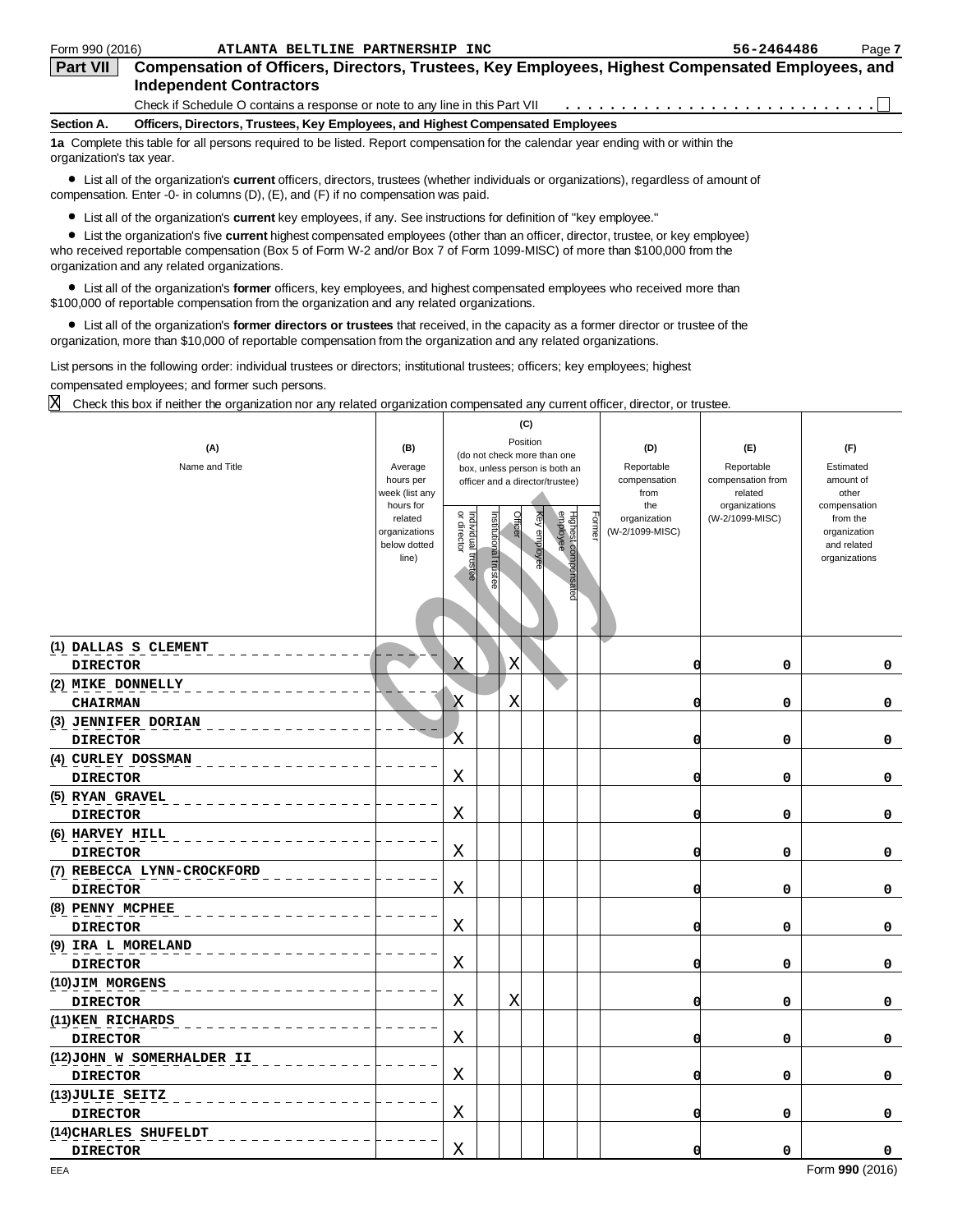| Form 990 (2016)          | ATLANTA BELTLINE PARTNERSHIP INC                                                                                                   | 56-2464486 | Page 7 |
|--------------------------|------------------------------------------------------------------------------------------------------------------------------------|------------|--------|
| <b>Part VII</b>          | Compensation of Officers, Directors, Trustees, Key Employees, Highest Compensated Employees, and<br><b>Independent Contractors</b> |            |        |
|                          | Check if Schedule O contains a response or note to any line in this Part VII                                                       |            |        |
| Section A.               | Officers, Directors, Trustees, Key Employees, and Highest Compensated Employees                                                    |            |        |
| organization's tax year. | 1a Complete this table for all persons required to be listed. Report compensation for the calendar year ending with or within the  |            |        |

| Form 990 (2016)                       | ATLANTA BELTLINE PARTNERSHIP INC                                                                                                                                                                                                                                                                           |                             |                                   |                      |                                                            |       |                                 | 56-2464486                   | Page 7                   |
|---------------------------------------|------------------------------------------------------------------------------------------------------------------------------------------------------------------------------------------------------------------------------------------------------------------------------------------------------------|-----------------------------|-----------------------------------|----------------------|------------------------------------------------------------|-------|---------------------------------|------------------------------|--------------------------|
| Part VII                              | Compensation of Officers, Directors, Trustees, Key Employees, Highest Compensated Employees, and<br><b>Independent Contractors</b>                                                                                                                                                                         |                             |                                   |                      |                                                            |       |                                 |                              |                          |
|                                       | Check if Schedule O contains a response or note to any line in this Part VII                                                                                                                                                                                                                               |                             |                                   |                      |                                                            |       |                                 |                              |                          |
| Section A.                            | Officers, Directors, Trustees, Key Employees, and Highest Compensated Employees                                                                                                                                                                                                                            |                             |                                   |                      |                                                            |       |                                 |                              |                          |
| organization's tax year.              | 1a Complete this table for all persons required to be listed. Report compensation for the calendar year ending with or within the                                                                                                                                                                          |                             |                                   |                      |                                                            |       |                                 |                              |                          |
|                                       | • List all of the organization's <b>current</b> officers, directors, trustees (whether individuals or organizations), regardless of amount of<br>compensation. Enter -0- in columns $(D)$ , $(E)$ , and $(F)$ if no compensation was paid.                                                                 |                             |                                   |                      |                                                            |       |                                 |                              |                          |
|                                       | • List all of the organization's current key employees, if any. See instructions for definition of "key employee."                                                                                                                                                                                         |                             |                                   |                      |                                                            |       |                                 |                              |                          |
|                                       | • List the organization's five current highest compensated employees (other than an officer, director, trustee, or key employee)<br>who received reportable compensation (Box 5 of Form W-2 and/or Box 7 of Form 1099-MISC) of more than \$100,000 from the<br>organization and any related organizations. |                             |                                   |                      |                                                            |       |                                 |                              |                          |
|                                       | • List all of the organization's former officers, key employees, and highest compensated employees who received more than<br>\$100,000 of reportable compensation from the organization and any related organizations.                                                                                     |                             |                                   |                      |                                                            |       |                                 |                              |                          |
|                                       | • List all of the organization's former directors or trustees that received, in the capacity as a former director or trustee of the<br>organization, more than \$10,000 of reportable compensation from the organization and any related organizations.                                                    |                             |                                   |                      |                                                            |       |                                 |                              |                          |
|                                       | List persons in the following order: individual trustees or directors; institutional trustees; officers; key employees; highest                                                                                                                                                                            |                             |                                   |                      |                                                            |       |                                 |                              |                          |
|                                       | compensated employees; and former such persons.                                                                                                                                                                                                                                                            |                             |                                   |                      |                                                            |       |                                 |                              |                          |
|                                       | Check this box if neither the organization nor any related organization compensated any current officer, director, or trustee.                                                                                                                                                                             |                             |                                   |                      |                                                            |       |                                 |                              |                          |
|                                       |                                                                                                                                                                                                                                                                                                            |                             |                                   |                      | (C)                                                        |       |                                 |                              |                          |
|                                       | (A)                                                                                                                                                                                                                                                                                                        | (B)                         |                                   |                      | Position<br>(do not check more than one                    |       | (D)                             | (E)                          | (F)                      |
|                                       | Name and Title                                                                                                                                                                                                                                                                                             | Average                     |                                   |                      | box, unless person is both an                              |       | Reportable                      | Reportable                   | Estimated                |
|                                       |                                                                                                                                                                                                                                                                                                            | hours per<br>week (list any |                                   |                      | officer and a director/trustee)                            |       | compensation<br>from            | compensation from<br>related | amount of<br>other       |
|                                       |                                                                                                                                                                                                                                                                                                            | hours for                   |                                   |                      |                                                            |       | the                             | organizations                | compensation             |
|                                       |                                                                                                                                                                                                                                                                                                            | related<br>organizations    | Individual trustee<br>or director | nstitutional trustee | Officer<br>Highest compensated<br>employee<br>Key employee | =orme | organization<br>(W-2/1099-MISC) | (W-2/1099-MISC)              | from the<br>organization |
|                                       |                                                                                                                                                                                                                                                                                                            | below dotted                |                                   |                      |                                                            |       |                                 |                              | and related              |
|                                       |                                                                                                                                                                                                                                                                                                            | line)                       |                                   |                      |                                                            |       |                                 |                              | organizations            |
|                                       |                                                                                                                                                                                                                                                                                                            |                             |                                   |                      |                                                            |       |                                 |                              |                          |
|                                       |                                                                                                                                                                                                                                                                                                            |                             |                                   |                      |                                                            |       |                                 |                              |                          |
|                                       |                                                                                                                                                                                                                                                                                                            |                             |                                   |                      |                                                            |       |                                 |                              |                          |
| (1) RAJIB CHOUDHURY                   |                                                                                                                                                                                                                                                                                                            |                             |                                   |                      |                                                            |       |                                 |                              |                          |
| <b>DIRECTOR</b>                       |                                                                                                                                                                                                                                                                                                            |                             | Χ                                 |                      |                                                            |       | 0                               | 0                            | 0                        |
| (2) PEDRO CHERRY                      |                                                                                                                                                                                                                                                                                                            |                             |                                   |                      |                                                            |       |                                 |                              |                          |
| <b>DIRECTOR</b>                       |                                                                                                                                                                                                                                                                                                            |                             | Χ                                 |                      |                                                            |       | Ω                               | 0                            | 0                        |
|                                       | (3) GERARDO E GONZALEZ                                                                                                                                                                                                                                                                                     |                             |                                   |                      |                                                            |       |                                 |                              |                          |
| <b>DIRECTOR</b>                       |                                                                                                                                                                                                                                                                                                            |                             | Χ                                 |                      |                                                            |       |                                 | 0                            | 0                        |
|                                       | (4) JULIE MILLER-PHIPPS                                                                                                                                                                                                                                                                                    |                             |                                   |                      |                                                            |       |                                 |                              |                          |
| <b>DIRECTOR</b>                       |                                                                                                                                                                                                                                                                                                            |                             | Χ                                 |                      |                                                            |       |                                 | 0                            | 0                        |
|                                       | (5) JONATHAN ROBINSON                                                                                                                                                                                                                                                                                      |                             |                                   |                      |                                                            |       |                                 |                              |                          |
| <b>DIRECTOR</b>                       |                                                                                                                                                                                                                                                                                                            |                             | Χ                                 |                      |                                                            |       |                                 | 0                            | 0                        |
| (6) NATHANIEL SMITH                   |                                                                                                                                                                                                                                                                                                            |                             |                                   |                      |                                                            |       |                                 |                              |                          |
| <b>DIRECTOR</b>                       |                                                                                                                                                                                                                                                                                                            |                             | Χ                                 |                      |                                                            |       |                                 | 0                            | 0                        |
|                                       | (7) CHANDRA STEPHENS-ALBRIGHT                                                                                                                                                                                                                                                                              |                             |                                   |                      |                                                            |       |                                 |                              |                          |
| <b>DIRECTOR</b>                       |                                                                                                                                                                                                                                                                                                            |                             | Χ                                 |                      |                                                            |       |                                 | 0                            | 0                        |
|                                       | (8) PORTIA WILLS LEE                                                                                                                                                                                                                                                                                       |                             |                                   |                      |                                                            |       |                                 |                              |                          |
| <b>DIRECTOR</b>                       |                                                                                                                                                                                                                                                                                                            |                             | Χ                                 |                      |                                                            |       |                                 | 0                            | 0                        |
| (9) VALARIE WILSON<br><b>DIRECTOR</b> |                                                                                                                                                                                                                                                                                                            |                             | Χ                                 |                      |                                                            |       |                                 | 0                            | 0                        |
|                                       | (10) AMBRISH BAISIWALA                                                                                                                                                                                                                                                                                     |                             |                                   |                      |                                                            |       |                                 |                              |                          |
| <b>DIRECTOR</b>                       |                                                                                                                                                                                                                                                                                                            |                             | Χ                                 |                      |                                                            |       |                                 | 0                            | 0                        |
| (11) GREGOR TURK                      |                                                                                                                                                                                                                                                                                                            |                             |                                   |                      |                                                            |       |                                 |                              |                          |
| <b>DIRECTOR</b>                       |                                                                                                                                                                                                                                                                                                            |                             | Χ                                 |                      |                                                            |       |                                 | 0                            | 0                        |
| (12) PAUL ZURAWSKI                    |                                                                                                                                                                                                                                                                                                            |                             |                                   |                      |                                                            |       |                                 |                              |                          |
| <b>DIRECTOR</b>                       |                                                                                                                                                                                                                                                                                                            |                             | Χ                                 |                      |                                                            |       |                                 | 0                            | 0                        |
| (13) ROBERT BRAWNER                   |                                                                                                                                                                                                                                                                                                            |                             |                                   |                      |                                                            |       |                                 |                              |                          |
|                                       | SECRETARY, DEPUTY EXEC DIRECTOR                                                                                                                                                                                                                                                                            |                             |                                   | х                    |                                                            |       |                                 | 0                            | 0                        |
|                                       | (14) CHARLES L MEADOWS                                                                                                                                                                                                                                                                                     |                             |                                   |                      |                                                            |       |                                 |                              |                          |
|                                       | <b>EXECUTIVE DIRECTOR</b>                                                                                                                                                                                                                                                                                  |                             |                                   | х                    |                                                            |       |                                 | 0                            | 0                        |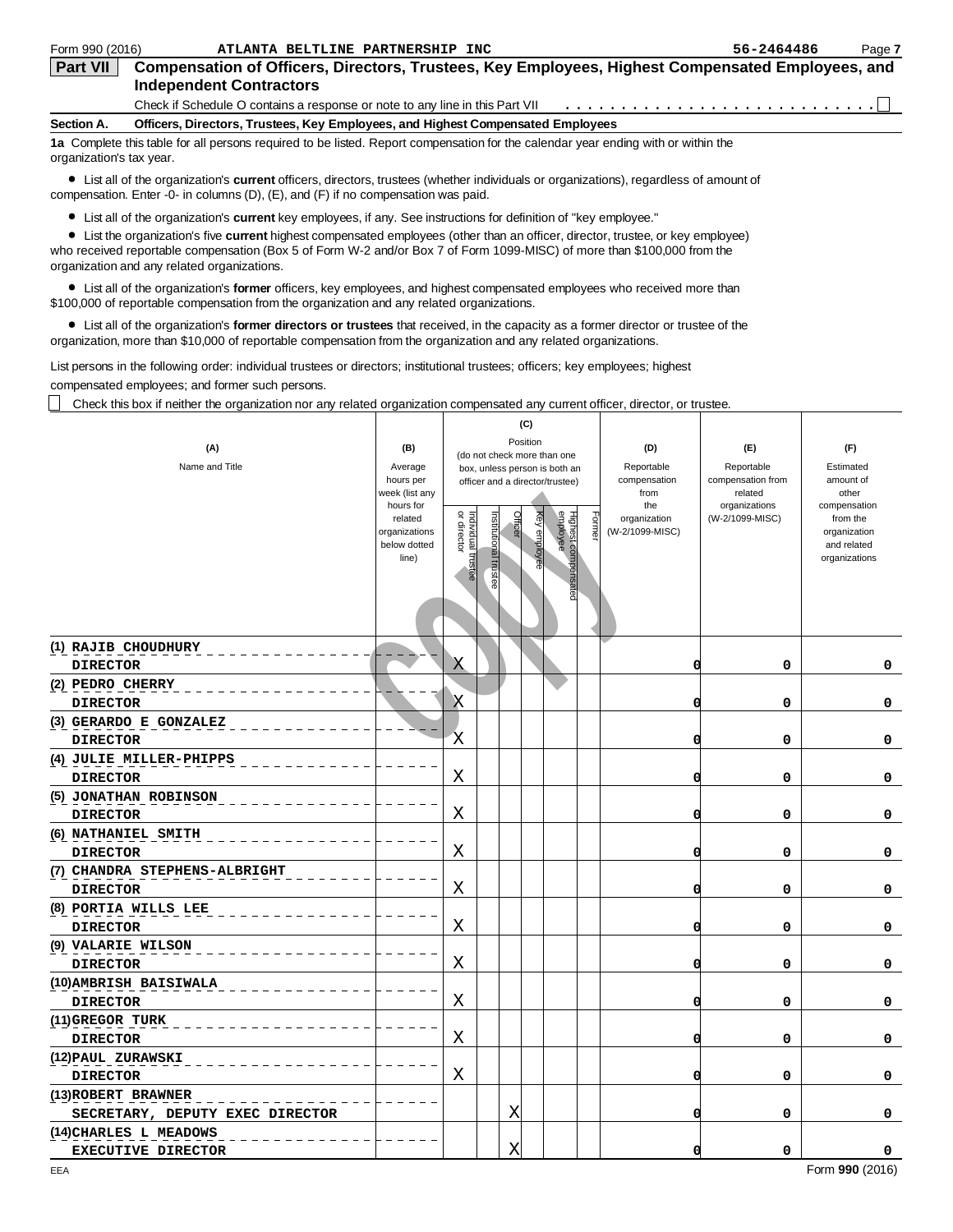|                 | Form 990 (2016)       |                                           | ATLANTA BELTLINE PARTNERSHIP INC                                                                                                                                                                                                                 |                                                                |                                                                                                                    |                      |       |                    |                                 |                                           |                                                   | 56-2464486                       |                                        |                                                                          | Page 8 |
|-----------------|-----------------------|-------------------------------------------|--------------------------------------------------------------------------------------------------------------------------------------------------------------------------------------------------------------------------------------------------|----------------------------------------------------------------|--------------------------------------------------------------------------------------------------------------------|----------------------|-------|--------------------|---------------------------------|-------------------------------------------|---------------------------------------------------|----------------------------------|----------------------------------------|--------------------------------------------------------------------------|--------|
| <b>Part VII</b> |                       |                                           | Section A. Officers, Directors, Trustees, Key Employees, and Highest Compensated Employees (continued)                                                                                                                                           |                                                                |                                                                                                                    |                      |       |                    |                                 |                                           |                                                   |                                  |                                        |                                                                          |        |
|                 | (A)<br>Name and title |                                           |                                                                                                                                                                                                                                                  | (B)<br>Average<br>hours per<br>week (list any                  | (C)<br>Position<br>(do not check more than one<br>box, unless person is both an<br>officer and a director/trustee) |                      |       |                    |                                 | (D)<br>Reportable<br>compensation<br>from | (E)<br>Reportable<br>compensation from<br>related |                                  | (F)<br>Estimated<br>amount of<br>other |                                                                          |        |
|                 |                       |                                           |                                                                                                                                                                                                                                                  | hours for<br>related<br>organizations<br>below dotted<br>line) | Individual trustee<br>or director                                                                                  | nstitutional trustee | 丰icel | <b>Gy employee</b> | Highest compensated<br>employee | Former                                    | the<br>organization<br>(W-2/1099-MISC)            | organizations<br>(W-2/1099-MISC) |                                        | compensation<br>from the<br>organization<br>and related<br>organizations |        |
| (15)            |                       |                                           |                                                                                                                                                                                                                                                  |                                                                |                                                                                                                    |                      |       |                    |                                 |                                           |                                                   |                                  |                                        |                                                                          |        |
| (16)            |                       |                                           |                                                                                                                                                                                                                                                  |                                                                |                                                                                                                    |                      |       |                    |                                 |                                           |                                                   |                                  |                                        |                                                                          |        |
| (17)            |                       |                                           |                                                                                                                                                                                                                                                  |                                                                |                                                                                                                    |                      |       |                    |                                 |                                           |                                                   |                                  |                                        |                                                                          |        |
| (18)            |                       |                                           |                                                                                                                                                                                                                                                  |                                                                |                                                                                                                    |                      |       |                    |                                 |                                           |                                                   |                                  |                                        |                                                                          |        |
| (19)            |                       |                                           |                                                                                                                                                                                                                                                  |                                                                |                                                                                                                    |                      |       |                    |                                 |                                           |                                                   |                                  |                                        |                                                                          |        |
| (20)            |                       |                                           |                                                                                                                                                                                                                                                  |                                                                |                                                                                                                    |                      |       |                    |                                 |                                           |                                                   |                                  |                                        |                                                                          |        |
| (21)            |                       |                                           |                                                                                                                                                                                                                                                  |                                                                |                                                                                                                    |                      |       |                    |                                 |                                           |                                                   |                                  |                                        |                                                                          |        |
| (22)            |                       |                                           |                                                                                                                                                                                                                                                  |                                                                |                                                                                                                    |                      |       |                    |                                 |                                           |                                                   |                                  |                                        |                                                                          |        |
| (23)            |                       |                                           |                                                                                                                                                                                                                                                  |                                                                |                                                                                                                    |                      |       |                    |                                 |                                           |                                                   |                                  |                                        |                                                                          |        |
| (24)            |                       |                                           |                                                                                                                                                                                                                                                  |                                                                |                                                                                                                    |                      |       |                    |                                 |                                           |                                                   |                                  |                                        |                                                                          |        |
| (25)            |                       |                                           |                                                                                                                                                                                                                                                  |                                                                |                                                                                                                    |                      |       |                    |                                 |                                           |                                                   |                                  |                                        |                                                                          |        |
| 1b              | Sub-total             |                                           | .                                                                                                                                                                                                                                                |                                                                |                                                                                                                    |                      |       |                    |                                 |                                           |                                                   |                                  |                                        |                                                                          |        |
| c               |                       |                                           | Total from continuation sheets to Part VII, Section A                                                                                                                                                                                            | $\cdots$                                                       |                                                                                                                    |                      |       |                    |                                 |                                           |                                                   | 0                                |                                        |                                                                          | 0      |
| 2               |                       |                                           | Total number of individuals (including but not limited to those listed above) who received more than \$100,000 of<br>reportable compensation from the organization ▶                                                                             |                                                                |                                                                                                                    |                      |       |                    |                                 |                                           |                                                   | 0                                |                                        |                                                                          |        |
| 3               |                       |                                           | Did the organization list any former officer, director, or trustee, key employee, or highest compensated                                                                                                                                         |                                                                |                                                                                                                    |                      |       |                    |                                 |                                           |                                                   |                                  |                                        | Yes                                                                      | No     |
| 4               |                       |                                           | For any individual listed on line 1a, is the sum of reportable compensation and other compensation from the                                                                                                                                      |                                                                |                                                                                                                    |                      |       |                    |                                 |                                           |                                                   |                                  | 3                                      |                                                                          | Χ      |
| 5               |                       |                                           | organization and related organizations greater than \$150,000? If "Yes," complete Schedule J for such<br>Did any person listed on line 1a receive or accrue compensation from any unrelated organization or individual                           |                                                                |                                                                                                                    |                      |       |                    |                                 |                                           |                                                   | .                                | 4                                      |                                                                          | Χ      |
|                 |                       |                                           | for services rendered to the organization? If "Yes," complete Schedule J for such person                                                                                                                                                         |                                                                |                                                                                                                    |                      |       |                    |                                 |                                           | .                                                 |                                  | 5                                      |                                                                          | Χ      |
| 1               | year.                 | <b>Section B. Independent Contractors</b> | Complete this table for your five highest compensated independent contractors that received more than \$100,000 of<br>compensation from the organization. Report compensation for the calendar year ending with or within the organization's tax |                                                                |                                                                                                                    |                      |       |                    |                                 |                                           |                                                   |                                  |                                        |                                                                          |        |
|                 |                       |                                           | $(\mathsf{A})$<br>Name and business address                                                                                                                                                                                                      |                                                                |                                                                                                                    |                      |       |                    |                                 |                                           | (B)<br>Description of services                    |                                  |                                        | (C)<br>Compensation                                                      |        |
|                 |                       |                                           |                                                                                                                                                                                                                                                  |                                                                |                                                                                                                    |                      |       |                    |                                 |                                           |                                                   |                                  |                                        |                                                                          |        |
|                 |                       |                                           |                                                                                                                                                                                                                                                  |                                                                |                                                                                                                    |                      |       |                    |                                 |                                           |                                                   |                                  |                                        |                                                                          |        |
| $\mathbf{2}$    |                       |                                           | Total number of independent contractors (including but not limited to those listed above) who                                                                                                                                                    |                                                                |                                                                                                                    |                      |       |                    |                                 |                                           |                                                   |                                  |                                        |                                                                          |        |

 $\overline{2}$ Total number of independent contractors (including but not limited to those listed above) who received more than \$100,000 of compensation from the organization  $\blacktriangleright$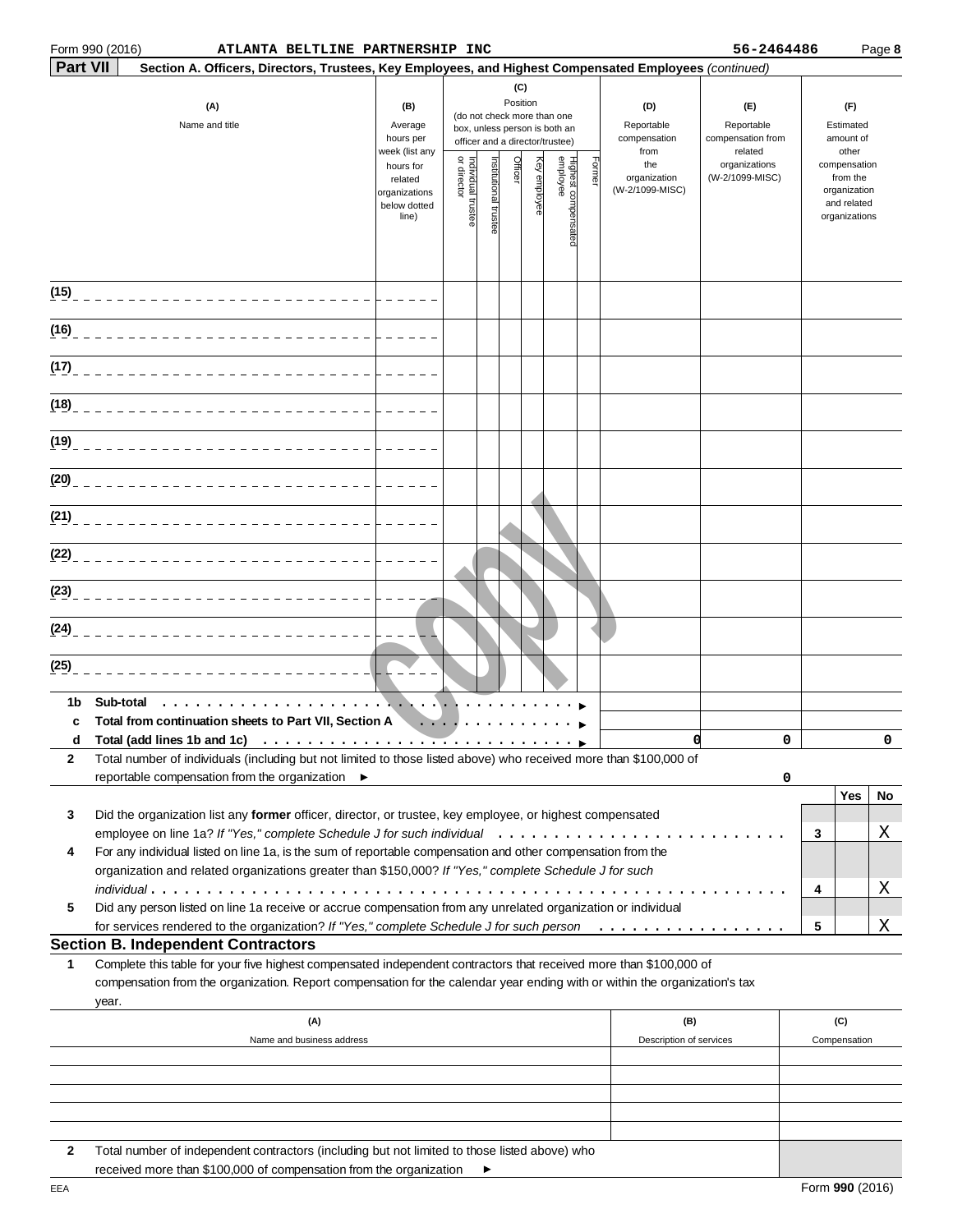| Form 990 (2016)                                           |    | ATLANTA BELTLINE PARTNERSHIP INC                                                                                       |                      |                      |                                                    | 56-2464486                              | Page 9                                                           |
|-----------------------------------------------------------|----|------------------------------------------------------------------------------------------------------------------------|----------------------|----------------------|----------------------------------------------------|-----------------------------------------|------------------------------------------------------------------|
| Part VIII                                                 |    | <b>Statement of Revenue</b>                                                                                            |                      |                      |                                                    |                                         |                                                                  |
|                                                           |    |                                                                                                                        |                      |                      |                                                    |                                         |                                                                  |
|                                                           |    |                                                                                                                        |                      | (A)<br>Total revenue | (B)<br>Related or<br>exempt<br>function<br>revenue | (C)<br>Unrelated<br>business<br>revenue | (D)<br>Revenue<br>excluded from tax<br>under sections<br>512-514 |
|                                                           | 1a | Federated campaigns<br>1a                                                                                              | 2,449                |                      |                                                    |                                         |                                                                  |
|                                                           | b  | 1b<br>Membership dues $\dots \dots \dots$                                                                              |                      |                      |                                                    |                                         |                                                                  |
|                                                           | c  | Fundraising events<br>1c                                                                                               |                      |                      |                                                    |                                         |                                                                  |
|                                                           | d  | Related organizations<br>1d                                                                                            |                      |                      |                                                    |                                         |                                                                  |
|                                                           | е  | Government grants (contributions)<br>1е                                                                                |                      |                      |                                                    |                                         |                                                                  |
|                                                           | f  | All other contributions, gifts, grants,                                                                                |                      |                      |                                                    |                                         |                                                                  |
| Contributions, Gifts, Grants<br>and Other Similar Amounts |    | and similar amounts not included above<br>1f                                                                           | 567,619              |                      |                                                    |                                         |                                                                  |
|                                                           | g  | Noncash contributions included in lines 1a-1f: \$                                                                      | 3,999                |                      |                                                    |                                         |                                                                  |
|                                                           | h. |                                                                                                                        |                      | 570,068              |                                                    |                                         |                                                                  |
|                                                           |    |                                                                                                                        | <b>Business Code</b> |                      |                                                    |                                         |                                                                  |
|                                                           |    | 2a BUS TOURS                                                                                                           | 561520               | 38,779               | 38,779                                             |                                         |                                                                  |
| Program Service Revenue                                   |    | b RUN WALK GO                                                                                                          | 900099               | 6,000                | 6,000                                              |                                         |                                                                  |
|                                                           | c  | <u> Alexandria de la contrada de la contrada de la contrada de la contrada de la contrada de la contrada de la c</u>   |                      |                      |                                                    |                                         |                                                                  |
|                                                           | d  | <u> 1989 - Johann Stoff, deutscher Stoffen und der Stoffen und der Stoffen und der Stoffen und der Stoffen und der</u> |                      |                      |                                                    |                                         |                                                                  |
|                                                           | е  |                                                                                                                        |                      |                      |                                                    |                                         |                                                                  |
|                                                           |    | f All other program service revenue $\ldots \ldots$                                                                    |                      |                      |                                                    |                                         |                                                                  |
|                                                           |    |                                                                                                                        |                      | 44,779               |                                                    |                                         |                                                                  |
|                                                           | 3  | Investment income (including dividends, interest,                                                                      |                      |                      |                                                    |                                         |                                                                  |
|                                                           |    | and other similar amounts) $\ldots \ldots \ldots \ldots \ldots$                                                        |                      | 7,725                | 7,725                                              |                                         |                                                                  |
|                                                           | 4  | Income from investment of tax-exempt bond proceeds                                                                     | $\ldots$             |                      |                                                    |                                         |                                                                  |
|                                                           | 5  |                                                                                                                        |                      |                      |                                                    |                                         |                                                                  |
|                                                           |    | (i) Real                                                                                                               | (ii) Personal        |                      |                                                    |                                         |                                                                  |
|                                                           |    | 6a Gross rents $\ldots$                                                                                                |                      |                      |                                                    |                                         |                                                                  |
|                                                           |    | <b>b</b> Less: rental expenses $\ldots$                                                                                |                      |                      |                                                    |                                         |                                                                  |
|                                                           |    | <b>c</b> Rental income or (loss) $\ldots$                                                                              |                      |                      |                                                    |                                         |                                                                  |
|                                                           |    | d Net rental income or (loss)                                                                                          |                      |                      |                                                    |                                         |                                                                  |
|                                                           |    | (i) Securities                                                                                                         | (ii) Other           |                      |                                                    |                                         |                                                                  |
|                                                           |    | <b>7a</b> Gross amount from sales of<br>assets other than inventory                                                    |                      |                      |                                                    |                                         |                                                                  |
|                                                           |    |                                                                                                                        |                      |                      |                                                    |                                         |                                                                  |
|                                                           |    | <b>b</b> Less: cost or other basis<br>and sales expenses $\dots$                                                       |                      |                      |                                                    |                                         |                                                                  |
|                                                           |    | c Gain or (loss) $\ldots$                                                                                              |                      |                      |                                                    |                                         |                                                                  |
|                                                           |    | d Net gain or (loss)                                                                                                   | ▶                    |                      |                                                    |                                         |                                                                  |
|                                                           |    | 8a Gross income from fundraising                                                                                       |                      |                      |                                                    |                                         |                                                                  |
|                                                           |    | events (not including<br>\$                                                                                            |                      |                      |                                                    |                                         |                                                                  |
|                                                           |    | of contributions reported on line 1c).                                                                                 |                      |                      |                                                    |                                         |                                                                  |
|                                                           |    | See Part IV, line $18 \ldots \ldots \ldots \ldots$ a                                                                   |                      |                      |                                                    |                                         |                                                                  |
| <b>Other Revenue</b>                                      |    | <b>b</b> Less: direct expenses $\ldots \ldots \ldots$ <b>b</b>                                                         |                      |                      |                                                    |                                         |                                                                  |
|                                                           |    | c Net income or (loss) from fundraising events $\ldots \ldots \ldots$                                                  |                      |                      |                                                    |                                         |                                                                  |
|                                                           |    | 9a Gross income from gaming activities.                                                                                |                      |                      |                                                    |                                         |                                                                  |
|                                                           |    | See Part IV, line $19 \ldots \ldots \ldots \ldots$ a                                                                   |                      |                      |                                                    |                                         |                                                                  |
|                                                           |    | <b>b</b> Less: direct expenses $\ldots \ldots \ldots$ <b>b</b>                                                         |                      |                      |                                                    |                                         |                                                                  |
|                                                           |    | c Net income or (loss) from gaming activities ▶                                                                        |                      |                      |                                                    |                                         |                                                                  |
|                                                           |    |                                                                                                                        |                      |                      |                                                    |                                         |                                                                  |
|                                                           |    | 10a Gross sales of inventory, less<br>returns and allowances $\dots \dots \dots$ a                                     | 6,839                |                      |                                                    |                                         |                                                                  |
|                                                           |    | <b>b</b> Less: cost of goods sold <b>b</b>                                                                             | 5,050                |                      |                                                    |                                         |                                                                  |
|                                                           |    | c Net income or (loss) from sales of inventory $\dots \dots \dots$                                                     |                      | 1,789                | 1,789                                              |                                         |                                                                  |
|                                                           |    | Miscellaneous Revenue                                                                                                  | <b>Business Code</b> |                      |                                                    |                                         |                                                                  |
|                                                           |    |                                                                                                                        |                      |                      |                                                    |                                         |                                                                  |
|                                                           |    | 11a VENDOR REFUNDS FROM PY                                                                                             | 900099               | 13,645               | 13,645<br>90                                       |                                         |                                                                  |
|                                                           |    | <b>b GIFT CARD</b>                                                                                                     | 900099               | 90                   |                                                    |                                         |                                                                  |
|                                                           |    | C BUS RENTAL                                                                                                           | 900099               | 575                  |                                                    | 575                                     |                                                                  |
|                                                           |    | <b>d</b> All other revenue $\ldots$ , $\ldots$ , $\ldots$ , $\ldots$                                                   | 900099               | 545                  | 545                                                |                                         |                                                                  |
|                                                           |    | e Total. Add lines 11a-11d ▶                                                                                           |                      | 14,855               |                                                    |                                         |                                                                  |
|                                                           |    | 12 Total revenue. See instructions                                                                                     |                      | 639,216              | 68,573                                             | 575                                     | 0                                                                |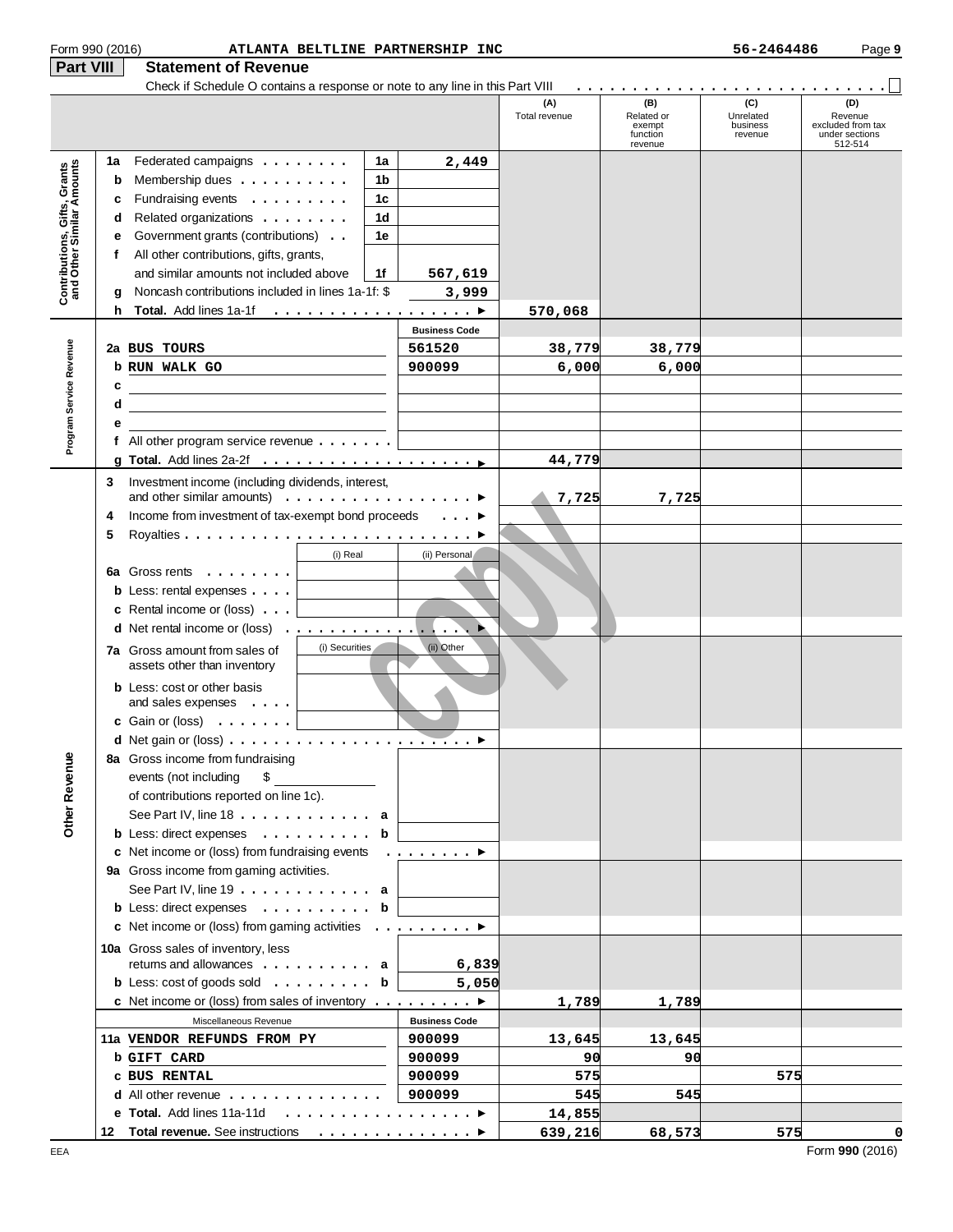X

Form 990 (2<br> **Part IX**<br> **26** Cection 501<br> **26** Cection 501<br> **26** Cection 501<br> **26** Cection 501<br> **26** Cection 501<br> **26** Crants and dot Grants and dot Grants individed Beneficial organi individed Beneficial Computurated Comp 016) **ATLANTA BELTLINE PARTNERSHIP INC 10 10 56-2464486** Page **10 Part IX** | Statement of Functional Expenses Section 501(c)(3) and 501(c)(4) organizations must complete all columns. All other organizations must complete column (A). Check if Schedule O contains a response or note to any line in this Part IX (B) (C) (D)<br>Program service Management and Fundraising **Do not include amounts reported on lines 6b, 7b, (A) (B) (C) (D)** Total expenses Program service Management and Fundraising **8b, 9b, and 10b of Part VIII.** expenses entering general expenses expenses  $\ddot{\mathbf{1}}$ **123456789** Grants and other assistance to domestic organizations **945,275 945,275**  and domestic governments. See Part IV, line 21 ...  $\overline{2}$ Gra nts a nd ot her assi sta nce to do mes tic individuals. See Part IV, line 22 . . . . . . . . . . . . . 3 Grants and other assistance to foreign organizations, foreign governments, and foreign individuals. See Part IV, lines 15 and 16  $\dots \dots$  $\overline{\mathbf{4}}$ Benefits paid to or for members . . . . . . . . . . . . 5 Compensation of current officers, directors, trustees, and key employees . . . . . . . . . . . . . . **155,000 77,500 57,000 20,500**  6 Compensation not included above, to disqualified p ers o ns (as d efin ed und er sectio n 4958(f)(1)) a n d persons described in section  $4958(c)(3)(B) \ldots \ldots$ **118,875 31,723 29,621 57,531**   $\overline{7}$ Ot her salaries a nd w ages .............. 8 Pension plan accruals and contributions (include section 401(k) and 403(b) employer contributions) . .  $\mathbf{9}$ Other employee benefits . . . . . . . . . . . . . . . . **18,769 7,397 5,351 6,021 1011** Payroll t axes ..................... **19,830 8,244 5,508 6,078**  Fees for services (non-employees): ces (non-employees):<br>
<br> **1,000**<br>
<br>
contained and the secondary of the secondary of the secondary of the secondary of the secondary of the secondary of the secondary of the secondary of the secondary of the secondary of the **abcdefg** Ma nage men t ..................... a Legal ......................... b **1,000 1,000**  c Acco u n ting ...................... **48,873 48,873**   $\mathbf{d}$ Lobbying ........................ **58,723 58,723**  e Professional fundraising services. See Part IV, line 17 f Investment management fees . . . . . . . . . . . . . . a Other. (If line 11g amount exceeds 10% of line 25, column . . **314,718 309,007 3,309 2,402**  (A) amount, list line 11g expenses on Schedule O.) **12** Advertising and promotion *mandaton* and the set of the set of the set of the set of the set of the set of the s **28,414 21,634 6,780 13** Office exp e n ses ................... **32,353** 11,547 9,176 11,630 **14** Information technology . . . . . . . . . . . . . . . . . **15,845 7,251 3,193 5,401 15** Royalties ....................... **16** Occupa ncy ...................... **3,832 2,108 683 1,041 17** Travel ........................ **2,620 153 202 2,265 18** Payments of travel or entertainment expenses for any federal, state, or local public officials ..... **1920** Conferences, conventions, and meetings ....... In teres t ........................ **74 74 21** Payments to affiliates . . . . . . . . . . . . . . . . . . **22 19,838 17,772 2,066**  Depreciation, depletion, and amortization  $\dots \dots$ **23** Insurance ....................... **1,803 759 414 630 24** Other expenses. Itemize expenses not covered above (Li st mi scella neo us exp e n ses in lin e 24e. If line 24e amount exceeds 10% of line 25, column (A) amount, list line 24e expenses on Schedule O.) **SERVICE FEES 13,359** 5,238 6,277 **1,844 abcde** b **BAD DEBT 2,279 2,279 C** EQUIPMENT RENTAL **18,763** 18,657 106

**TOUR BUS 34,510 34,510**  e All other expenses **Total functional expenses.** Add lines 1 through 24e **1,854,753 1,498,775 171,853 184,125 25** ንፍ **Joint costs.** Complete this line only if the orga nizatio n reported in col umn (B) join t cos ts from a combined educational campaign and fundraising solicitation. Check here ▶ □ if .......... f ollowing SOP 98-2 (ASC 958-72 0 )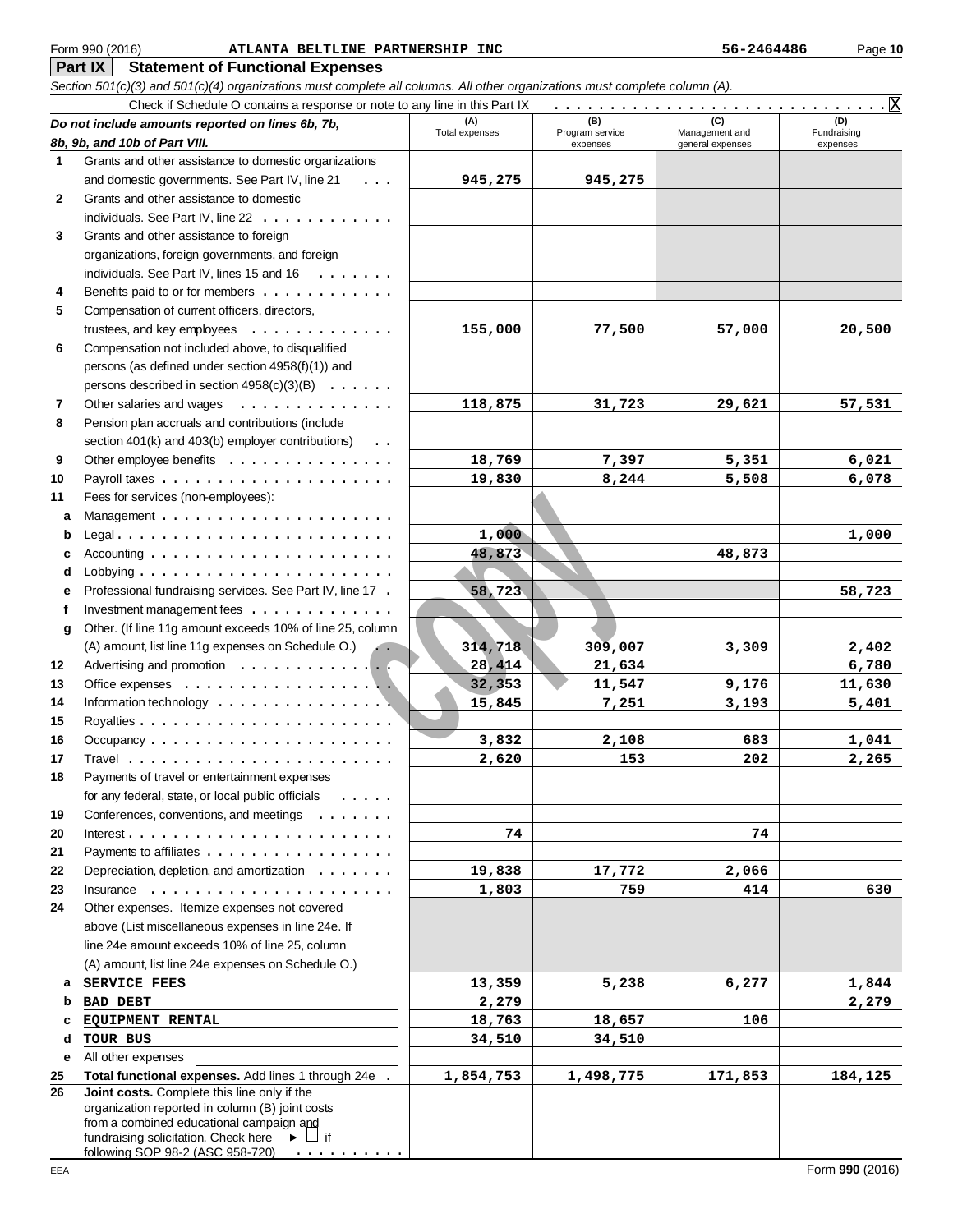| <b>Part X</b> | <b>Balance Sheet</b> |  |  |
|---------------|----------------------|--|--|

|                                    |          | Check if Schedule O contains a response or note to any line in this Part X                        |                   |                |                 |
|------------------------------------|----------|---------------------------------------------------------------------------------------------------|-------------------|----------------|-----------------|
|                                    |          |                                                                                                   | (A)               |                | (B)             |
|                                    |          |                                                                                                   | Beginning of year |                | End of year     |
|                                    | 1        | Cash - non-interest-bearing                                                                       | 685,489           | 1              | 3,060           |
|                                    | 2        |                                                                                                   | 5,388,229         | $\mathbf{2}$   | 6,094,015       |
|                                    | 3        |                                                                                                   | 4,488,723         | 3              | 3,316,719       |
|                                    | 4        |                                                                                                   | 36,733            | 4              | 4,525           |
|                                    | 5        | Loans and other receivables from current and former officers, directors,                          |                   |                |                 |
|                                    |          | trustees, key employees, and highest compensated employees.                                       |                   |                |                 |
|                                    |          |                                                                                                   |                   | 5              |                 |
|                                    | 6        | Loans and other receivables from other disqualified persons (as defined under section             |                   |                |                 |
|                                    |          | 4958(f)(1)), persons described in section 4958(c)(3)(B), and contributing employers and           |                   |                |                 |
|                                    |          | sponsoring organizations of section 501(c)(9) voluntary employees' beneficiary                    |                   |                |                 |
|                                    |          | organizations (see instructions). Complete Part II of Schedule L                                  |                   | 6              |                 |
|                                    | 7        |                                                                                                   |                   | $\overline{7}$ |                 |
| Assets                             | 8        | Inventories for sale or use $\dots \dots \dots \dots \dots \dots \dots \dots \dots$               | 12,206            | 8              | 11,449          |
|                                    | 9        |                                                                                                   | 6,971             | 9              | 27,396          |
|                                    | 10a      | Land, buildings, and equipment: cost or                                                           |                   |                |                 |
|                                    |          | other basis. Complete Part VI of Schedule D.  10a<br>293,778                                      |                   |                |                 |
|                                    | b        | Less: accumulated depreciation $\ldots \ldots \ldots$ 10b<br>95,582                               | 147,220           | 10c            | 198,196         |
|                                    | 11       |                                                                                                   |                   | 11             |                 |
|                                    | 12       | Investments - other securities. See Part IV, line 11                                              |                   | 12             |                 |
|                                    | 13       | Investments - program-related. See Part IV, line 11 $\dots$ ,                                     |                   | 13             |                 |
|                                    | 14       |                                                                                                   |                   | 14             |                 |
|                                    | 15       |                                                                                                   | 750               | 15             | 6,253           |
|                                    | 16       | Total assets. Add lines 1 through 15 (must equal line 34)                                         | 10,766,321        | 16             | 9,661,613       |
|                                    | 17       |                                                                                                   | 415,644           | 17             | 489,619         |
|                                    | 18       |                                                                                                   |                   | 18             |                 |
|                                    | 19<br>20 |                                                                                                   | 96,338            | 19<br>20       | 163,005         |
|                                    | 21       | Escrow or custodial account liability. Complete Part IV of Schedule D<br>$\sqrt{2}$               |                   | 21             |                 |
|                                    | 22       | Loans and other payables to current and former officers, directors,                               |                   |                |                 |
| Liabilities                        |          | trustees, key employees, highest compensated employees, and                                       |                   |                |                 |
|                                    |          | disqualified persons. Complete Part II of Schedule Lease Access 2014 Consumers 3.                 |                   | 22             |                 |
|                                    | 23       | Secured mortgages and notes payable to unrelated third parties                                    |                   | 23             |                 |
|                                    | 24       | Unsecured notes and loans payable to unrelated third parties $\dots \dots \dots \dots$            |                   | 24             |                 |
|                                    | 25       | Other liabilities (including federal income tax, payables to related third                        |                   |                |                 |
|                                    |          | parties, and other liabilities not included on lines 17-24). Complete Part X                      |                   |                |                 |
|                                    |          |                                                                                                   | 44,833            | 25             | 15,020          |
|                                    | 26       |                                                                                                   | 556,815           | 26             | 667,644         |
|                                    |          | Organizations that follow SFAS 117 (ASC 958), check here $\blacktriangleright \boxed{\times}$ and |                   |                |                 |
|                                    |          | complete lines 27 through 29, and lines 33 and 34.                                                |                   |                |                 |
|                                    | 27       |                                                                                                   | 1,289,960         | 27             | 1,114,498       |
|                                    | 28       |                                                                                                   | 8,919,546         | 28             | 7,879,471       |
|                                    | 29       |                                                                                                   |                   | 29             |                 |
|                                    |          | Organizations that do not follow SFAS 117 (ASC 958), check here $\longrightarrow$ and             |                   |                |                 |
| <b>Net Assets or Fund Balances</b> |          | complete lines 30 through 34.                                                                     |                   |                |                 |
|                                    | 30       |                                                                                                   |                   | 30             |                 |
|                                    | 31       | Paid-in or capital surplus, or land, building, or equipment fund<br>.                             |                   | 31             |                 |
|                                    | 32       | Retained earnings, endowment, accumulated income, or other funds                                  |                   | 32             |                 |
|                                    | 33       |                                                                                                   | 10,209,506        | 33             | 8,993,969       |
|                                    | 34       |                                                                                                   | 10,766,321        | 34             | 9,661,613       |
| EEA                                |          |                                                                                                   |                   |                | Form 990 (2016) |

| Form 990 (2016) | ATLANTA BELTLINE PARTNERSHIP INC | 56-2464486 | Page 11 |
|-----------------|----------------------------------|------------|---------|
|-----------------|----------------------------------|------------|---------|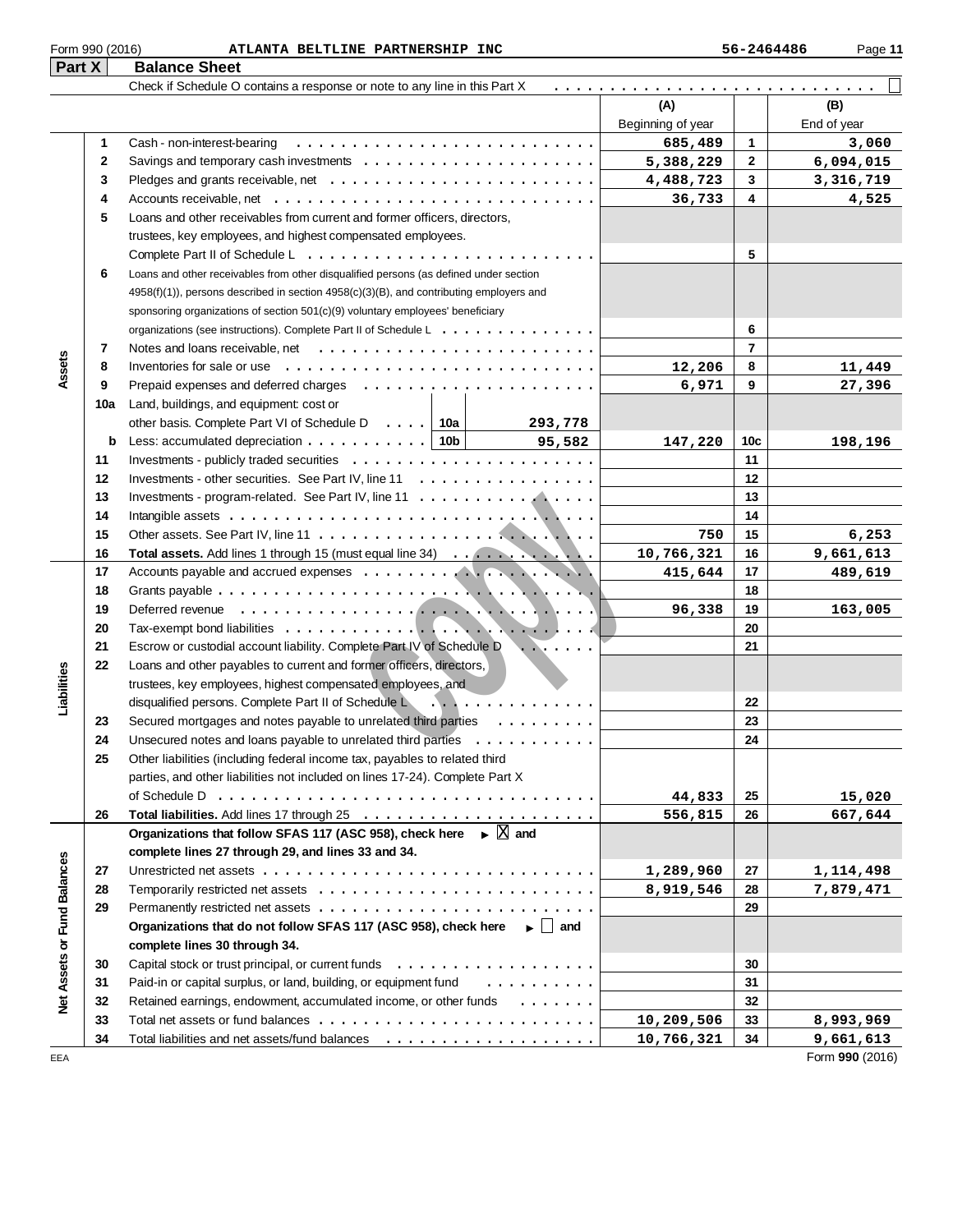|     | Form 990 (2016)<br>ATLANTA BELTLINE PARTNERSHIP INC                                                                                      | 56-2464486     |    |                 | Page 12 |
|-----|------------------------------------------------------------------------------------------------------------------------------------------|----------------|----|-----------------|---------|
|     | Part XI<br><b>Reconciliation of Net Assets</b>                                                                                           |                |    |                 |         |
|     |                                                                                                                                          |                |    |                 |         |
| 1   | Total revenue (must equal Part VIII, column (A), line 12) $\ldots \ldots \ldots \ldots \ldots \ldots \ldots \ldots \ldots \ldots \ldots$ | $\mathbf{1}$   |    | 639,216         |         |
| 2   | Total expenses (must equal Part IX, column (A), line 25) $\ldots \ldots \ldots \ldots \ldots \ldots \ldots \ldots \ldots \ldots$         | $\mathbf{2}$   |    | 1,854,753       |         |
| 3   | Revenue less expenses. Subtract line 2 from line 1                                                                                       | $\mathbf{3}$   |    | (1, 215, 537)   |         |
| 4   | Net assets or fund balances at beginning of year (must equal Part X, line 33, column $(A)$ ) $\ldots \ldots \ldots \ldots$               | 4              |    | 10,209,506      |         |
| 5   | Net unrealized gains (losses) on investments                                                                                             | 5              |    |                 |         |
| 6   | Donated services and use of facilities                                                                                                   | 6              |    |                 |         |
| 7   | Investment expenses                                                                                                                      | $\overline{7}$ |    |                 |         |
| 8   |                                                                                                                                          | 8              |    |                 |         |
| 9   |                                                                                                                                          | 9              |    |                 | 0       |
| 10  | Net assets or fund balances at end of year. Combine lines 3 through 9 (must equal Part X, line                                           |                |    |                 |         |
|     |                                                                                                                                          | 10             |    | 8,993,969       |         |
|     | Part XII<br><b>Financial Statements and Reporting</b>                                                                                    |                |    |                 |         |
|     | Check if Schedule O contains a response or note to any line in this Part XII                                                             |                |    |                 |         |
|     |                                                                                                                                          |                |    | Yes             | No      |
| 1   | ΙXΙ<br>Accrual<br>Other<br>Accounting method used to prepare the Form 990:<br>Cash<br>$\mathbf{1}$                                       |                |    |                 |         |
|     | If the organization changed its method of accounting from a prior year or checked "Other," explain in                                    |                |    |                 |         |
|     | Schedule O.                                                                                                                              |                |    |                 |         |
|     | 2a Were the organization's financial statements compiled or reviewed by an independent accountant?                                       |                | 2a |                 | Χ       |
|     | If "Yes," check a box below to indicate whether the financial statements for the year were compiled or                                   |                |    |                 |         |
|     | reviewed on a separate basis, consolidated basis, or both:                                                                               |                |    |                 |         |
|     | Separate basis<br>  Consolidated basis<br>$\Box$ Both consolidated and separate basis                                                    |                |    |                 |         |
|     | <b>b</b> Were the organization's financial statements audited by an independent accountant?                                              |                | 2b | X               |         |
|     | If "Yes," check a box below to indicate whether the financial statements for the year were audited on a                                  |                |    |                 |         |
|     | separate basis, consolidated basis, or both:                                                                                             |                |    |                 |         |
|     | $X$ Separate basis<br>Consolidated basis<br><b>Both consolidated and separate basis</b>                                                  |                |    |                 |         |
| c   | If "Yes" to line 2a or 2b, does the organization have a committee that assumes responsibility for oversight                              |                |    |                 |         |
|     | of the audit, review, or compilation of its financial statements and selection of an independent accountant?                             |                | 2c | х               |         |
|     | If the organization changed either its oversight process or selection process during the tax year, explain in                            |                |    |                 |         |
|     | Schedule O.                                                                                                                              |                |    |                 |         |
|     | 3a As a result of a federal award, was the organization required to undergo an audit or audits as set forth in                           |                |    |                 |         |
|     | .<br>b If "Yes," did the organization undergo the required audit or audits? If the organization did not undergo the                      |                | За |                 | Χ       |
|     |                                                                                                                                          |                | 3b |                 |         |
|     | required audit or audits, explain why in Schedule O and describe any steps taken to undergo such audits                                  | .              |    | Form 990 (2016) |         |
| EEA |                                                                                                                                          |                |    |                 |         |
|     |                                                                                                                                          |                |    |                 |         |
|     |                                                                                                                                          |                |    |                 |         |
|     |                                                                                                                                          |                |    |                 |         |
|     |                                                                                                                                          |                |    |                 |         |
|     |                                                                                                                                          |                |    |                 |         |
|     |                                                                                                                                          |                |    |                 |         |
|     |                                                                                                                                          |                |    |                 |         |
|     |                                                                                                                                          |                |    |                 |         |
|     |                                                                                                                                          |                |    |                 |         |
|     |                                                                                                                                          |                |    |                 |         |
|     |                                                                                                                                          |                |    |                 |         |
|     |                                                                                                                                          |                |    |                 |         |
|     |                                                                                                                                          |                |    |                 |         |
|     |                                                                                                                                          |                |    |                 |         |
|     |                                                                                                                                          |                |    |                 |         |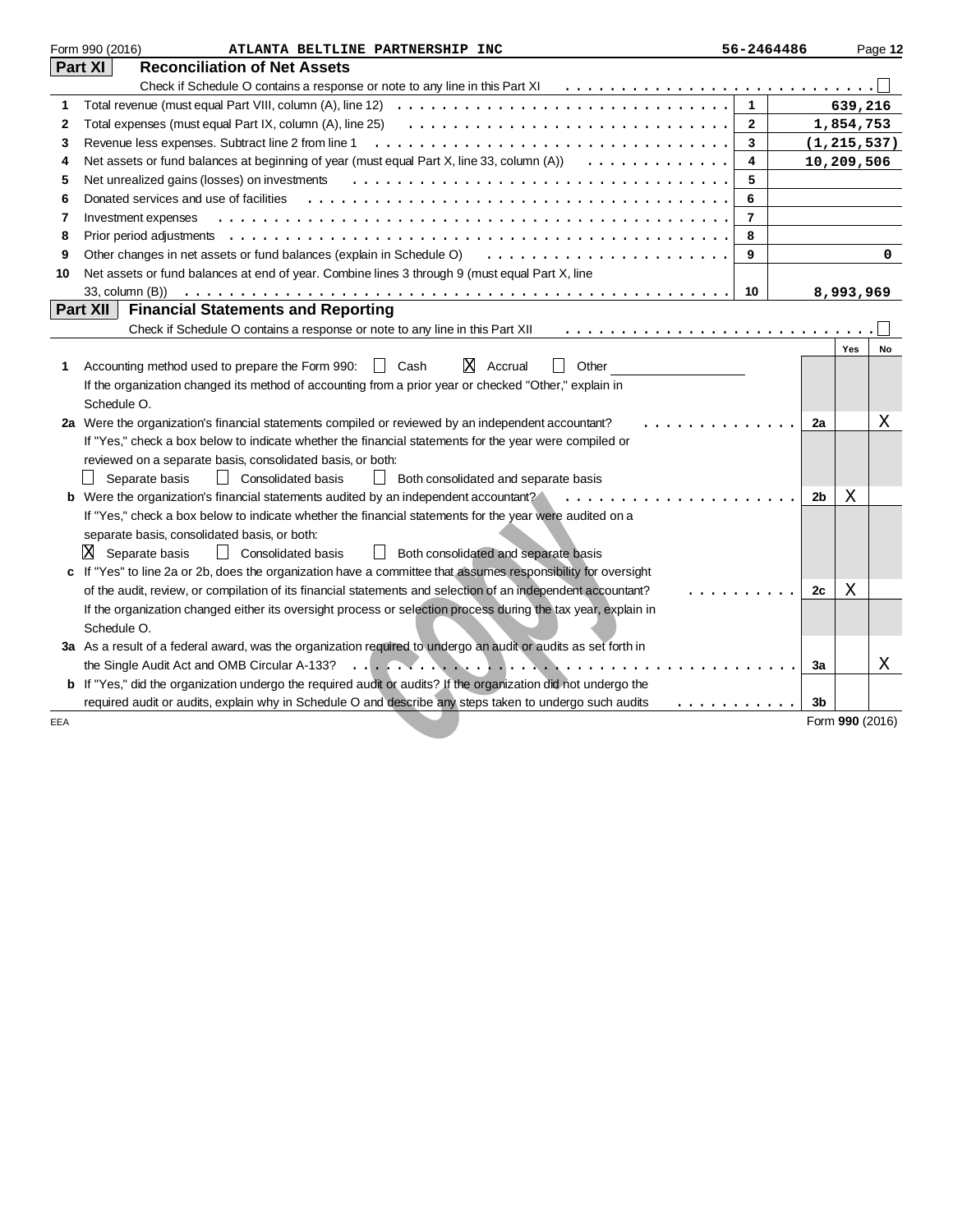|  |  | <b>SCHEDULE A</b> |  |
|--|--|-------------------|--|
|--|--|-------------------|--|

# **Public Charity Status and Public Support**

OMB No. 1545-0047

| <b>SCHEDULE A</b><br>Complete if the organization is a section 501(c)(3) organization or a section 4947(a)(1) nonexempt charitable trust. |        |                                                        |                                                                                                                                                                                            |          | 2016                                                                                                                             |           |                                                      |                                        |                                      |  |
|-------------------------------------------------------------------------------------------------------------------------------------------|--------|--------------------------------------------------------|--------------------------------------------------------------------------------------------------------------------------------------------------------------------------------------------|----------|----------------------------------------------------------------------------------------------------------------------------------|-----------|------------------------------------------------------|----------------------------------------|--------------------------------------|--|
|                                                                                                                                           |        | (Form 990 or 990-EZ)                                   |                                                                                                                                                                                            |          | ► Attach to Form 990 or Form 990-EZ.                                                                                             |           |                                                      |                                        | <b>Open to Public</b>                |  |
|                                                                                                                                           |        | Department of the Treasury<br>Internal Revenue Service |                                                                                                                                                                                            |          | ▶ Information about Schedule A (Form 990 or 990-EZ) and its instructions is at www.irs.gov/form990.                              |           |                                                      |                                        | <b>Inspection</b>                    |  |
|                                                                                                                                           |        | Name of the organization                               |                                                                                                                                                                                            |          |                                                                                                                                  |           |                                                      | <b>Employer identification number</b>  |                                      |  |
|                                                                                                                                           |        |                                                        | <b>ATLANTA BELTLINE PARTNERSHIP INC</b>                                                                                                                                                    |          |                                                                                                                                  |           |                                                      | 56-2464486                             |                                      |  |
|                                                                                                                                           | Part I |                                                        |                                                                                                                                                                                            |          | Reason for Public Charity Status (All organizations must complete this part.) See instructions.                                  |           |                                                      |                                        |                                      |  |
|                                                                                                                                           |        |                                                        |                                                                                                                                                                                            |          | The organization is not a private foundation because it is: (For lines 1 through 12, check only one box.)                        |           |                                                      |                                        |                                      |  |
| 1                                                                                                                                         |        |                                                        |                                                                                                                                                                                            |          | A church, convention of churches, or association of churches described in section 170(b)(1)(A)(i).                               |           |                                                      |                                        |                                      |  |
| 2                                                                                                                                         |        |                                                        |                                                                                                                                                                                            |          | A school described in section 170(b)(1)(A)(ii). (Attach Schedule E (Form 990 or 990-EZ).)                                        |           |                                                      |                                        |                                      |  |
| 3                                                                                                                                         |        |                                                        |                                                                                                                                                                                            |          | A hospital or a cooperative hospital service organization described in section 170(b)(1)(A)(iii).                                |           |                                                      |                                        |                                      |  |
| 4                                                                                                                                         |        |                                                        |                                                                                                                                                                                            |          | A medical research organization operated in conjunction with a hospital described in section 170(b)(1)(A)(iii). Enter the        |           |                                                      |                                        |                                      |  |
|                                                                                                                                           |        |                                                        | hospital's name, city, and state:                                                                                                                                                          |          |                                                                                                                                  |           |                                                      |                                        |                                      |  |
| 5                                                                                                                                         |        |                                                        |                                                                                                                                                                                            |          | An organization operated for the benefit of a college or university owned or operated by a governmental unit described in        |           |                                                      |                                        |                                      |  |
|                                                                                                                                           |        |                                                        | section 170(b)(1)(A)(iv). (Complete Part II.)                                                                                                                                              |          |                                                                                                                                  |           |                                                      |                                        |                                      |  |
| 6                                                                                                                                         |        |                                                        |                                                                                                                                                                                            |          | A federal, state, or local government or governmental unit described in section 170(b)(1)(A)(v).                                 |           |                                                      |                                        |                                      |  |
| 7                                                                                                                                         | X      |                                                        |                                                                                                                                                                                            |          |                                                                                                                                  |           |                                                      |                                        |                                      |  |
|                                                                                                                                           |        |                                                        | An organization that normally receives a substantial part of its support from a governmental unit or from the general public<br>described in section 170(b)(1)(A)(vi). (Complete Part II.) |          |                                                                                                                                  |           |                                                      |                                        |                                      |  |
| 8                                                                                                                                         |        |                                                        | A community trust described in <b>section 170(b)(1)(A)(vi).</b> (Complete Part II.)                                                                                                        |          |                                                                                                                                  |           |                                                      |                                        |                                      |  |
| 9                                                                                                                                         |        |                                                        | An agricultural research organization described in section 170(b)(1)(A)(ix) operated in conjunction with a land-grant college                                                              |          |                                                                                                                                  |           |                                                      |                                        |                                      |  |
|                                                                                                                                           |        |                                                        |                                                                                                                                                                                            |          | or university or a non-land-grant college of agriculture (see instructions). Enter the name, city, and state of the college or   |           |                                                      |                                        |                                      |  |
|                                                                                                                                           |        | university:                                            |                                                                                                                                                                                            |          |                                                                                                                                  |           |                                                      |                                        |                                      |  |
| 10                                                                                                                                        |        |                                                        |                                                                                                                                                                                            |          | An organization that normally receives: (1) more than 33 1/3% of its support from contributions, membership fees, and gross      |           |                                                      |                                        |                                      |  |
|                                                                                                                                           |        |                                                        |                                                                                                                                                                                            |          | receipts from activities related to its exempt functions - subject to certain exceptions, and (2) no more than 33 1/3% of its    |           |                                                      |                                        |                                      |  |
|                                                                                                                                           |        |                                                        |                                                                                                                                                                                            |          | support from gross investment income and unrelated business taxable income (less section 511 tax) from businesses                |           |                                                      |                                        |                                      |  |
|                                                                                                                                           |        |                                                        |                                                                                                                                                                                            |          | acquired by the organization after June 30, 1975. See section 509(a)(2). (Complete Part III.)                                    |           |                                                      |                                        |                                      |  |
| 11                                                                                                                                        |        |                                                        |                                                                                                                                                                                            |          | An organization organized and operated exclusively to test for public safety. See section 509(a)(4).                             |           |                                                      |                                        |                                      |  |
| 12                                                                                                                                        |        |                                                        |                                                                                                                                                                                            |          | An organization organized and operated exclusively for the benefit of, to perform the functions of, or to carry out the purposes |           |                                                      |                                        |                                      |  |
|                                                                                                                                           |        |                                                        |                                                                                                                                                                                            |          | of one or more publicly supported organizations described in section 509(a)(1) or section 509(a)(2). See section 509(a)(3).      |           |                                                      |                                        |                                      |  |
|                                                                                                                                           |        |                                                        |                                                                                                                                                                                            |          | Check the box in lines 12a through 12d that describes the type of supporting organization and complete lines 12e, 12f, and 12g.  |           |                                                      |                                        |                                      |  |
|                                                                                                                                           | a      |                                                        |                                                                                                                                                                                            |          | Type I. A supporting organization operated, supervised, or controlled by its supported organization(s), typically by giving      |           |                                                      |                                        |                                      |  |
|                                                                                                                                           |        |                                                        |                                                                                                                                                                                            |          | the supported organization(s) the power to regularly appoint or elect a majority of the directors or trustees of the             |           |                                                      |                                        |                                      |  |
|                                                                                                                                           |        |                                                        |                                                                                                                                                                                            |          | supporting organization. You must complete Part IV, Sections A and B.                                                            |           |                                                      |                                        |                                      |  |
|                                                                                                                                           | b      | $\perp$                                                |                                                                                                                                                                                            |          | Type II. A supporting organization supervised or controlled in connection with its supported organization(s), by having          |           |                                                      |                                        |                                      |  |
|                                                                                                                                           |        |                                                        |                                                                                                                                                                                            |          | control or management of the supporting organization vested in the same persons that control or manage the supported             |           |                                                      |                                        |                                      |  |
|                                                                                                                                           |        |                                                        | organization(s). You must complete Part IV, Sections A and C.                                                                                                                              |          |                                                                                                                                  |           |                                                      |                                        |                                      |  |
|                                                                                                                                           |        |                                                        |                                                                                                                                                                                            |          | Type III functionally integrated. A supporting organization operated in connection with, and functionally integrated with,       |           |                                                      |                                        |                                      |  |
|                                                                                                                                           | с      |                                                        |                                                                                                                                                                                            |          | its supported organization(s) (see instructions). You must complete Part IV, Sections A, D, and E.                               |           |                                                      |                                        |                                      |  |
|                                                                                                                                           |        |                                                        |                                                                                                                                                                                            |          | Type III non-functionally integrated. A supporting organization operated in connection with its supported organization(s)        |           |                                                      |                                        |                                      |  |
|                                                                                                                                           | d      |                                                        |                                                                                                                                                                                            |          | that is not functionally integrated. The organization generally must satisfy a distribution requirement and an attentiveness     |           |                                                      |                                        |                                      |  |
|                                                                                                                                           |        |                                                        |                                                                                                                                                                                            |          |                                                                                                                                  |           |                                                      |                                        |                                      |  |
|                                                                                                                                           |        |                                                        |                                                                                                                                                                                            |          | requirement (see instructions). You must complete Part IV, Sections A and D, and Part V.                                         |           |                                                      |                                        |                                      |  |
|                                                                                                                                           | е      |                                                        |                                                                                                                                                                                            |          | Check this box if the organization received a written determination from the IRS that it is a Type I, Type II, Type III          |           |                                                      |                                        |                                      |  |
|                                                                                                                                           |        |                                                        |                                                                                                                                                                                            |          | functionally integrated, or Type III non-functionally integrated supporting organization.                                        |           |                                                      |                                        |                                      |  |
|                                                                                                                                           | f      |                                                        | Enter the number of supported organizations                                                                                                                                                |          |                                                                                                                                  |           |                                                      |                                        |                                      |  |
|                                                                                                                                           | g      |                                                        | Provide the following information about the supported organization(s).                                                                                                                     |          |                                                                                                                                  |           |                                                      |                                        |                                      |  |
|                                                                                                                                           |        | (i) Name of supported organization                     |                                                                                                                                                                                            | (ii) EIN | (iii) Type of organization<br>(described on lines 1-10                                                                           |           | (iv) Is the organization<br>listed in your governing | (v) Amount of monetary<br>support (see | (vi) Amount of<br>other support (see |  |
|                                                                                                                                           |        |                                                        |                                                                                                                                                                                            |          | above (see instructions))                                                                                                        | document? |                                                      | instructions)                          | instructions)                        |  |
|                                                                                                                                           |        |                                                        |                                                                                                                                                                                            |          |                                                                                                                                  | Yes       |                                                      |                                        |                                      |  |
|                                                                                                                                           |        |                                                        |                                                                                                                                                                                            |          |                                                                                                                                  |           | No                                                   |                                        |                                      |  |
| (A)                                                                                                                                       |        |                                                        |                                                                                                                                                                                            |          |                                                                                                                                  |           |                                                      |                                        |                                      |  |
|                                                                                                                                           |        |                                                        |                                                                                                                                                                                            |          |                                                                                                                                  |           |                                                      |                                        |                                      |  |
| (B)                                                                                                                                       |        |                                                        |                                                                                                                                                                                            |          |                                                                                                                                  |           |                                                      |                                        |                                      |  |
|                                                                                                                                           |        |                                                        |                                                                                                                                                                                            |          |                                                                                                                                  |           |                                                      |                                        |                                      |  |
| (C)                                                                                                                                       |        |                                                        |                                                                                                                                                                                            |          |                                                                                                                                  |           |                                                      |                                        |                                      |  |
|                                                                                                                                           |        |                                                        |                                                                                                                                                                                            |          |                                                                                                                                  |           |                                                      |                                        |                                      |  |
| (D)                                                                                                                                       |        |                                                        |                                                                                                                                                                                            |          |                                                                                                                                  |           |                                                      |                                        |                                      |  |
|                                                                                                                                           |        |                                                        |                                                                                                                                                                                            |          |                                                                                                                                  |           |                                                      |                                        |                                      |  |
| (E)                                                                                                                                       |        |                                                        |                                                                                                                                                                                            |          |                                                                                                                                  |           |                                                      |                                        |                                      |  |

**Tot a l**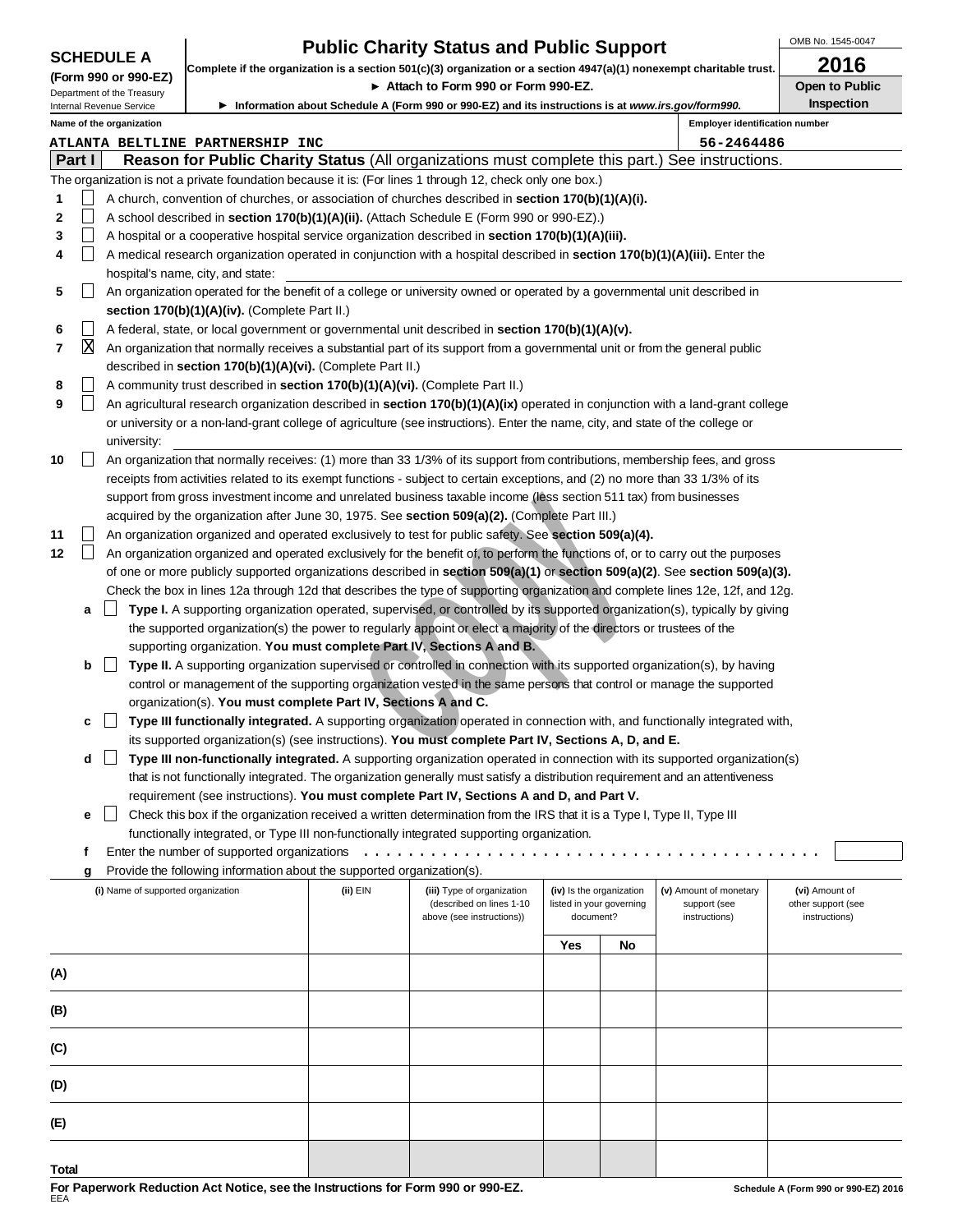|                | Schedule A (Form 990 or 990-EZ) 2016                                                                                                                                                                                           | ATLANTA BELTLINE PARTNERSHIP INC |          |                    |            | 56-2464486 | Page 2                               |
|----------------|--------------------------------------------------------------------------------------------------------------------------------------------------------------------------------------------------------------------------------|----------------------------------|----------|--------------------|------------|------------|--------------------------------------|
| Part II        | Support Schedule for Organizations Described in Sections 170(b)(1)(A)(iv) and 170(b)(1)(A)(vi)                                                                                                                                 |                                  |          |                    |            |            |                                      |
|                | (Complete only if you checked the box on line 5, 7, or 8 of Part I or if the organization failed to qualify under                                                                                                              |                                  |          |                    |            |            |                                      |
|                | Part III. If the organization fails to qualify under the tests listed below, please complete Part III.)                                                                                                                        |                                  |          |                    |            |            |                                      |
|                | <b>Section A. Public Support</b>                                                                                                                                                                                               |                                  |          |                    |            |            |                                      |
|                | Calendar year (or fiscal year beginning in) ►                                                                                                                                                                                  | (a) 2012                         | (b) 2013 | $(c)$ 2014         | $(d)$ 2015 | (e) 2016   | (f) Total                            |
| 1              | Gifts, grants, contributions, and<br>membership fees received. (Do not<br>include any "unusual grants.")                                                                                                                       | 4,515,960                        |          | 805,585 12,684,028 | 1,587,886  | 566,069    | 20, 159, 528                         |
|                |                                                                                                                                                                                                                                |                                  |          |                    |            |            |                                      |
| $\mathbf{2}$   | Tax revenues levied for the<br>organization's benefit and either paid<br>to or expended on its behalf                                                                                                                          |                                  |          |                    |            |            |                                      |
| 3              | The value of services or facilities<br>furnished by a governmental unit to the<br>organization without charge<br>$\sim$                                                                                                        |                                  |          |                    |            |            |                                      |
| 4              | Total. Add lines 1 through 3                                                                                                                                                                                                   | 4,515,960                        |          | 805,585 12,684,028 | 1,587,886  | 566,069    | 20,159,528                           |
| 5              | The portion of total contributions by                                                                                                                                                                                          |                                  |          |                    |            |            |                                      |
|                | each person (other than a                                                                                                                                                                                                      |                                  |          |                    |            |            |                                      |
|                | governmental unit or publicly                                                                                                                                                                                                  |                                  |          |                    |            |            |                                      |
|                | supported organization) included on                                                                                                                                                                                            |                                  |          |                    |            |            |                                      |
|                | line 1 that exceeds 2% of the amount                                                                                                                                                                                           |                                  |          |                    |            |            |                                      |
|                | shown on line 11, column (f)<br>.                                                                                                                                                                                              |                                  |          |                    |            |            | 10,548,661                           |
| 6              | Public support. Subtract line 5 from line 4                                                                                                                                                                                    |                                  |          |                    |            |            | 9,610,867                            |
|                | <b>Section B. Total Support</b>                                                                                                                                                                                                |                                  |          |                    |            |            |                                      |
|                | Calendar year (or fiscal year beginning in) ►                                                                                                                                                                                  | (a) 2012                         | (b) 2013 | $(c)$ 2014         | $(d)$ 2015 | (e) 2016   | (f) Total                            |
| $\overline{7}$ | Amounts from line 4<br>$\mathbf{r}$ . The state of the state $\mathbf{r}$                                                                                                                                                      | 4,515,960                        | 805,585  | 12,684,028         | 1,587,886  | 566,069    | 20, 159, 528                         |
| 8              | Gross income from interest, dividends,<br>payments received on securities loans,<br>rents, royalties and income from similar<br>SOUICES $\cdots$ , $\cdots$                                                                    | 4,063                            | 4,572    | 5,638              | 16,620     | 7,725      | 38,618                               |
| 9              | Net income from unrelated business<br>activities, whether or not the business<br>is regularly carried on $\dots \dots \dots$                                                                                                   |                                  |          |                    | 650        | 575        | 1,225                                |
| 10             | Other income. Do not include gain or<br>loss from the sale of capital assets<br>(Explain in Part VI.)                                                                                                                          | 7,556                            | 16,905   | 21,252             | 26,231     | 14,280     | 86,224                               |
| 11             | Total support. Add lines 7 through 10 .                                                                                                                                                                                        |                                  |          |                    |            |            | 20,285,595                           |
| 12             | Gross receipts from related activities, etc. (see instructions)                                                                                                                                                                |                                  |          |                    |            | $12 \,$    |                                      |
| 13             | First five years. If the Form 990 is for the organization's first, second, third, fourth, or fifth tax year as a section 501(c)(3)                                                                                             |                                  |          |                    |            |            | ▶│                                   |
|                | <b>Section C. Computation of Public Support Percentage</b>                                                                                                                                                                     |                                  |          |                    |            |            |                                      |
| 14             | Public support percentage for 2016 (line 6, column (f) divided by line 11, column (f) $\ldots \ldots \ldots \ldots$                                                                                                            |                                  |          |                    |            | 14         | 47.38<br>%                           |
| 15             |                                                                                                                                                                                                                                |                                  |          |                    |            |            | 50.44<br>%                           |
| 16a            | 33 1/3% support test - 2016. If the organization did not check the box on line 13, and line 14 is 33 1/3% or more, check this                                                                                                  |                                  |          |                    |            |            |                                      |
|                | box and stop here. The organization qualifies as a publicly supported organization                                                                                                                                             |                                  |          |                    |            |            | ΙX                                   |
| b              | 33 1/3% support test - 2015. If the organization did not check a box on line 13 or 16a, and line 15 is 33 1/3% or more, check                                                                                                  |                                  |          |                    |            |            |                                      |
|                | 17a 10%-facts-and-circumstances test - 2016. If the organization did not check a box on line 13, 16a, or 16b, and line 14 is                                                                                                   |                                  |          |                    |            |            |                                      |
|                | 10% or more, and if the organization meets the "facts-and-circumstances" test, check this box and stop here. Explain in                                                                                                        |                                  |          |                    |            |            |                                      |
|                | Part VI how the organization meets the "facts-and-circumstances" test. The organization qualifies as a publicly supported                                                                                                      |                                  |          |                    |            |            |                                      |
|                |                                                                                                                                                                                                                                |                                  |          |                    |            |            |                                      |
| b              | 10%-facts-and-circumstances test - 2015. If the organization did not check a box on line 13, 16a, 16b, or 17a, and line                                                                                                        |                                  |          |                    |            |            |                                      |
|                | 15 is 10% or more, and if the organization meets the "facts-and-circumstances" test, check this box and stop here.                                                                                                             |                                  |          |                    |            |            |                                      |
|                | Explain in Part VI how the organization meets the "facts-and-circumstances" test. The organization qualifies as a publicly                                                                                                     |                                  |          |                    |            |            |                                      |
|                | supported organization education and contact the control of the control of the control of the control of the control or control or the control of the control of the control of the control of the control of the control of t |                                  |          |                    |            |            |                                      |
| 18             | Private foundation. If the organization did not check a box on line 13, 16a, 16b, 17a, or 17b, check this box and see                                                                                                          |                                  |          |                    |            |            |                                      |
|                | instructions                                                                                                                                                                                                                   |                                  |          |                    |            |            |                                      |
| EEA            |                                                                                                                                                                                                                                |                                  |          |                    |            |            | Schedule A (Form 990 or 990-EZ) 2016 |
|                |                                                                                                                                                                                                                                |                                  |          |                    |            |            |                                      |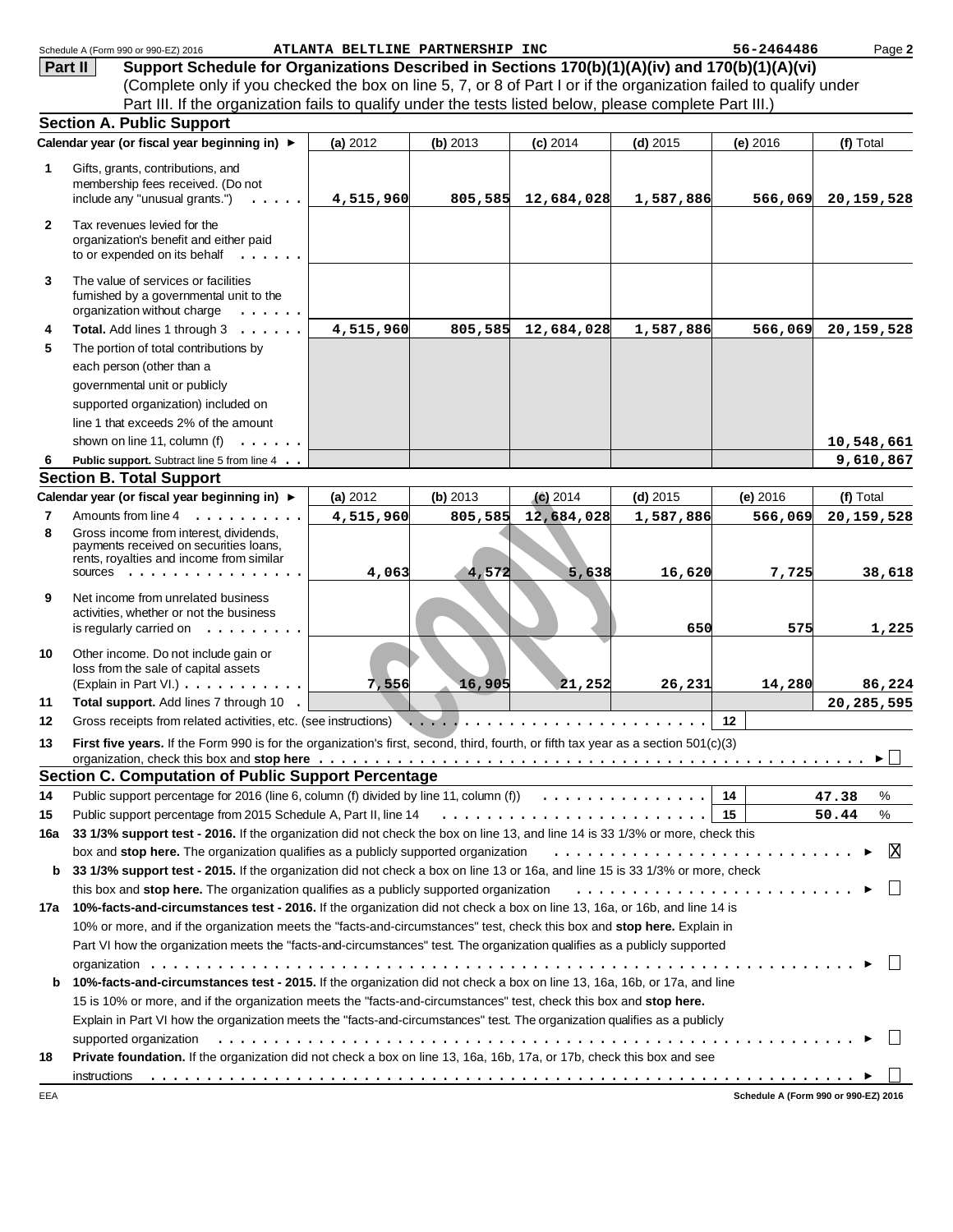|     | Schedule A (Form 990 or 990-EZ) 2016                                                                                                                                                                                                                                                                                                                                |          | ATLANTA BELTLINE PARTNERSHIP INC |            |            | 56-2464486    | Page 3    |
|-----|---------------------------------------------------------------------------------------------------------------------------------------------------------------------------------------------------------------------------------------------------------------------------------------------------------------------------------------------------------------------|----------|----------------------------------|------------|------------|---------------|-----------|
|     | Support Schedule for Organizations Described in Section 509(a)(2)<br>Part III                                                                                                                                                                                                                                                                                       |          |                                  |            |            |               |           |
|     | (Complete only if you checked the box on line 10 of Part I or if the organization failed to qualify under Part II.                                                                                                                                                                                                                                                  |          |                                  |            |            |               |           |
|     | If the organization fails to qualify under the tests listed below, please complete Part II.)                                                                                                                                                                                                                                                                        |          |                                  |            |            |               |           |
|     | <b>Section A. Public Support</b>                                                                                                                                                                                                                                                                                                                                    |          |                                  |            |            |               |           |
|     | Calendar year (or fiscal year beginning in) ▶                                                                                                                                                                                                                                                                                                                       | (a) 2012 | (b) 2013                         | $(c)$ 2014 | $(d)$ 2015 | (e) $2016$    | (f) Total |
| 1   | Gifts, grants, contributions, and membership fees<br>received. (Do not include any "unusual grants.")                                                                                                                                                                                                                                                               |          |                                  |            |            |               |           |
| 2   | Gross receipts from admissions, merchandise<br>sold or services performed, or facilities                                                                                                                                                                                                                                                                            |          |                                  |            |            |               |           |
|     | furnished in any activity that is related to the<br>organization's tax-exempt purpose                                                                                                                                                                                                                                                                               |          |                                  |            |            |               |           |
| 3   | Gross receipts from activities that are not an<br>unrelated trade or business under section 513.                                                                                                                                                                                                                                                                    |          |                                  |            |            |               |           |
| 4   | Tax revenues levied for the<br>organization's benefit and either paid<br>to or expended on its behalf<br>$\cdots$                                                                                                                                                                                                                                                   |          |                                  |            |            |               |           |
| 5   | The value of services or facilities<br>furnished by a governmental unit to the<br>organization without charge                                                                                                                                                                                                                                                       |          |                                  |            |            |               |           |
| 6   | Total. Add lines 1 through 5                                                                                                                                                                                                                                                                                                                                        |          |                                  |            |            |               |           |
| 7a  | Amounts included on lines 1, 2, and 3<br>received from disqualified persons                                                                                                                                                                                                                                                                                         |          |                                  |            |            |               |           |
|     | <b>b</b> Amounts included on lines 2 and 3                                                                                                                                                                                                                                                                                                                          |          |                                  |            |            |               |           |
|     | received from other than disqualified                                                                                                                                                                                                                                                                                                                               |          |                                  |            |            |               |           |
|     | persons that exceed the greater of \$5,000                                                                                                                                                                                                                                                                                                                          |          |                                  |            |            |               |           |
|     | or 1% of the amount on line 13 for the year $\ldots$                                                                                                                                                                                                                                                                                                                |          |                                  |            |            |               |           |
|     | Add lines 7a and 7b $\ldots$ , $\ldots$ , $\ldots$ , $\ldots$                                                                                                                                                                                                                                                                                                       |          |                                  |            |            |               |           |
| 8   | Public support. (Subtract line 7c from<br>line 6.) $\ldots \ldots \ldots \ldots \ldots$                                                                                                                                                                                                                                                                             |          |                                  |            |            |               |           |
|     | <b>Section B. Total Support</b>                                                                                                                                                                                                                                                                                                                                     |          |                                  |            |            |               |           |
|     | Calendar year (or fiscal year beginning in) ▶                                                                                                                                                                                                                                                                                                                       | (a) 2012 | $(b)$ 2013                       | $(c)$ 2014 | $(d)$ 2015 | (e) $2016$    | (f) Total |
| 9   | Amounts from line 6                                                                                                                                                                                                                                                                                                                                                 |          |                                  |            |            |               |           |
|     | <b>10a</b> Gross income from interest, dividends,<br>payments received on securities loans, rents,<br>royalties and income from similar sources<br>. .                                                                                                                                                                                                              |          |                                  |            |            |               |           |
|     | <b>b</b> Unrelated business taxable income (less<br>section 511 taxes) from businesses<br>acquired after June 30, 1975 $\ldots$ ,                                                                                                                                                                                                                                   |          |                                  |            |            |               |           |
|     | C Add lines 10a and 10b $\ldots$                                                                                                                                                                                                                                                                                                                                    |          |                                  |            |            |               |           |
| 11  | Net income from unrelated business                                                                                                                                                                                                                                                                                                                                  |          |                                  |            |            |               |           |
|     | activities not included in line 10b, whether<br>or not the business is regularly carried on $\ldots$                                                                                                                                                                                                                                                                |          |                                  |            |            |               |           |
|     | 12 Other income. Do not include gain or                                                                                                                                                                                                                                                                                                                             |          |                                  |            |            |               |           |
|     | loss from the sale of capital assets<br>(Explain in Part VI.) $\ldots \ldots \ldots$                                                                                                                                                                                                                                                                                |          |                                  |            |            |               |           |
|     | 13 Total support. (Add lines 9, 10c, 11,<br>and $12.$ ) $\ldots$ $\ldots$ $\ldots$ $\ldots$ $\ldots$ $\ldots$ $\ldots$                                                                                                                                                                                                                                              |          |                                  |            |            |               |           |
| 14. | First five years. If the Form 990 is for the organization's first, second, third, fourth, or fifth tax year as a section 501(c)(3)<br>organization, check this box and stop here entired and state and state and state and state and state and state and stop here are all the state and state and state and state and state and state and state and state and stat |          |                                  |            |            |               |           |
|     | <b>Section C. Computation of Public Support Percentage</b>                                                                                                                                                                                                                                                                                                          |          |                                  |            |            |               |           |
| 15  | Public support percentage for 2016 (line 8, column (f) divided by line 13, column (f))                                                                                                                                                                                                                                                                              |          |                                  |            | .          | 15            | %         |
| 16  | Public support percentage from 2015 Schedule A, Part III, line 15                                                                                                                                                                                                                                                                                                   |          |                                  |            |            | 16            | $\%$      |
|     | Section D. Computation of Investment Income Percentage                                                                                                                                                                                                                                                                                                              |          |                                  |            |            |               |           |
| 17  | Investment income percentage for 2016 (line 10c, column (f) divided by line 13, column (f) $\ldots \ldots \ldots \ldots$                                                                                                                                                                                                                                            |          |                                  |            |            | 17            | $\%$      |
| 18  |                                                                                                                                                                                                                                                                                                                                                                     |          |                                  |            |            | 18            | $\%$      |
|     | 19a 33 1/3% support tests - 2016. If the organization did not check the box on line 14, and line 15 is more than 33 1/3%, and line                                                                                                                                                                                                                                  |          |                                  |            |            |               |           |
|     | b 33 1/3% support tests - 2015. If the organization did not check a box on line 14 or line 19a, and line 16 is more than 33 1/3%, and<br>line 18 is not more than 33 1/3%, check this box and stop here. The organization qualifies as a publicly supported organization                                                                                            |          |                                  |            |            |               |           |
| 20  | Private foundation. If the organization did not check a box on line 14, 19a, or 19b, check this box and see instructions                                                                                                                                                                                                                                            |          |                                  |            |            | . <b>&gt;</b> |           |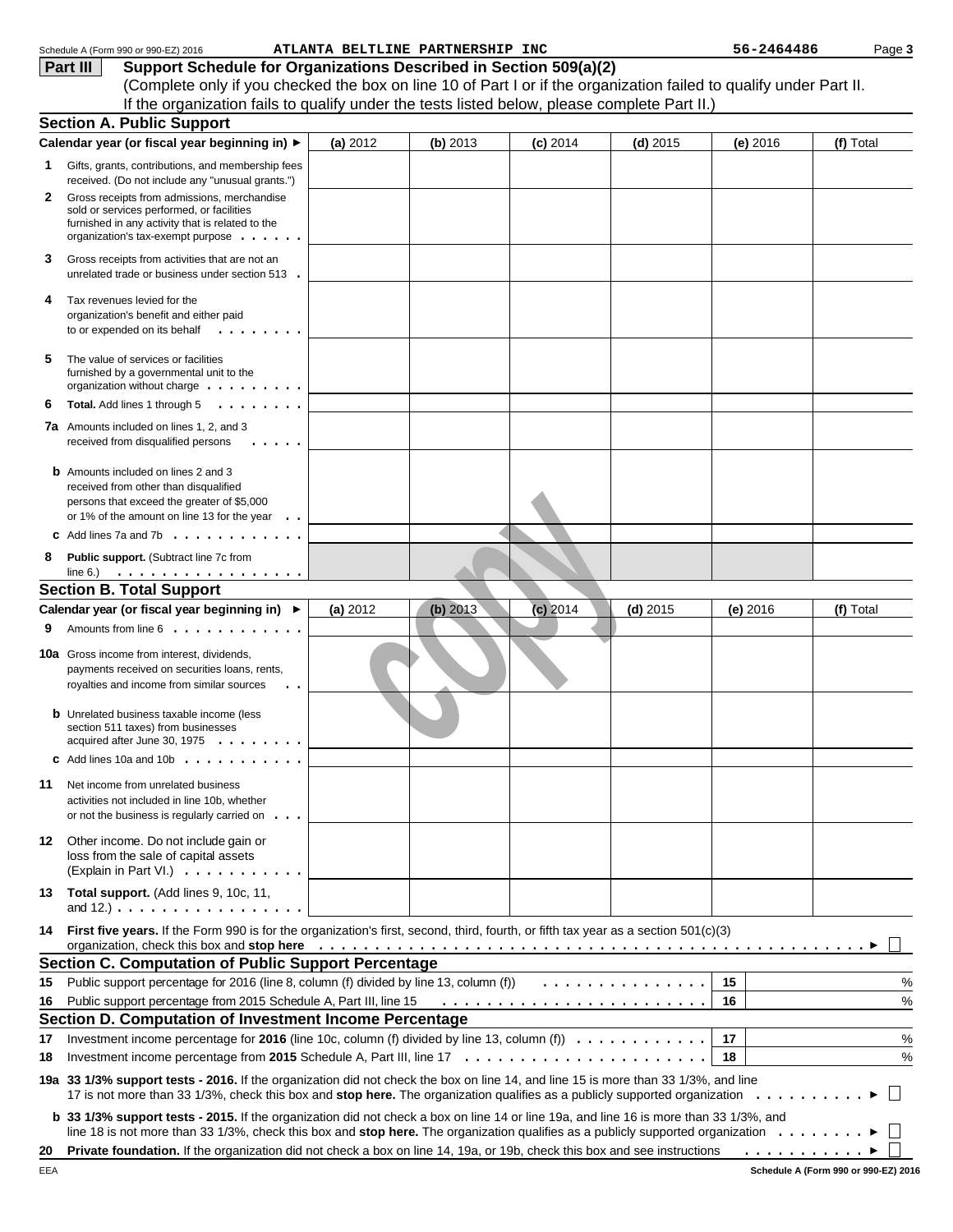| Part IV      | <b>Supporting Organizations</b>                                                                                         |                  |            |    |
|--------------|-------------------------------------------------------------------------------------------------------------------------|------------------|------------|----|
|              | (Complete only if you checked a box in line 12 of Part I. If you checked 12a of Part I, complete Sections A             |                  |            |    |
|              | and B. If you checked 12b of Part I, complete Sections A and C. If you checked 12c of Part I, complete                  |                  |            |    |
|              | Sections A, D, and E. If you checked 12d of Part I, complete Sections A and D, and complete Part V.)                    |                  |            |    |
|              | <b>Section A. All Supporting Organizations</b>                                                                          |                  |            |    |
|              |                                                                                                                         |                  | <b>Yes</b> | No |
| 1            | Are all of the organization's supported organizations listed by name in the organization's governing                    |                  |            |    |
|              | documents? If "No," describe in Part VI how the supported organizations are designated. If designated by                |                  |            |    |
|              | class or purpose, describe the designation. If historic and continuing relationship, explain.                           | 1                |            |    |
| $\mathbf{2}$ | Did the organization have any supported organization that does not have an IRS determination of status                  |                  |            |    |
|              | under section 509(a)(1) or (2)? If "Yes," explain in <b>Part VI</b> how the organization determined that the supported  |                  |            |    |
|              | organization was described in section 509(a)(1) or (2).                                                                 | $\boldsymbol{2}$ |            |    |
|              | 3a Did the organization have a supported organization described in section 501(c)(4), (5), or (6)? If "Yes," answer     |                  |            |    |
|              | $(b)$ and $(c)$ below.                                                                                                  | 3a               |            |    |
| b            | Did the organization confirm that each supported organization qualified under section $501(c)(4)$ , (5), or (6) and     |                  |            |    |
|              | satisfied the public support tests under section $509(a)(2)?$ If "Yes," describe in Part VI when and how the            |                  |            |    |
|              | organization made the determination.                                                                                    | 3 <sub>b</sub>   |            |    |
| c            | Did the organization ensure that all support to such organizations was used exclusively for section $170(c)(2)(B)$      |                  |            |    |
|              | purposes? If "Yes," explain in Part VI what controls the organization put in place to ensure such use.                  | 3c               |            |    |
|              | 4a Was any supported organization not organized in the United States ("foreign supported organization")? If             |                  |            |    |
|              | "Yes," and if you checked 12a or 12b in Part I, answer (b) and (c) below.                                               | 4a               |            |    |
| b            | Did the organization have ultimate control and discretion in deciding whether to make grants to the foreign             |                  |            |    |
|              | supported organization? If "Yes," describe in Part VI how the organization had such control and discretion              |                  |            |    |
|              | despite being controlled or supervised by or in connection with its supported organizations.                            | 4b               |            |    |
| c            | Did the organization support any foreign supported organization that does not have an IRS determination                 |                  |            |    |
|              | under sections 501(c)(3) and 509(a)(1) or (2)? If "Yes," explain in Part VI what controls the organization used         |                  |            |    |
|              | to ensure that all support to the foreign supported organization was used exclusively for section 170(c)(2)(B)          |                  |            |    |
|              |                                                                                                                         | 4c               |            |    |
|              | purposes.<br>Did the organization add, substitute, or remove any supported organizations during the tax year? If "Yes," |                  |            |    |
| 5а           | answer (b) and (c) below (if applicable). Also, provide detail in Part VI, including (i) the names and EIN              |                  |            |    |
|              | numbers of the supported organizations added, substituted, or removed; (ii) the reasons for each such action;           |                  |            |    |
|              | (iii) the authority under the organization's organizing document authorizing such action; and (iv) how the action       |                  |            |    |
|              | was accomplished (such as by amendment to the organizing document).                                                     | 5a               |            |    |
|              | Type I or Type II only. Was any added or substituted supported organization part of a class already                     |                  |            |    |
| b            | designated in the organization's organizing document?                                                                   |                  |            |    |
|              |                                                                                                                         | 5 <sub>b</sub>   |            |    |
| c            | Substitutions only. Was the substitution the result of an event beyond the organization's control?                      | 5 <sub>c</sub>   |            |    |
| 6            | Did the organization provide support (whether in the form of grants or the provision of services or facilities) to      |                  |            |    |
|              | anyone other than (i) its supported organizations, (ii) individuals that are part of the charitable class benefited     |                  |            |    |
|              | by one or more of its supported organizations, or (iii) other supporting organizations that also support or             |                  |            |    |
|              | benefit one or more of the filing organization's supported organizations? If "Yes," provide detail in Part VI.          | 6                |            |    |
| 7            | Did the organization provide a grant, loan, compensation, or other similar payment to a substantial contributor         |                  |            |    |
|              | (defined in section 4958(c)(3)(C)), a family member of a substantial contributor, or a 35% controlled entity with       |                  |            |    |
|              | regard to a substantial contributor? If "Yes," complete Part I of Schedule L (Form 990 or 990-EZ).                      | $\overline{7}$   |            |    |
| 8            | Did the organization make a loan to a disqualified person (as defined in section 4958) not described in line 7?         |                  |            |    |
|              | If "Yes," complete Part I of Schedule L (Form 990 or 990-EZ).                                                           | 8                |            |    |
| 9a           | Was the organization controlled directly or indirectly at any time during the tax year by one or more                   |                  |            |    |
|              | disqualified persons as defined in section 4946 (other than foundation managers and organizations described             |                  |            |    |
|              | in section 509(a)(1) or (2))? If "Yes," provide detail in Part VI.                                                      | 9a               |            |    |
| b            | Did one or more disqualified persons (as defined in line 9a) hold a controlling interest in any entity in which         |                  |            |    |
|              | the supporting organization had an interest? If "Yes," provide detail in Part VI.                                       | 9b               |            |    |
| c            | Did a disqualified person (as defined in line 9a) have an ownership interest in, or derive any personal benefit         |                  |            |    |
|              | from, assets in which the supporting organization also had an interest? If "Yes," provide detail in Part VI.            | 9c               |            |    |
|              | 10a Was the organization subject to the excess business holdings rules of section 4943 because of section               |                  |            |    |
|              | 4943(f) (regarding certain Type II supporting organizations, and all Type III non-functionally integrated               |                  |            |    |
|              | supporting organizations)? If "Yes," answer 10b below.                                                                  | 10a              |            |    |
| b            | Did the organization have any excess business holdings in the tax year? (Use Schedule C, Form 4720, to                  |                  |            |    |
|              | determine whether the organization had excess business holdings.)                                                       | 10 <sub>b</sub>  |            |    |
| EEA          | Schedule A (Form 990 or 990-EZ) 2016                                                                                    |                  |            |    |
|              |                                                                                                                         |                  |            |    |
|              |                                                                                                                         |                  |            |    |

Schedule A (Form 990 or 990-EZ) 2016 **ATLANTA BELTLINE PARTNERSHIP INC** 56-2464486

Page **4**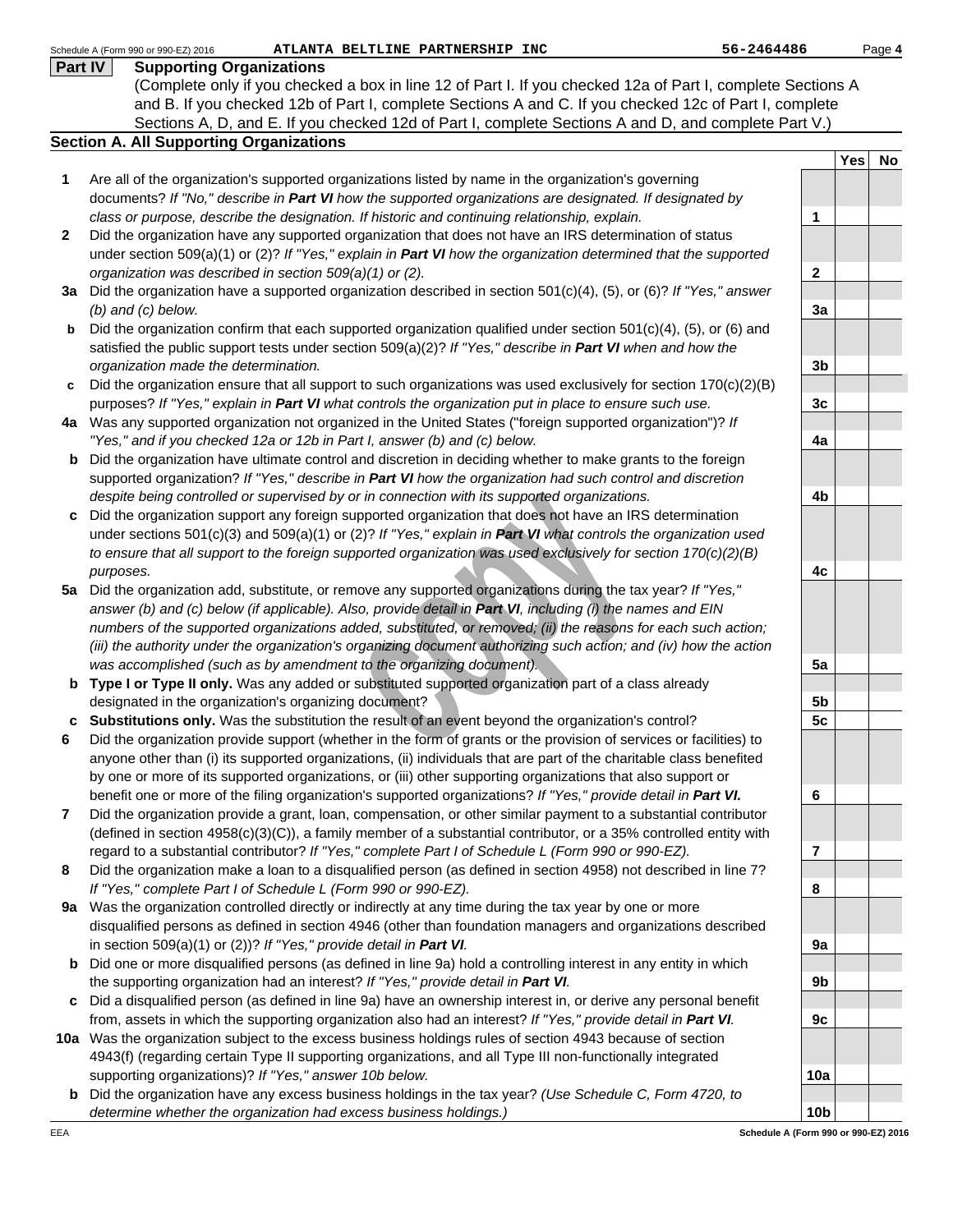|        | 56-2464486<br>Schedule A (Form 990 or 990-EZ) 2016<br>ATLANTA BELTLINE PARTNERSHIP INC                                                                                                                    |                 |     | Page 5 |
|--------|-----------------------------------------------------------------------------------------------------------------------------------------------------------------------------------------------------------|-----------------|-----|--------|
|        | Part IV<br><b>Supporting Organizations (continued)</b>                                                                                                                                                    |                 |     |        |
|        |                                                                                                                                                                                                           |                 | Yes | No     |
|        | 11 Has the organization accepted a gift or contribution from any of the following persons?                                                                                                                |                 |     |        |
|        | a A person who directly or indirectly controls, either alone or together with persons described in (b) and (c)                                                                                            |                 |     |        |
|        | below, the governing body of a supported organization?                                                                                                                                                    | 11a             |     |        |
|        | <b>b</b> A family member of a person described in (a) above?                                                                                                                                              | 11 <sub>b</sub> |     |        |
|        | c A 35% controlled entity of a person described in (a) or (b) above? If "Yes" to a, b, or c, provide detail in Part VI.                                                                                   | 11c             |     |        |
|        | <b>Section B. Type I Supporting Organizations</b>                                                                                                                                                         |                 |     |        |
|        |                                                                                                                                                                                                           |                 | Yes | No     |
| 1      | Did the directors, trustees, or membership of one or more supported organizations have the power to                                                                                                       |                 |     |        |
|        | regularly appoint or elect at least a majority of the organization's directors or trustees at all times during the                                                                                        |                 |     |        |
|        | tax year? If "No," describe in Part VI how the supported organization(s) effectively operated, supervised, or                                                                                             |                 |     |        |
|        | controlled the organization's activities. If the organization had more than one supported organization,                                                                                                   |                 |     |        |
|        | describe how the powers to appoint and/or remove directors or trustees were allocated among the supported                                                                                                 |                 |     |        |
|        | organizations and what conditions or restrictions, if any, applied to such powers during the tax year.                                                                                                    | 1               |     |        |
|        |                                                                                                                                                                                                           |                 |     |        |
| 2      | Did the organization operate for the benefit of any supported organization other than the supported                                                                                                       |                 |     |        |
|        | organization(s) that operated, supervised, or controlled the supporting organization? If "Yes," explain in Part                                                                                           |                 |     |        |
|        | VI how providing such benefit carried out the purposes of the supported organization(s) that operated,                                                                                                    |                 |     |        |
|        | supervised, or controlled the supporting organization.                                                                                                                                                    | $\mathbf 2$     |     |        |
|        | <b>Section C. Type II Supporting Organizations</b>                                                                                                                                                        |                 |     |        |
|        |                                                                                                                                                                                                           |                 | Yes | No     |
| 1      | Were a majority of the organization's directors or trustees during the tax year also a majority of the directors                                                                                          |                 |     |        |
|        | or trustees of each of the organization's supported organization(s)? If "No," describe in Part VI how control                                                                                             |                 |     |        |
|        | or management of the supporting organization was vested in the same persons that controlled or managed                                                                                                    |                 |     |        |
|        | the supported organization(s).                                                                                                                                                                            | 1               |     |        |
|        | <b>Section D. All Type III Supporting Organizations</b>                                                                                                                                                   |                 |     |        |
|        |                                                                                                                                                                                                           |                 | Yes | No     |
| 1      | Did the organization provide to each of its supported organizations, by the last day of the fifth month of the                                                                                            |                 |     |        |
|        | organization's tax year, (i) a written notice describing the type and amount of support provided during the prior tax                                                                                     |                 |     |        |
|        | year, (ii) a copy of the Form 990 that was most recently filed as of the date of notification, and (iii) copies of the                                                                                    |                 |     |        |
|        | organization's governing documents in effect on the date of notification, to the extent not previously provided?                                                                                          | 1               |     |        |
| 2      | Were any of the organization's officers, directors, or trustees either (i) appointed or elected by the supported                                                                                          |                 |     |        |
|        | organization(s) or (ii) serving on the governing body of a supported organization? If "No," explain in Part VI how                                                                                        |                 |     |        |
|        | the organization maintained a close and continuous working relationship with the supported organization(s).                                                                                               | $\mathbf{2}$    |     |        |
|        |                                                                                                                                                                                                           |                 |     |        |
| 3      | By reason of the relationship described in (2), did the organization's supported organizations have a                                                                                                     |                 |     |        |
|        | significant voice in the organization's investment policies and in directing the use of the organization's                                                                                                |                 |     |        |
|        | income or assets at all times during the tax year? If "Yes," describe in Part VI the role the organization's                                                                                              |                 |     |        |
|        | supported organizations played in this regard.                                                                                                                                                            | 3               |     |        |
| 1      | Section E. Type III Functionally-Integrated Supporting Organizations<br>Check the box next to the method that the organization used to satisfy the Integral Part Test during the year (see instructions): |                 |     |        |
|        | The organization satisfied the Activities Test. Complete line 2 below.                                                                                                                                    |                 |     |        |
| а<br>b | The organization is the parent of each of its supported organizations. Complete line 3 below.                                                                                                             |                 |     |        |
| c      | The organization supported a governmental entity. Describe in Part VI how you supported a government entity (see instructions).                                                                           |                 |     |        |
| 2      | Activities Test. Answer (a) and (b) below.                                                                                                                                                                |                 | Yes | No.    |
|        | a Did substantially all of the organization's activities during the tax year directly further the exempt purposes of                                                                                      |                 |     |        |
|        | the supported organization(s) to which the organization was responsive? If "Yes," then in Part VI identify                                                                                                |                 |     |        |
|        | those supported organizations and explain how these activities directly furthered their exempt purposes,                                                                                                  |                 |     |        |
|        | how the organization was responsive to those supported organizations, and how the organization determined                                                                                                 |                 |     |        |
|        | that these activities constituted substantially all of its activities.                                                                                                                                    | 2a              |     |        |
|        |                                                                                                                                                                                                           |                 |     |        |

- Activities Test. **Answer (a) and (b) below.**
- **a** Did substantially all of the organization's activities during the tax year directly further the exempt purposes of the supported organization(s) to which the organization was responsive? If "Yes," then in **Part VI identify those supported organizations and explain** how these activities directly furthered their exempt purposes, how the organization was responsive to those supported organizations, and how the organization determined that these activities constituted substantially all of its activities.
- **b** Did the activities described in (a) constitute activities that, but for the organization's involvement, one or more of the organization's supported organization(s) would have been engaged in? If "Yes," explain in **Part VI** the reasons for the organization's position that its supported organization(s) would have engaged in these activities but for the organization's involvement.
- 
- **3** Parent of Supported Organizations. **Answer (a) and (b) below.**<br>**a** Did the organization have the power to regularly appoint or elec a Did the organization have the power to regularly appoint or elect a majority of the officers, directors, or trustees of each of the supported organizations? Provide details in **Part VI.**
- **b** Did the organization exercise a substantial degree of direction over the policies, programs, and activities of each of its supported organizations? If "Yes," describe in **Part VI** the role played by the organization in this regard.

**3b Schedule A (Form 990 or 990-EZ) 2016**

**3a**

**2b**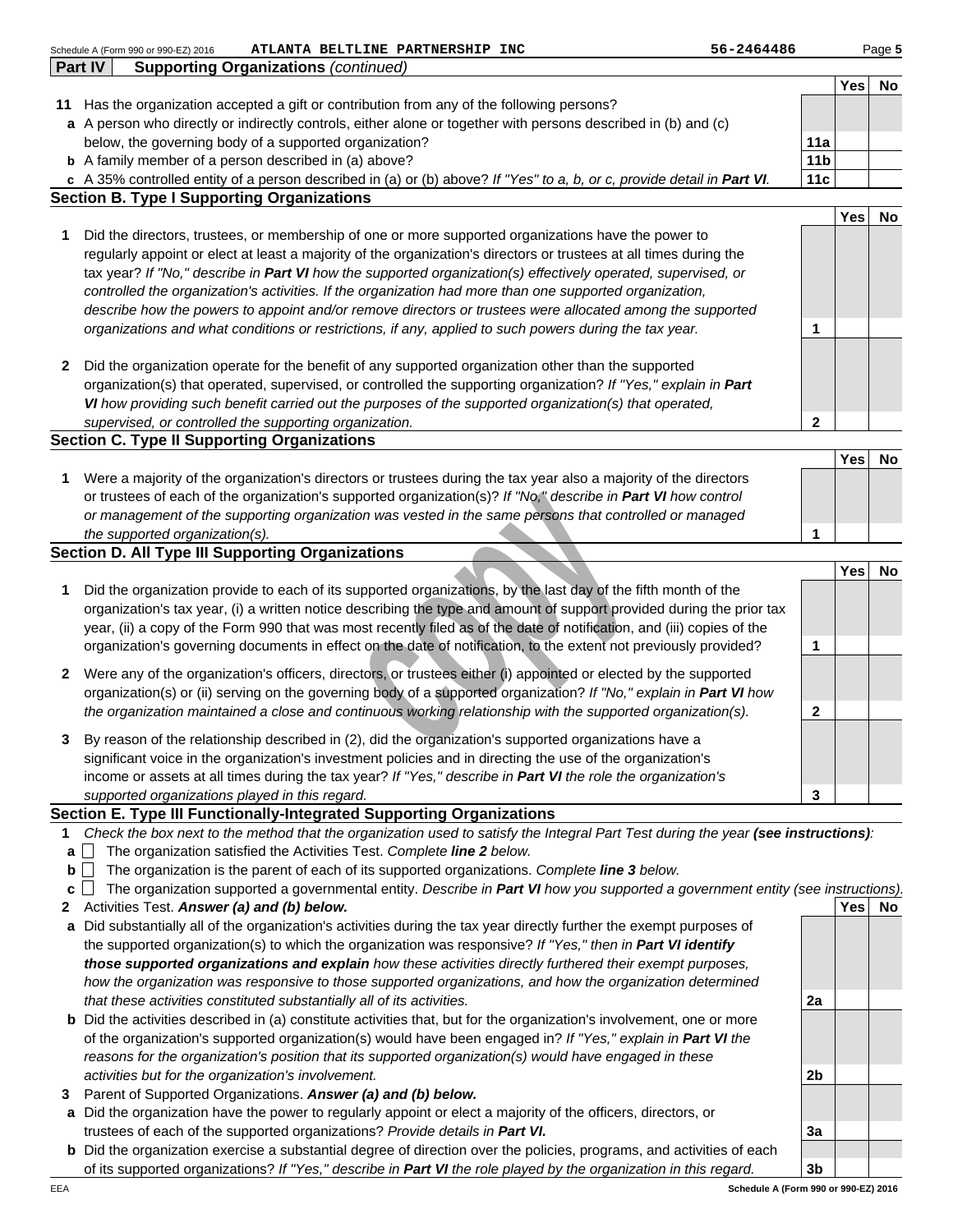|     | ATLANTA BELTLINE PARTNERSHIP INC<br>Schedule A (Form 990 or 990-EZ) 2016                                                          |                | 56-2464486     | Page 6                               |
|-----|-----------------------------------------------------------------------------------------------------------------------------------|----------------|----------------|--------------------------------------|
|     | Part V<br>Type III Non-Functionally Integrated 509(a)(3) Supporting Organizations                                                 |                |                |                                      |
| 1.  | Check here if the organization satisfied the Integral Part Test as a qualifying trust on Nov. 20, 1970 (explain in Part VI). See  |                |                |                                      |
|     | instructions. All other Type III non-functionally integrated supporting organizations must complete Sections A through E.         |                |                |                                      |
|     | <b>Section A - Adjusted Net Income</b>                                                                                            |                | (A) Prior Year | (B) Current Year<br>(optional)       |
| 1   | Net short-term capital gain                                                                                                       | 1              |                |                                      |
| 2   | Recoveries of prior-year distributions                                                                                            | $\mathbf 2$    |                |                                      |
| 3   | Other gross income (see instructions)                                                                                             | 3              |                |                                      |
| 4   | Add lines 1 through 3                                                                                                             | 4              |                |                                      |
| 5   | Depreciation and depletion                                                                                                        | 5              |                |                                      |
| 6   | Portion of operating expenses paid or incurred for production or                                                                  |                |                |                                      |
|     | collection of gross income or for management, conservation, or                                                                    |                |                |                                      |
|     | maintenance of property held for production of income (see instructions)                                                          | 6              |                |                                      |
| 7   | Other expenses (see instructions)                                                                                                 | $\overline{7}$ |                |                                      |
| 8   | Adjusted Net Income (subtract lines 5, 6 and 7 from line 4)                                                                       | 8              |                |                                      |
|     | <b>Section B - Minimum Asset Amount</b>                                                                                           |                | (A) Prior Year | (B) Current Year<br>(optional)       |
| 1   | Aggregate fair market value of all non-exempt-use assets (see                                                                     |                |                |                                      |
|     | instructions for short tax year or assets held for part of year):                                                                 |                |                |                                      |
|     | a Average monthly value of securities                                                                                             | 1a             |                |                                      |
|     | <b>b</b> Average monthly cash balances                                                                                            | 1 <sub>b</sub> |                |                                      |
|     | c Fair market value of other non-exempt-use assets                                                                                | 1 <sub>c</sub> |                |                                      |
|     | d Total (add lines 1a, 1b, and 1c)                                                                                                | 1 <sub>d</sub> |                |                                      |
|     | e Discount claimed for blockage or other                                                                                          |                |                |                                      |
|     | factors (explain in detail in Part VI):                                                                                           |                |                |                                      |
|     | 2 Acquisition indebtedness applicable to non-exempt-use assets                                                                    | $\mathbf 2$    |                |                                      |
| 3   | Subtract line 2 from line 1d                                                                                                      | 3              |                |                                      |
| 4   | Cash deemed held for exempt use. Enter 1-1/2% of line 3 (for greater amount,                                                      |                |                |                                      |
|     | see instructions).                                                                                                                | 4              |                |                                      |
| 5   | Net value of non-exempt-use assets (subtract line 4 from line 3)                                                                  | $5\phantom{1}$ |                |                                      |
| 6   | Multiply line 5 by .035                                                                                                           | 6              |                |                                      |
| 7   | Recoveries of prior-year distributions                                                                                            | $\overline{7}$ |                |                                      |
| 8   | Minimum Asset Amount (add line 7 to line 6)                                                                                       | 8              |                |                                      |
|     | <b>Section C - Distributable Amount</b>                                                                                           |                |                | <b>Current Year</b>                  |
| 1.  | Adjusted net income for prior year (from Section A, line 8, Column A)                                                             | 1              |                |                                      |
| 2   | Enter 85% of line 1                                                                                                               | $\bf{2}$       |                |                                      |
| 3   | Minimum asset amount for prior year (from Section B, line 8, Column A)                                                            | 3              |                |                                      |
| 4   | Enter greater of line 2 or line 3                                                                                                 | 4              |                |                                      |
| 5   | Income tax imposed in prior year                                                                                                  | 5              |                |                                      |
| 6   | Distributable Amount. Subtract line 5 from line 4, unless subject to                                                              |                |                |                                      |
|     | emergency temporary reduction (see instructions)                                                                                  | 6              |                |                                      |
| 7   | Check here if the current year is the organization's first as a non-functionally-integrated Type III supporting organization (see |                |                |                                      |
|     | instructions).                                                                                                                    |                |                |                                      |
| EEA |                                                                                                                                   |                |                | Schedule A (Form 990 or 990-EZ) 2016 |
|     |                                                                                                                                   |                |                |                                      |
|     |                                                                                                                                   |                |                |                                      |
|     |                                                                                                                                   |                |                |                                      |
|     |                                                                                                                                   |                |                |                                      |
|     |                                                                                                                                   |                |                |                                      |
|     |                                                                                                                                   |                |                |                                      |
|     |                                                                                                                                   |                |                |                                      |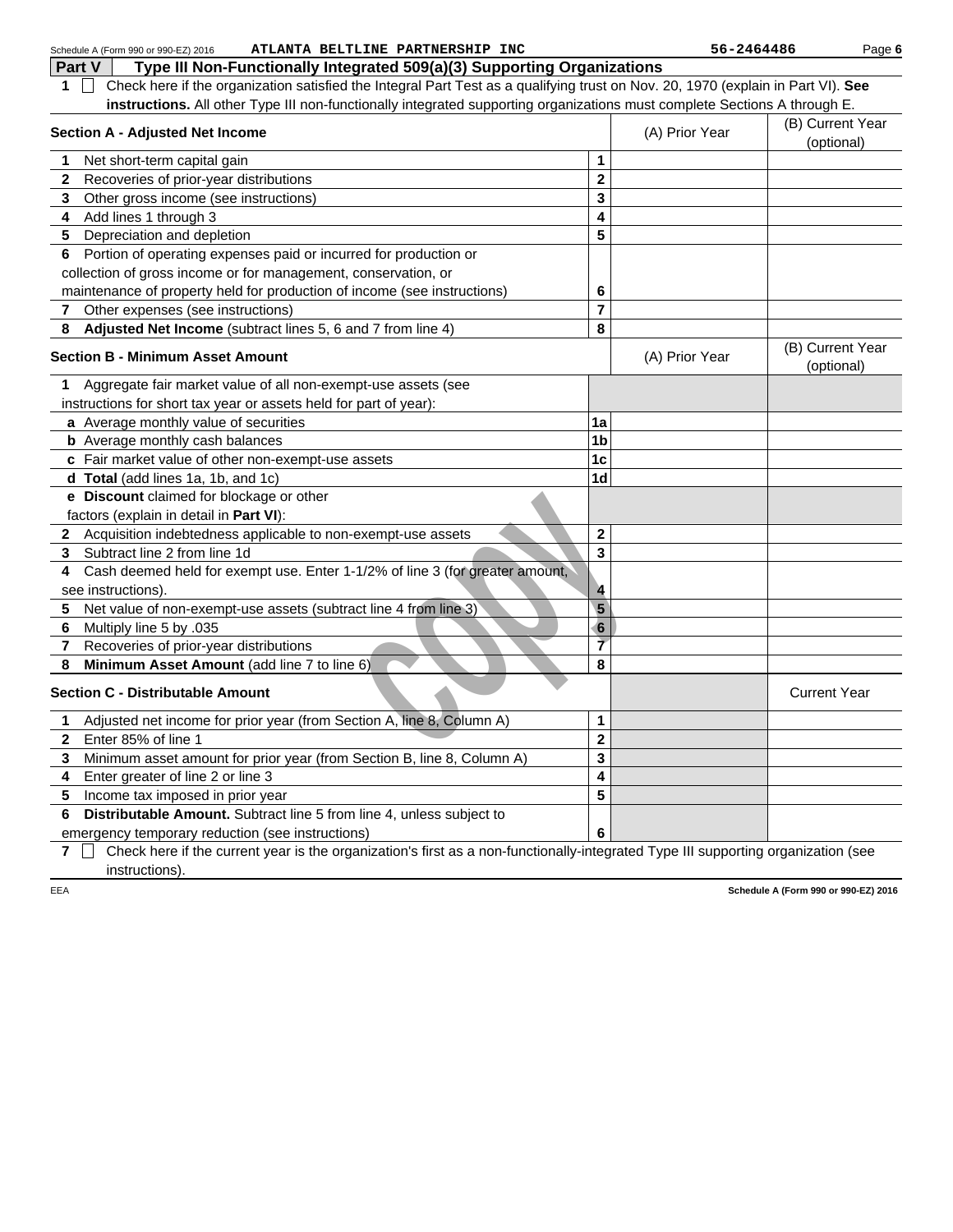Schedule A (Form 990 or 990-EZ) 2016 **ATLANTA BELTLINE PARTNERSHIP INC 56-2464486**

Page **7**

| Part V       | <b>SCILEDULE A (FUIIII 990 OF 990-EZ) ZUTO</b><br>ALLANIA BELILLINE FARINERSHIF INC<br>Type III Non-Functionally Integrated 509(a)(3) Supporting Organizations (continued)                   |                                    | 30-490990                                     | ı ayu r                                          |
|--------------|----------------------------------------------------------------------------------------------------------------------------------------------------------------------------------------------|------------------------------------|-----------------------------------------------|--------------------------------------------------|
|              | <b>Section D - Distributions</b>                                                                                                                                                             |                                    |                                               | <b>Current Year</b>                              |
| 1            | Amounts paid to supported organizations to accomplish exempt purposes                                                                                                                        |                                    |                                               |                                                  |
| $\mathbf{2}$ | Amounts paid to perform activity that directly furthers exempt purposes of supported                                                                                                         |                                    |                                               |                                                  |
|              | organizations, in excess of income from activity                                                                                                                                             |                                    |                                               |                                                  |
| 3            | Administrative expenses paid to accomplish exempt purposes of supported organizations                                                                                                        |                                    |                                               |                                                  |
| 4            | Amounts paid to acquire exempt-use assets                                                                                                                                                    |                                    |                                               |                                                  |
| 5            | Qualified set-aside amounts (prior IRS approval required)                                                                                                                                    |                                    |                                               |                                                  |
| 6            | Other distributions (describe in Part VI). See instructions.                                                                                                                                 |                                    |                                               |                                                  |
| 7            | Total annual distributions. Add lines 1 through 6.                                                                                                                                           |                                    |                                               |                                                  |
| 8            | Distributions to attentive supported organizations to which the organization is responsive                                                                                                   |                                    |                                               |                                                  |
|              | (provide details in Part VI). See instructions.                                                                                                                                              |                                    |                                               |                                                  |
| 9            | Distributable amount for 2016 from Section C, line 6                                                                                                                                         |                                    |                                               |                                                  |
|              | 10 Line 8 amount divided by Line 9 amount                                                                                                                                                    |                                    |                                               |                                                  |
|              | Section E - Distribution Allocations (see instructions)                                                                                                                                      | (i)<br><b>Excess Distributions</b> | (ii)<br><b>Underdistributions</b><br>Pre-2016 | (iii)<br><b>Distributable</b><br>Amount for 2016 |
| 1            | Distributable amount for 2016 from Section C, line 6                                                                                                                                         |                                    |                                               |                                                  |
| $\mathbf{2}$ | Underdistributions, if any, for years prior to 2016                                                                                                                                          |                                    |                                               |                                                  |
|              | (reasonable cause required - explain in Part VI). See                                                                                                                                        |                                    |                                               |                                                  |
|              | instructions.                                                                                                                                                                                |                                    |                                               |                                                  |
| 3            | Excess distributions carryover, if any, to 2016:                                                                                                                                             |                                    |                                               |                                                  |
| a            |                                                                                                                                                                                              |                                    |                                               |                                                  |
| b            |                                                                                                                                                                                              |                                    |                                               |                                                  |
|              | c From 2013<br>$\begin{array}{cccccccccccccc} \bullet & \bullet & \bullet & \bullet & \bullet & \bullet & \bullet & \bullet & \bullet & \bullet & \bullet \end{array}$<br><b>d</b> From 2014 |                                    |                                               |                                                  |
|              | .<br>e From 2015                                                                                                                                                                             |                                    |                                               |                                                  |
|              | f Total of lines 3a through e                                                                                                                                                                |                                    |                                               |                                                  |
|              | g Applied to underdistributions of prior years                                                                                                                                               |                                    |                                               |                                                  |
|              | h Applied to 2016 distributable amount                                                                                                                                                       |                                    |                                               |                                                  |
| i.           | Carryover from 2011 not applied (see instructions)                                                                                                                                           |                                    |                                               |                                                  |
|              | Remainder. Subtract lines 3g, 3h, and 3i from 3f.                                                                                                                                            |                                    |                                               |                                                  |
| 4            | Distributions for 2016 from                                                                                                                                                                  |                                    |                                               |                                                  |
|              | Section D, line 7:<br>\$                                                                                                                                                                     |                                    |                                               |                                                  |
|              | a Applied to underdistributions of prior years                                                                                                                                               |                                    |                                               |                                                  |
|              | <b>b</b> Applied to 2016 distributable amount                                                                                                                                                |                                    |                                               |                                                  |
|              | c Remainder. Subtract lines 4a and 4b from 4.                                                                                                                                                |                                    |                                               |                                                  |
| 5            | Remaining underdistributions for years prior to 2016, if<br>any. Subtract lines 3g and 4a from line 2. For result                                                                            |                                    |                                               |                                                  |
|              | greater than zero, explain in Part VI. See instructions.                                                                                                                                     |                                    |                                               |                                                  |
|              | 6 Remaining underdistributions for 2016. Subtract lines 3h                                                                                                                                   |                                    |                                               |                                                  |
|              | and 4b from line 1. For result greater than zero, explain in                                                                                                                                 |                                    |                                               |                                                  |
|              | Part VI. See instructions.                                                                                                                                                                   |                                    |                                               |                                                  |
|              | 7 Excess distributions carryover to 2017. Add lines 3j                                                                                                                                       |                                    |                                               |                                                  |
|              | and 4c.                                                                                                                                                                                      |                                    |                                               |                                                  |
| 8            | Breakdown of line 7:                                                                                                                                                                         |                                    |                                               |                                                  |
| a            |                                                                                                                                                                                              |                                    |                                               |                                                  |
|              | <b>b</b> Excess from 2013<br>$\cdots$                                                                                                                                                        |                                    |                                               |                                                  |
|              | c Excess from 2014<br>$\cdots$                                                                                                                                                               |                                    |                                               |                                                  |
|              | d Excess from 2015<br>$\cdots$                                                                                                                                                               |                                    |                                               |                                                  |
|              | e Excess from 2016<br>$\cdots$                                                                                                                                                               |                                    |                                               |                                                  |

EEA

**Schedule A (Form 990 or 990-EZ) 2016**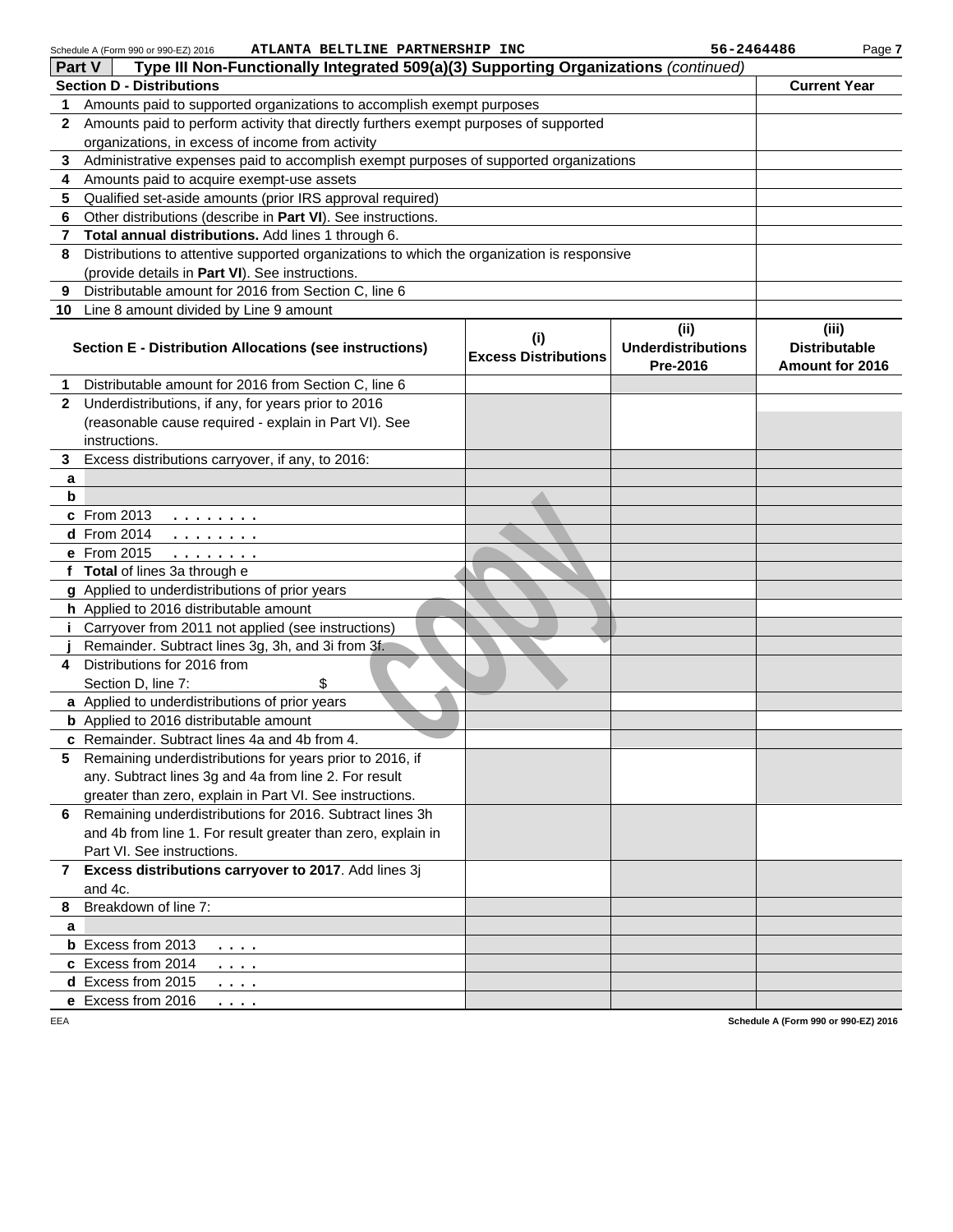| 56-2464486<br>Schedule A (Form 990 or 990-EZ) 2016<br>ATLANTA BELTLINE PARTNERSHIP INC                                                                                                                                                        | Page 8 |
|-----------------------------------------------------------------------------------------------------------------------------------------------------------------------------------------------------------------------------------------------|--------|
| Supplemental Information. Provide the explanations required by Part II, line 10; Part II, line 17a or 17b; Part<br><b>Part VI</b>                                                                                                             |        |
| III, line 12; Part IV, Section A, lines 1, 2, 3b, 3c, 4b, 4c, 5a, 6, 9a, 9b, 9c, 11a, 11b, and 11c; Part IV, Section                                                                                                                          |        |
| B, lines 1 and 2; Part IV, Section C, line 1; Part IV, Section D, lines 2 and 3; Part IV, Section E, lines 1c, 2a, 2b,<br>3a and 3b; Part V, line 1; Part V, Section B, line 1e; Part V, Section D, lines 5, 6, and 8; and Part V, Section E, |        |
| lines 2, 5, and 6. Also complete this part for any additional information. (See instructions.)                                                                                                                                                |        |
|                                                                                                                                                                                                                                               |        |
| 01. Other income (Part II, line 10 or Part III, line 12)                                                                                                                                                                                      |        |
|                                                                                                                                                                                                                                               |        |
| Other income totaling \$14,280 consists of \$13,010 vendor refund of PY corrected billing;                                                                                                                                                    |        |
| \$602 reimbursement of workers comp insurance premiums; \$425 proceeds from Special Events;                                                                                                                                                   |        |
| \$121 state sales tax vendor comp; \$90 Gift Card for coffee and catering; \$32 refund of                                                                                                                                                     |        |
| property tax overpayment                                                                                                                                                                                                                      |        |
|                                                                                                                                                                                                                                               |        |
|                                                                                                                                                                                                                                               |        |
|                                                                                                                                                                                                                                               |        |
|                                                                                                                                                                                                                                               |        |
|                                                                                                                                                                                                                                               |        |
|                                                                                                                                                                                                                                               |        |
|                                                                                                                                                                                                                                               |        |
|                                                                                                                                                                                                                                               |        |
|                                                                                                                                                                                                                                               |        |
|                                                                                                                                                                                                                                               |        |
|                                                                                                                                                                                                                                               |        |
|                                                                                                                                                                                                                                               |        |
|                                                                                                                                                                                                                                               |        |
|                                                                                                                                                                                                                                               |        |
|                                                                                                                                                                                                                                               |        |
|                                                                                                                                                                                                                                               |        |
|                                                                                                                                                                                                                                               |        |
|                                                                                                                                                                                                                                               |        |
|                                                                                                                                                                                                                                               |        |
|                                                                                                                                                                                                                                               |        |
|                                                                                                                                                                                                                                               |        |
|                                                                                                                                                                                                                                               |        |
|                                                                                                                                                                                                                                               |        |
|                                                                                                                                                                                                                                               |        |
|                                                                                                                                                                                                                                               |        |
|                                                                                                                                                                                                                                               |        |
|                                                                                                                                                                                                                                               |        |
|                                                                                                                                                                                                                                               |        |
|                                                                                                                                                                                                                                               |        |
|                                                                                                                                                                                                                                               |        |
|                                                                                                                                                                                                                                               |        |
|                                                                                                                                                                                                                                               |        |
|                                                                                                                                                                                                                                               |        |
|                                                                                                                                                                                                                                               |        |
|                                                                                                                                                                                                                                               |        |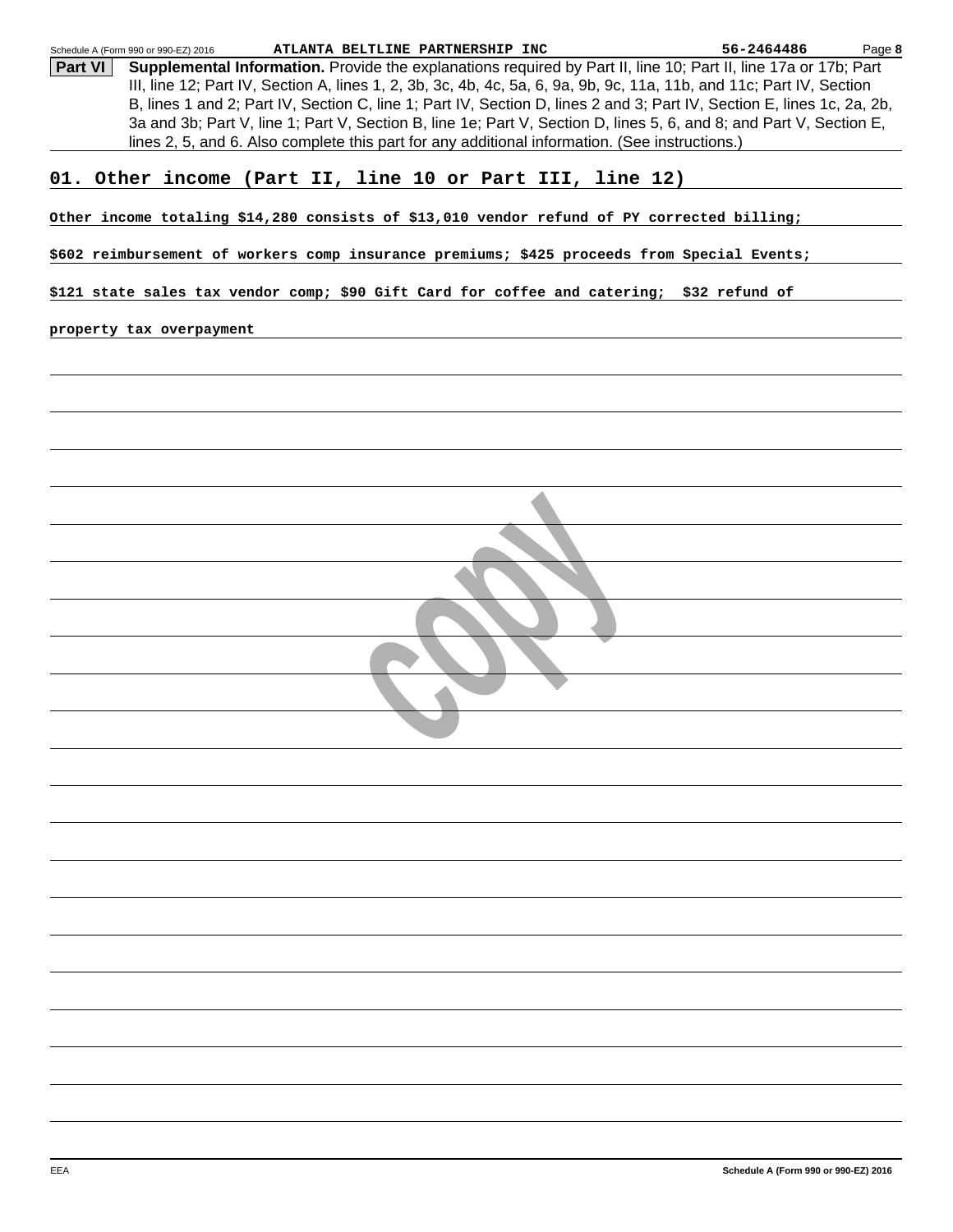# **(Form 990, 990-EZ,**

Department of the Treasury<br>Internal Revenue Service

# **Schedule B Schedule of Contributors**

OMB No. 1545-0047

**2016**

**or 990-PF) Attach to Form 990, Form 990-EZ, or Form 990-PF.**

Information about Schedule B (Form 990, 990-EZ, or 990-PF) and its instructions is at *www.irs.gov/form990.* 

| Name of the organization         | <b>Employer identification number</b> |
|----------------------------------|---------------------------------------|
| ATLANTA BELTLINE PARTNERSHIP INC | 56-2464486                            |

|                                | AILANIA DELILINE PARINERSAIP |  |
|--------------------------------|------------------------------|--|
| Organization type (check one): |                              |  |

| Filers of:         | Section:                                                                           |  |  |  |  |
|--------------------|------------------------------------------------------------------------------------|--|--|--|--|
| Form 990 or 990-EZ | $X = 501(c)$ (3) (enter number) organization                                       |  |  |  |  |
|                    | $4947(a)(1)$ nonexempt charitable trust <b>not</b> treated as a private foundation |  |  |  |  |
|                    | 527 political organization                                                         |  |  |  |  |
| Form 990-PF        | $501(c)(3)$ exempt private foundation                                              |  |  |  |  |
|                    | 4947(a)(1) nonexempt charitable trust treated as a private foundation              |  |  |  |  |
|                    | 501(c)(3) taxable private foundation                                               |  |  |  |  |

Check if your organization is covered by the **General Rule** or a **Special Rule.**

**Note:** Only a section 501(c)(7), (8), or (10) organization can check boxes for both the General Rule and a Special Rule. See instructions.

#### **General Rule**

For an organization filing Form 990, 990-EZ, or 990-PF that received, during the year, contributions totaling \$5,000 or more (in money or property) from any one contributor. Complete Parts I and II. See instructions for determining a contributor's total contributions.

### **Special Rules**

 $\overline{X}$  For an organization described in section 501(c)(3) filing Form 990 or 990-EZ that met the 33 1/3% support test of the regulations under sections 509(a)(1) and 170(b)(1)(A)(vi), that checked Schedule A (Form 990 or 990-EZ), Part II, line 13, 16a, or 16b, and that received from any one contributor, during the year, total contributions of the greater of **(1)** \$5,000 or **(2)** 2% of the amount on (i) Form 990, Part VIII, line 1h, or (ii) Form 990-EZ, line 1. Complete Parts I and II.

For an organization described in section 501(c)(7), (8), or (10) filing Form 990 or 990-EZ that received from any one contributor, during the year, total contributions of more than \$1,000 exclusively for religious, charitable, scientific, literary, or educational purposes, or for the prevention of cruelty to children or animals. Complete Parts I, II, and III.

anization is covered by the **General Rule or a Special Rule.**<br>
ion 501(c)(7), (8), or (10) organization can check boxes for both the General Rule and a is<br>
ganzation filing Form 990, 990-EZ, or 990-PF that received, during For an organization described in section 501(c)(7), (8), or (10) filing Form 990 or 990-EZ that received from any one contributor, during the year, contributions exclusively for religious, charitable, etc., purposes, but no such contributions totaled more than \$1,000. If this box is checked, enter here the total contributions that were received during the year for an exclusively religious, charitable, etc., purpose. Don't complete any of the parts unless the **General Rule** applies to this organization because it received nonexclusively religious, charitable, etc., contributions totaling \$5,000 or more during the year  $\dots\dots\dots\dots\dots\dots\dots\dots\dots\dots\dots\dots\dots\dots\dots\dots$ 

**Caution:** An organization that isn't covered by the General Rule and/or the Special Rules doesn't file Schedule B (Form 990, 990-EZ, or 990-PF), but it **must** answer "No" on Part IV, line 2, of its Form 990; or check the box on line H of its Form 990-EZ or on its Form 990-PF, Part I, line 2, to certify that it doesn't meet the filing requirements of Schedule B (Form 990, 990-EZ, or 990-PF).

**For Paperwork Reduction Act Notice, see the Instructions for Form 990, 990-EZ, or 990-PF. Schedule B (Form 990, 990-EZ, or 990-PF) (2016)** EEA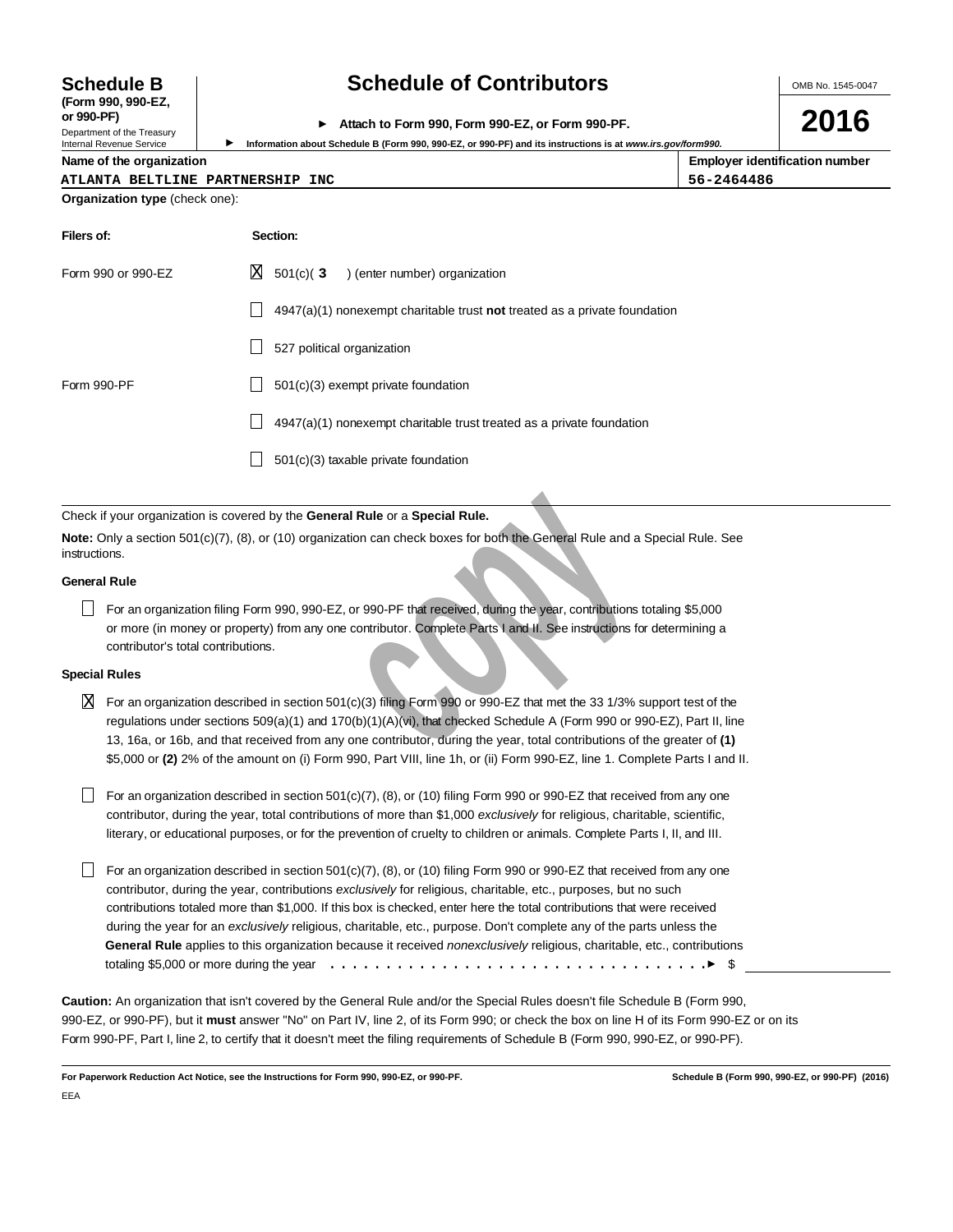**2** Page **Name of organization Employer identification number**

**ATLANTA BELTLINE PARTNERSHIP INC 56-2464486**

| Part I                  | <b>Contributors</b> (See instructions). Use duplicate copies of Part I if additional space is needed. |                                   |                                                                                                                                                    |  |  |  |
|-------------------------|-------------------------------------------------------------------------------------------------------|-----------------------------------|----------------------------------------------------------------------------------------------------------------------------------------------------|--|--|--|
| (a)<br>No.              | (b)<br>Name, address, and ZIP + 4                                                                     | (c)<br><b>Total contributions</b> | (d)<br><b>Type of contribution</b>                                                                                                                 |  |  |  |
| $\mathbf{1}$            | KAISER PERMANENTE FOUNDATION<br><b>3495 PIEDMONT ROAD NE</b><br>Atlanta, GA 30305                     | \$<br>35,000                      | Χ<br><b>Person</b><br>$\Box$<br>Payroll<br><b>Noncash</b><br>$\Box$<br>(Complete Part II for<br>noncash contributions.)                            |  |  |  |
| (a)<br>No.              | (b)<br>Name, address, and ZIP + 4                                                                     | (c)<br><b>Total contributions</b> | (d)<br><b>Type of contribution</b>                                                                                                                 |  |  |  |
| $\mathbf{2}$            | THE COCA COLA COMPANY<br>PO BOX 1734<br>Atlanta, GA 30301                                             | \$<br>16,500                      | $\overline{\text{X}}$<br>Person<br>$\Box$<br><b>Payroll</b><br><b>Noncash</b><br>$\Box$<br>(Complete Part II for<br>noncash contributions.)        |  |  |  |
| (a)<br>No.              | (b)<br>Name, address, and ZIP + 4                                                                     | (c)<br><b>Total contributions</b> | (d)<br>Type of contribution                                                                                                                        |  |  |  |
| $\mathbf{3}$            | REI CORPORATION<br>PO BOX 1938<br>Sumner, WA 98390                                                    | \$<br>30,000                      | $\overline{\text{X}}$<br>Person<br>$\Box$<br><b>Payroll</b><br><b>Noncash</b><br>$\Box$<br>(Complete Part II for<br>noncash contributions.)        |  |  |  |
| (a)<br>No.              | (b)<br>Name, address, and ZIP + 4                                                                     | (c)<br><b>Total contributions</b> | (d)<br>Type of contribution                                                                                                                        |  |  |  |
| $\overline{\mathbf{4}}$ | <b>JAMESTOWN LP</b><br>3625 CUMBERLAND RD<br>Atlanta, GA 30339                                        | \$<br>170,000                     | $\overline{\text{X}}$<br><b>Person</b><br>$\Box$<br><b>Payroll</b><br><b>Noncash</b><br>$\Box$<br>(Complete Part II for<br>noncash contributions.) |  |  |  |
| (a)<br>No.              | (b)<br>Name, address, and ZIP + 4                                                                     | (c)<br><b>Total contributions</b> | (d)<br><b>Type of contribution</b>                                                                                                                 |  |  |  |
| 5 <sub>1</sub>          | ROCKET SCIENCE GROUP<br>512 MEANS STREET NW 404<br>Atlanta, GA 30318                                  | \$<br>12,500                      | $\overline{\text{X}}$<br><b>Person</b><br>$\Box$<br><b>Payroll</b><br><b>Noncash</b><br>(Complete Part II for<br>noncash contributions.)           |  |  |  |
| (a)<br>No.              | (b)<br>Name, address, and ZIP + 4                                                                     | (c)<br><b>Total contributions</b> | (d)<br><b>Type of contribution</b>                                                                                                                 |  |  |  |
| 6 <sub>1</sub>          | WellStar Atlanta Medical Center<br>303 Parkway Drive NE<br>Atlanta, GA 30312                          | \$<br>29,000                      | $\overline{\text{X}}$<br><b>Person</b><br><b>Payroll</b><br>$\Box$<br><b>Noncash</b><br>$\Box$<br>(Complete Part II for<br>noncash contributions.) |  |  |  |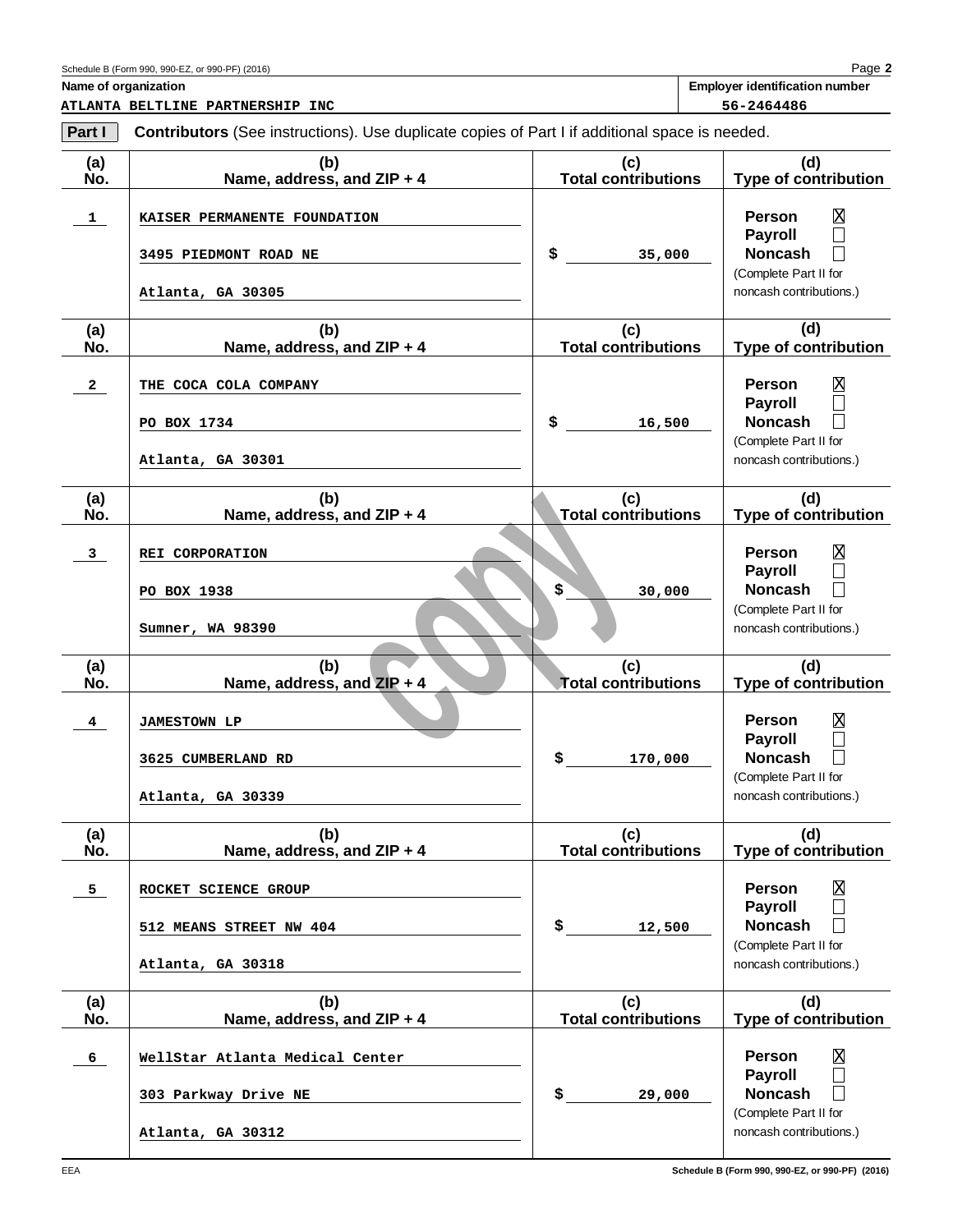# Schedule B (Form 990, 990-EZ, or 990-PF) (2016)

**ATLANTA BELTLINE PARTNERSHIP INC 56-2464486**

**Part I** Contributors (See instructions). Use duplicate copies of Part I if additional space is needed.

| (a)<br>No. | (b)<br>Name, address, and ZIP + 4                                                            | (c)<br><b>Total contributions</b>       | (d)<br><b>Type of contribution</b>                                                                                                   |
|------------|----------------------------------------------------------------------------------------------|-----------------------------------------|--------------------------------------------------------------------------------------------------------------------------------------|
| 7          | DELTA AIR LINES<br>1030 DELTA BLVD DEPT 97<br>Atlanta, GA 30354-1989                         | \$<br>40,000                            | $\overline{\text{X}}$<br><b>Person</b><br><b>Payroll</b><br><b>Noncash</b><br>(Complete Part II for<br>noncash contributions.)       |
| (a)<br>No. | (b)<br>Name, address, and ZIP + 4                                                            | (c)<br><b>Total contributions</b>       | (d)<br><b>Type of contribution</b>                                                                                                   |
| 8          | MARY ALICE AND BENNETT BROWN FOUNDA<br>501 SILVERSIDE ROAD SUITE 123<br>Wilmington, DE 19809 | \$<br>20,000                            | X<br><b>Person</b><br><b>Payroll</b><br><b>Noncash</b><br>(Complete Part II for<br>noncash contributions.)                           |
| (a)<br>No. | (b)<br>Name, address, and ZIP + 4                                                            | (c)<br><b>Total contributions</b>       | (d)<br><b>Type of contribution</b>                                                                                                   |
| 9          | ANNIE E CASEY FOUNDATION<br>477 WINDSOR ST SW SUITE 304<br>Atlanta, GA 30312                 | $$^{\circ}$<br>17,000                   | X<br><b>Person</b><br><b>Payroll</b><br><b>Noncash</b><br>(Complete Part II for<br>noncash contributions.)                           |
| (a)<br>No. | (b)<br>Name, address, and ZIP + 4                                                            | (c)<br><b>Total contributions</b><br>\$ | (d)<br>Type of contribution<br><b>Person</b><br><b>Payroll</b><br><b>Noncash</b><br>(Complete Part II for<br>noncash contributions.) |
| (a)<br>No. | (b)<br>Name, address, and ZIP + 4                                                            | (c)<br><b>Total contributions</b>       | (d)<br><b>Type of contribution</b>                                                                                                   |
|            |                                                                                              | \$                                      | <b>Person</b><br><b>Payroll</b><br><b>Noncash</b><br>(Complete Part II for<br>noncash contributions.)                                |
| (a)<br>No. | (b)<br>Name, address, and ZIP + 4                                                            | (c)<br><b>Total contributions</b>       | (d)<br><b>Type of contribution</b>                                                                                                   |
|            |                                                                                              | \$                                      | <b>Person</b><br><b>Payroll</b><br><b>Noncash</b><br>(Complete Part II for<br>noncash contributions.)                                |
| EEA        |                                                                                              |                                         | Schedule B (Form 990, 990-EZ, or 990-PF) (2016)                                                                                      |

**Name of organization**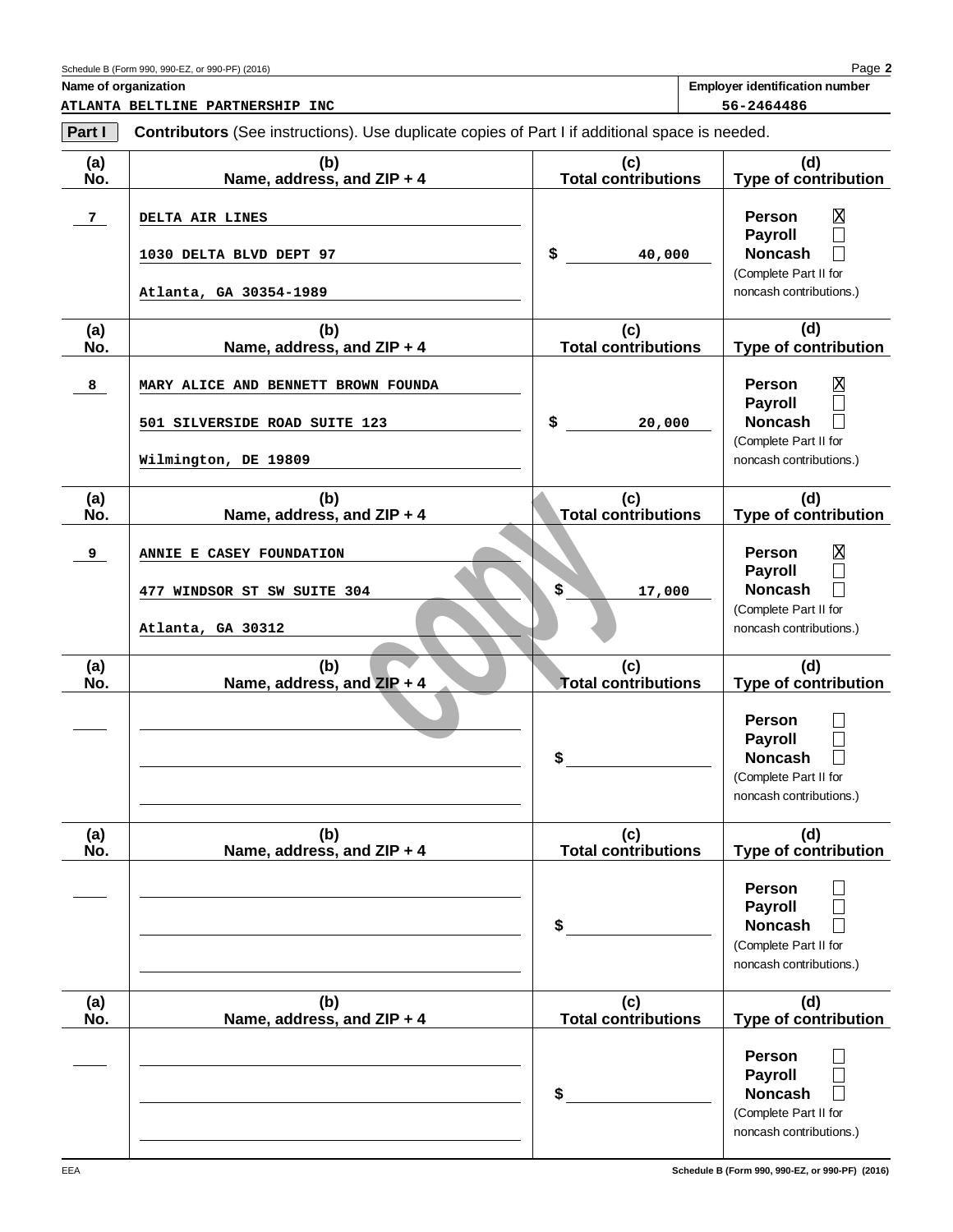| <b>SCHEDULE D</b> |                                 | <b>Supplemental Financial Statements</b>                                                                                                 | OMB No. 1545-0047                                                                                                                                                                                                                                                                                                                   |                                                     |                                 |
|-------------------|---------------------------------|------------------------------------------------------------------------------------------------------------------------------------------|-------------------------------------------------------------------------------------------------------------------------------------------------------------------------------------------------------------------------------------------------------------------------------------------------------------------------------------|-----------------------------------------------------|---------------------------------|
| (Form 990)        |                                 | Complete if the organization answered "Yes" on Form 990,                                                                                 | 2016                                                                                                                                                                                                                                                                                                                                |                                                     |                                 |
|                   |                                 | Part IV, line 6, 7, 8, 9, 10, 11a, 11b, 11c, 11d, 11e, 11f, 12a, or 12b.                                                                 |                                                                                                                                                                                                                                                                                                                                     |                                                     |                                 |
|                   | Department of the Treasury      |                                                                                                                                          | Attach to Form 990.                                                                                                                                                                                                                                                                                                                 |                                                     | Open to Public                  |
|                   | Internal Revenue Service        |                                                                                                                                          | Information about Schedule D (Form 990) and its instructions is at www.irs.gov/form990.                                                                                                                                                                                                                                             |                                                     | <b>Inspection</b>               |
|                   | Name of the organization        | ATLANTA BELTLINE PARTNERSHIP INC                                                                                                         |                                                                                                                                                                                                                                                                                                                                     | <b>Employer identification number</b><br>56-2464486 |                                 |
| Part I            |                                 |                                                                                                                                          | Organizations Maintaining Donor Advised Funds or Other Similar Funds or Accounts.                                                                                                                                                                                                                                                   |                                                     |                                 |
|                   |                                 | Complete if the organization answered "Yes" on Form 990, Part IV, line 6.                                                                |                                                                                                                                                                                                                                                                                                                                     |                                                     |                                 |
|                   |                                 |                                                                                                                                          | (a) Donor advised funds                                                                                                                                                                                                                                                                                                             | (b) Funds and other accounts                        |                                 |
| 1.                |                                 | Total number at end of year $\dots \dots \dots \dots$                                                                                    |                                                                                                                                                                                                                                                                                                                                     |                                                     |                                 |
| 2                 |                                 | Aggregate value of contributions to (during year).                                                                                       |                                                                                                                                                                                                                                                                                                                                     |                                                     |                                 |
| 3                 |                                 | Aggregate value of grants from (during year)<br>$\ddot{\phantom{0}}$                                                                     |                                                                                                                                                                                                                                                                                                                                     |                                                     |                                 |
| 4                 |                                 | Aggregate value at end of year $\dots \dots \dots$                                                                                       |                                                                                                                                                                                                                                                                                                                                     |                                                     |                                 |
| 5                 |                                 |                                                                                                                                          | Did the organization inform all donors and donor advisors in writing that the assets held in donor advised                                                                                                                                                                                                                          |                                                     |                                 |
|                   |                                 |                                                                                                                                          | funds are the organization's property, subject to the organization's exclusive legal control? $\ldots \ldots \ldots \ldots \ldots$                                                                                                                                                                                                  |                                                     | $\Box$ Yes<br><b>No</b>         |
| 6                 |                                 |                                                                                                                                          | Did the organization inform all grantees, donors, and donor advisors in writing that grant funds can be used                                                                                                                                                                                                                        |                                                     |                                 |
|                   |                                 |                                                                                                                                          | only for charitable purposes and not for the benefit of the donor or donor advisor, or for any other purpose                                                                                                                                                                                                                        |                                                     | Yes<br>No                       |
|                   | Part II                         | <b>Conservation Easements.</b>                                                                                                           |                                                                                                                                                                                                                                                                                                                                     |                                                     |                                 |
|                   |                                 | Complete if the organization answered "Yes" on Form 990, Part IV, line 7.                                                                |                                                                                                                                                                                                                                                                                                                                     |                                                     |                                 |
| 1                 |                                 | Purpose(s) of conservation easements held by the organization (check all that apply).                                                    |                                                                                                                                                                                                                                                                                                                                     |                                                     |                                 |
|                   |                                 | Preservation of land for public use (e.g., recreation or education)                                                                      | Preservation of a historically important land area                                                                                                                                                                                                                                                                                  |                                                     |                                 |
|                   | Protection of natural habitat   |                                                                                                                                          | Preservation of a certified historic structure                                                                                                                                                                                                                                                                                      |                                                     |                                 |
|                   | Preservation of open space      |                                                                                                                                          |                                                                                                                                                                                                                                                                                                                                     |                                                     |                                 |
| 2                 |                                 |                                                                                                                                          | Complete lines 2a through 2d if the organization held a qualified conservation contribution in the form of a conservation                                                                                                                                                                                                           |                                                     |                                 |
|                   |                                 | easement on the last day of the tax year.                                                                                                |                                                                                                                                                                                                                                                                                                                                     |                                                     | Held at the End of the Tax Year |
| a                 |                                 | Total number of conservation easements                                                                                                   | . <b>.</b><br>m.<br><del>.</del>                                                                                                                                                                                                                                                                                                    | 2a                                                  |                                 |
| b<br>c            |                                 | Total acreage restricted by conservation easements<br>Number of conservation easements on a certified historic structure included in (a) | <del>.</del><br>.                                                                                                                                                                                                                                                                                                                   | 2b<br>2c                                            |                                 |
| d                 |                                 | Number of conservation easements included in (c) acquired after 8/17/06, and not on a                                                    |                                                                                                                                                                                                                                                                                                                                     |                                                     |                                 |
|                   |                                 | historic structure listed in the National Register                                                                                       | $\mathcal{L}^{\mathcal{A}}(\mathcal{A}^{\mathcal{A}},\mathcal{A}^{\mathcal{A}}) = \mathcal{L}^{\mathcal{A}}(\mathcal{A}^{\mathcal{A}},\mathcal{A}^{\mathcal{A}}) = \mathcal{L}^{\mathcal{A}}(\mathcal{A}^{\mathcal{A}},\mathcal{A}^{\mathcal{A}}) = \mathcal{L}^{\mathcal{A}}(\mathcal{A}^{\mathcal{A}},\mathcal{A}^{\mathcal{A}})$ | 2d                                                  |                                 |
| 3                 |                                 |                                                                                                                                          | Number of conservation easements modified, transferred, released, extinguished, or terminated by the organization during the                                                                                                                                                                                                        |                                                     |                                 |
|                   | tax year $\blacktriangleright$  |                                                                                                                                          |                                                                                                                                                                                                                                                                                                                                     |                                                     |                                 |
| 4                 |                                 | Number of states where property subject to conservation easement is located                                                              |                                                                                                                                                                                                                                                                                                                                     |                                                     |                                 |
| 5                 |                                 |                                                                                                                                          | Does the organization have a written policy regarding the periodic monitoring, inspection, handling of                                                                                                                                                                                                                              |                                                     |                                 |
|                   |                                 | violations, and enforcement of the conservation easements it holds?                                                                      |                                                                                                                                                                                                                                                                                                                                     |                                                     | $\Box$<br>Yes<br>No             |
| 6                 |                                 |                                                                                                                                          | Staff and volunteer hours devoted to monitoring, inspecting, handling of violations, and enforcing conservation easements during the year                                                                                                                                                                                           |                                                     |                                 |
|                   |                                 |                                                                                                                                          |                                                                                                                                                                                                                                                                                                                                     |                                                     |                                 |
| 7                 | $\blacktriangleright$ \$        |                                                                                                                                          | Amount of expenses incurred in monitoring, inspecting, handling of violations, and enforcing conservation easements during the year                                                                                                                                                                                                 |                                                     |                                 |
| 8                 |                                 |                                                                                                                                          | Does each conservation easement reported on line 2(d) above satisfy the requirements of section 170(h)(4)(B)(i)                                                                                                                                                                                                                     |                                                     |                                 |
|                   | and section $170(h)(4)(B)(ii)?$ |                                                                                                                                          |                                                                                                                                                                                                                                                                                                                                     |                                                     | $\Box$ Yes<br>∣ ∣ No            |
| 9                 |                                 |                                                                                                                                          | In Part XIII, describe how the organization reports conservation easements in its revenue and expense statement, and                                                                                                                                                                                                                |                                                     |                                 |
|                   |                                 |                                                                                                                                          | balance sheet, and include, if applicable, the text of the footnote to the organization's financial statements that describes the                                                                                                                                                                                                   |                                                     |                                 |
|                   |                                 | organization's accounting for conservation easements.                                                                                    |                                                                                                                                                                                                                                                                                                                                     |                                                     |                                 |
|                   | Part III                        |                                                                                                                                          | Organizations Maintaining Collections of Art, Historical Treasures, or Other Similar Assets.                                                                                                                                                                                                                                        |                                                     |                                 |
|                   |                                 | Complete if the organization answered "Yes" on Form 990, Part IV, line 8.                                                                |                                                                                                                                                                                                                                                                                                                                     |                                                     |                                 |
| 1a                |                                 |                                                                                                                                          | If the organization elected, as permitted under SFAS 116 (ASC 958), not to report in its revenue statement and balance sheet                                                                                                                                                                                                        |                                                     |                                 |
|                   |                                 |                                                                                                                                          | works of art, historical treasures, or other similar assets held for public exhibition, education, or research in furtherance of<br>public service, provide, in Part XIII, the text of the footnote to its financial statements that describes these items.                                                                         |                                                     |                                 |
| b                 |                                 |                                                                                                                                          | If the organization elected, as permitted under SFAS 116 (ASC 958), to report in its revenue statement and balance sheet                                                                                                                                                                                                            |                                                     |                                 |
|                   |                                 |                                                                                                                                          | works of art, historical treasures, or other similar assets held for public exhibition, education, or research in furtherance of                                                                                                                                                                                                    |                                                     |                                 |
|                   |                                 | public service, provide the following amounts relating to these items:                                                                   |                                                                                                                                                                                                                                                                                                                                     |                                                     |                                 |
|                   |                                 |                                                                                                                                          | (i) Revenue included on Form 990, Part VIII, line 1 $\ldots \ldots \ldots \ldots \ldots \ldots \ldots \ldots \ldots \ldots \ldots$                                                                                                                                                                                                  |                                                     |                                 |
|                   |                                 |                                                                                                                                          | (ii) Assets included in Form 990, Part X $\ldots \ldots \ldots \ldots \ldots \ldots \ldots \ldots \ldots \ldots \ldots \ldots \ldots \vdash$ \$                                                                                                                                                                                     |                                                     |                                 |
| 2                 |                                 |                                                                                                                                          | If the organization received or held works of art, historical treasures, or other similar assets for financial gain, provide the                                                                                                                                                                                                    |                                                     |                                 |
|                   |                                 |                                                                                                                                          | following amounts required to be reported under SFAS 116 (ASC 958) relating to these items:                                                                                                                                                                                                                                         |                                                     |                                 |
| a                 |                                 |                                                                                                                                          | Revenue included on Form 990, Part VIII, line 1 $\ldots \ldots \ldots \ldots \ldots \ldots \ldots \ldots \ldots \ldots \ldots \ldots \vdash \$$                                                                                                                                                                                     |                                                     |                                 |
| b                 |                                 |                                                                                                                                          |                                                                                                                                                                                                                                                                                                                                     |                                                     |                                 |
|                   |                                 | For Paperwork Reduction Act Notice, see the Instructions for Form 990.                                                                   |                                                                                                                                                                                                                                                                                                                                     |                                                     | Schedule D (Form 990) 2016      |

**F**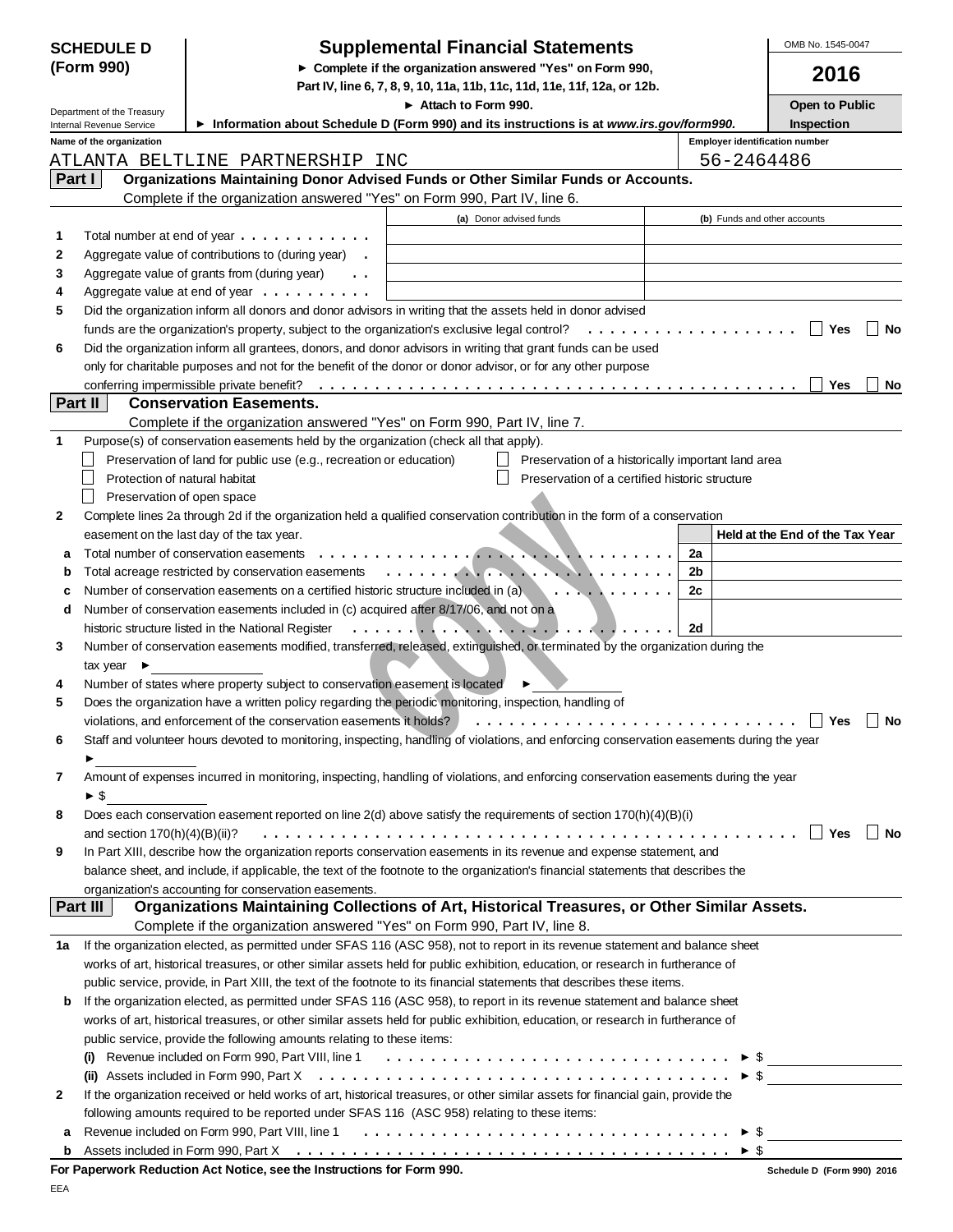|    | ATLANTA BELTLINE PARTNERSHIP INC<br>Schedule D (Form 990) 2016                                                                   |                         |                           |                         |    | 56-2464486           |                     | Page 2    |
|----|----------------------------------------------------------------------------------------------------------------------------------|-------------------------|---------------------------|-------------------------|----|----------------------|---------------------|-----------|
|    | Organizations Maintaining Collections of Art, Historical Treasures, or Other Similar Assets (continued)<br>Part III              |                         |                           |                         |    |                      |                     |           |
| 3  | Using the organization's acquisition, accession, and other records, check any of the following that are a significant use of its |                         |                           |                         |    |                      |                     |           |
|    | collection items (check all that apply):                                                                                         |                         |                           |                         |    |                      |                     |           |
| a  | Public exhibition                                                                                                                | d                       | Loan or exchange programs |                         |    |                      |                     |           |
| b  | Scholarly research                                                                                                               | Other<br>e              |                           |                         |    |                      |                     |           |
| c  | Preservation for future generations                                                                                              |                         |                           |                         |    |                      |                     |           |
|    |                                                                                                                                  |                         |                           |                         |    |                      |                     |           |
| 4  | Provide a description of the organization's collections and explain how they further the organization's exempt purpose in Part   |                         |                           |                         |    |                      |                     |           |
|    | XIII.                                                                                                                            |                         |                           |                         |    |                      |                     |           |
| 5  | During the year, did the organization solicit or receive donations of art, historical treasures, or other similar                |                         |                           |                         |    |                      |                     |           |
|    | assets to be sold to raise funds rather than to be maintained as part of the organization's collection?                          |                         |                           |                         |    | .                    | Yes                 | No        |
|    | Part IV<br><b>Escrow and Custodial Arrangements.</b>                                                                             |                         |                           |                         |    |                      |                     |           |
|    | Complete if the organization answered "Yes" on Form 990, Part IV, line 9, or reported an amount on Form                          |                         |                           |                         |    |                      |                     |           |
|    | 990, Part X, line 21.                                                                                                            |                         |                           |                         |    |                      |                     |           |
| 1a | Is the organization an agent, trustee, custodian or other intermediary for contributions or other assets not                     |                         |                           |                         |    |                      |                     |           |
|    | included on Form 990, Part X?                                                                                                    |                         |                           |                         |    |                      | Yes                 | <b>No</b> |
| b  | If "Yes," explain the arrangement in Part XIII and complete the following table:                                                 |                         |                           |                         |    |                      |                     |           |
|    |                                                                                                                                  |                         |                           |                         |    |                      | Amount              |           |
| c  | Beginning balance                                                                                                                |                         |                           |                         | 1c |                      |                     |           |
| d  |                                                                                                                                  |                         |                           |                         | 1d |                      |                     |           |
| е  | Distributions during the year                                                                                                    |                         |                           |                         | 1е |                      |                     |           |
| f  | Ending balance                                                                                                                   |                         |                           |                         | 1f |                      |                     |           |
| 2a | Did the organization include an amount on Form 990, Part X, line 21, for escrow or custodial account liability?                  |                         |                           |                         |    | .   <b>Yes</b>       |                     | No        |
| b  | If "Yes," explain the arrangement in Part XIII. Check here if the explanation has been provided on Part XIII                     |                         |                           |                         |    | .                    |                     |           |
|    | Part V<br><b>Endowment Funds.</b>                                                                                                |                         |                           |                         |    |                      |                     |           |
|    | Complete if the organization answered "Yes" on Form 990, Part IV, line 10.                                                       |                         |                           |                         |    |                      |                     |           |
|    |                                                                                                                                  | (a) Current year        | (b) Prior year            | (c) Two years back      |    | (d) Three years back | (e) Four years back |           |
| 1а | Beginning of year balance<br>.                                                                                                   |                         |                           |                         |    |                      |                     |           |
| b  | Contributions<br>.                                                                                                               |                         |                           |                         |    |                      |                     |           |
|    | Net investment earnings, gains, and                                                                                              |                         |                           |                         |    |                      |                     |           |
| c  |                                                                                                                                  |                         |                           |                         |    |                      |                     |           |
|    |                                                                                                                                  |                         |                           |                         |    |                      |                     |           |
|    | Grants or scholarships<br>.                                                                                                      |                         |                           |                         |    |                      |                     |           |
| е  | Other expenditures for facilities and                                                                                            |                         |                           |                         |    |                      |                     |           |
|    | programs                                                                                                                         |                         |                           |                         |    |                      |                     |           |
| f  | Administrative expenses<br>$\cdots$                                                                                              |                         |                           |                         |    |                      |                     |           |
| g  | .<br>End of year balance                                                                                                         |                         |                           |                         |    |                      |                     |           |
| 2  | Provide the estimated percentage of the current year end balance (line 1g, column (a)) held as:                                  |                         |                           |                         |    |                      |                     |           |
|    | Board designated or quasi-endowment ▶                                                                                            | $\%$                    |                           |                         |    |                      |                     |           |
| b  | %<br>Permanent endowment ▶                                                                                                       |                         |                           |                         |    |                      |                     |           |
| c  | Temporarily restricted endowment                                                                                                 | %                       |                           |                         |    |                      |                     |           |
|    | The percentages in lines 2a, 2b, and 2c should equal 100%.                                                                       |                         |                           |                         |    |                      |                     |           |
| За | Are there endowment funds not in the possession of the organization that are held and administered for the                       |                         |                           |                         |    |                      |                     |           |
|    | organization by:                                                                                                                 |                         |                           |                         |    |                      |                     | Yes<br>No |
|    | unrelated organizations<br>$\bf{u}$                                                                                              |                         |                           |                         |    |                      | 3a(i)               |           |
|    | related organizations                                                                                                            |                         |                           |                         |    |                      | 3a(ii)              |           |
| b  | If "Yes" on 3a(ii), are the related organizations listed as required on Schedule R?                                              |                         |                           | .                       |    |                      | 3b                  |           |
| 4  | Describe in Part XIII the intended uses of the organization's endowment funds.                                                   |                         |                           |                         |    |                      |                     |           |
|    | Part VI<br>Land, Buildings, and Equipment.                                                                                       |                         |                           |                         |    |                      |                     |           |
|    | Complete if the organization answered "Yes" on Form 990, Part IV, line 11a. See Form 990, Part X, line 10.                       |                         |                           |                         |    |                      |                     |           |
|    | Description of property                                                                                                          | (a) Cost or other basis |                           | (b) Cost or other basis |    | (c) Accumulated      | (d) Book value      |           |
|    |                                                                                                                                  | (investment)            |                           | (other)                 |    | depreciation         |                     |           |
| 1a | Land<br>.                                                                                                                        |                         |                           |                         |    |                      |                     |           |
|    | <b>Buildings</b>                                                                                                                 |                         |                           |                         |    |                      |                     |           |
| b  | .                                                                                                                                |                         |                           |                         |    |                      |                     |           |
| c  | Leasehold improvements                                                                                                           |                         |                           |                         |    |                      |                     |           |
| d  | Equipment<br>.                                                                                                                   |                         |                           | 21,583                  |    | 18,907               |                     | 2,676     |
| е  | Other<br>. STMD1E                                                                                                                |                         |                           | 272,195                 |    | 76,675               |                     | 195,520   |
|    | <b>Total.</b> Add lines 1a through 1e. (Column (d) must equal Form 990, Part X, column (B), line 10c.) $\dots \dots \dots \dots$ |                         |                           |                         |    |                      |                     | 198,196   |

| Schedule D (Form 990) 2016 |  |
|----------------------------|--|

EEA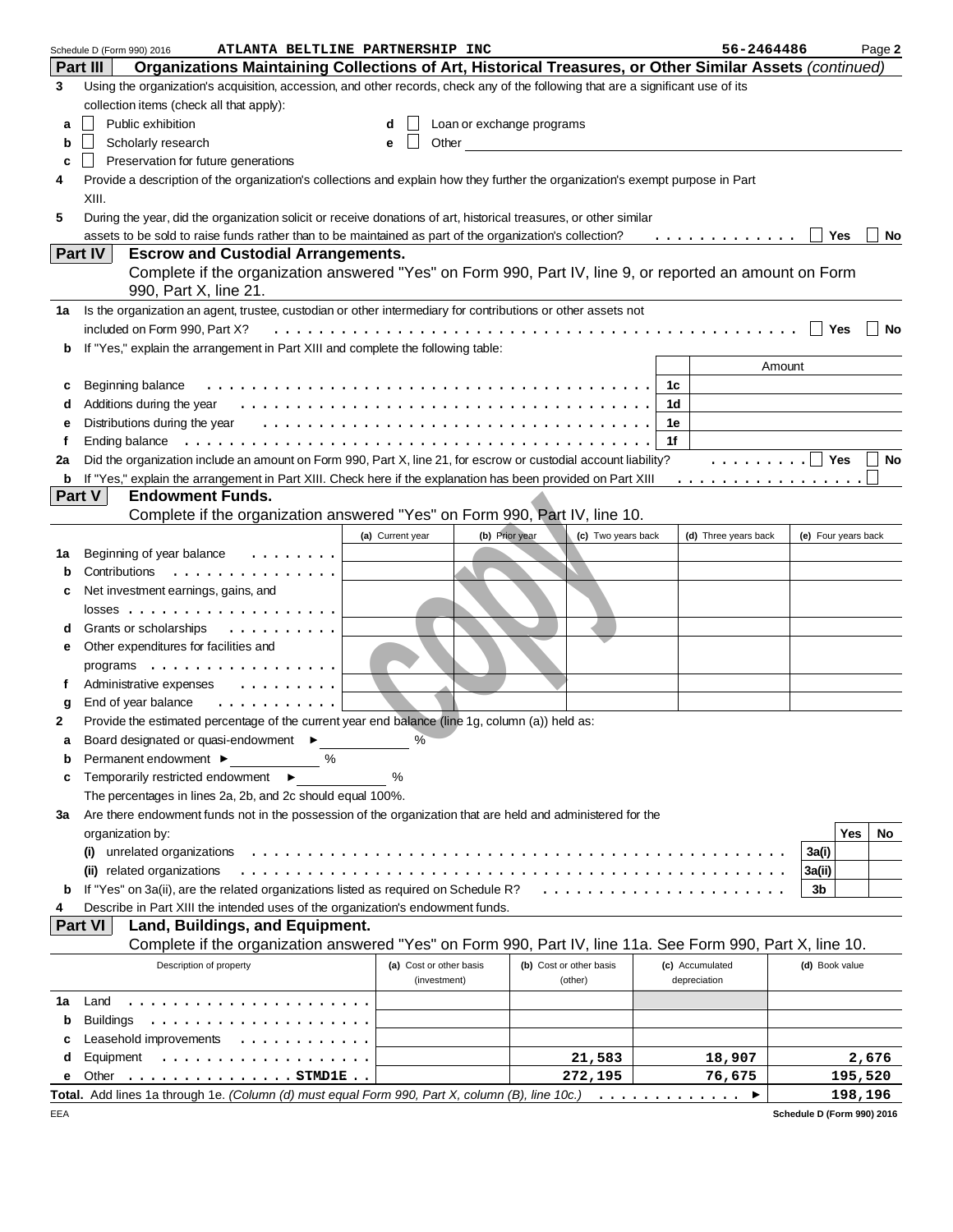| Part VII                  | <b>Investments - Other Securities.</b>                                                                         |                      | Complete if the organization answered "Yes" on Form 990, Part IV, line 11b. See Form 990, Part X, line 12.                   |
|---------------------------|----------------------------------------------------------------------------------------------------------------|----------------------|------------------------------------------------------------------------------------------------------------------------------|
|                           | (a) Description of security or category<br>(including name of security)                                        | (b) Book value       | (c) Method of valuation:<br>Cost or end-of-year market value                                                                 |
| (1) Financial derivatives |                                                                                                                |                      |                                                                                                                              |
|                           | (2) Closely-held equity interests<br>$\cdots$                                                                  |                      |                                                                                                                              |
| (3) Other                 |                                                                                                                |                      |                                                                                                                              |
| (A)                       |                                                                                                                |                      |                                                                                                                              |
| (B)                       |                                                                                                                |                      |                                                                                                                              |
| (C)                       |                                                                                                                |                      |                                                                                                                              |
| (D)                       |                                                                                                                |                      |                                                                                                                              |
| (E)                       |                                                                                                                |                      |                                                                                                                              |
| (F)                       |                                                                                                                |                      |                                                                                                                              |
| (G)                       |                                                                                                                |                      |                                                                                                                              |
| (H)                       |                                                                                                                |                      |                                                                                                                              |
|                           | Total. (Column (b) must equal Form 990, Part X, col. (B) line 12.)                                             | ▶                    |                                                                                                                              |
| <b>Part VIII</b>          | <b>Investments - Program Related.</b>                                                                          |                      | Complete if the organization answered "Yes" on Form 990, Part IV, line 11c. See Form 990, Part X, line 13.                   |
|                           | (a) Description of investment                                                                                  | (b) Book value       | (c) Method of valuation:<br>Cost or end-of-year market value                                                                 |
| (1)                       |                                                                                                                |                      |                                                                                                                              |
| (2)                       |                                                                                                                |                      |                                                                                                                              |
| (3)                       |                                                                                                                |                      |                                                                                                                              |
| (4)                       |                                                                                                                |                      |                                                                                                                              |
| (5)                       |                                                                                                                |                      |                                                                                                                              |
| (6)                       |                                                                                                                |                      |                                                                                                                              |
| (7)                       |                                                                                                                |                      |                                                                                                                              |
| (8)                       |                                                                                                                |                      |                                                                                                                              |
| (9)                       |                                                                                                                |                      |                                                                                                                              |
| Part IX                   | Total. (Column (b) must equal Form 990, Part X, col. (B) line 13.)<br><b>Other Assets.</b>                     | ▶<br>(a) Description | Complete if the organization answered "Yes" on Form 990, Part IV, line 11d. See Form 990, Part X, line 15.<br>(b) Book value |
|                           | (1) SECURITY DEPOSIT                                                                                           |                      | 6,253                                                                                                                        |
| (2)                       |                                                                                                                |                      |                                                                                                                              |
| (3)                       |                                                                                                                |                      |                                                                                                                              |
| (4)                       |                                                                                                                |                      |                                                                                                                              |
| (5)                       |                                                                                                                |                      |                                                                                                                              |
| (6)                       |                                                                                                                |                      |                                                                                                                              |
| (7)                       |                                                                                                                |                      |                                                                                                                              |
| (8)                       |                                                                                                                |                      |                                                                                                                              |
| (9)                       |                                                                                                                |                      |                                                                                                                              |
| Part X                    | Total. (Column (b) must equal Form 990, Part X, col. (B) line 15.)<br><b>Other Liabilities.</b><br>$line 25$ . | $\cdots$             | 6, 253<br>Complete if the organization answered "Yes" on Form 990, Part IV, line 11e or 11f. See Form 990, Part X,           |
| 1.                        | (a) Description of liability                                                                                   | (b) Book value       |                                                                                                                              |
| (1) Federal income taxes  |                                                                                                                |                      |                                                                                                                              |
|                           | (2) SALES TAX PAYABLE                                                                                          | 44                   |                                                                                                                              |
|                           | (3) PAYROLL LIABILITIES                                                                                        | 9,451                |                                                                                                                              |
|                           | (4) DUE TO RELATED PARTIES                                                                                     | 5,525                |                                                                                                                              |
| (5)                       |                                                                                                                |                      |                                                                                                                              |
| (6)                       |                                                                                                                |                      |                                                                                                                              |
| (7)                       |                                                                                                                |                      |                                                                                                                              |
| (8)                       |                                                                                                                |                      |                                                                                                                              |
| (9)                       |                                                                                                                |                      |                                                                                                                              |
|                           | Total. (Column (b) must equal Form 990, Part X, col. (B) line 25.)                                             | 15,020<br>▶          |                                                                                                                              |

2. Liability for uncertain tax positions. In Part XIII, provide the text of the footnote to the organization's financial statements that reports the organization's liability for uncertain tax positions under FIN 48 (ASC 740). Check here if the text of the footnote has been provided in Part XIII

 $\ldots \square$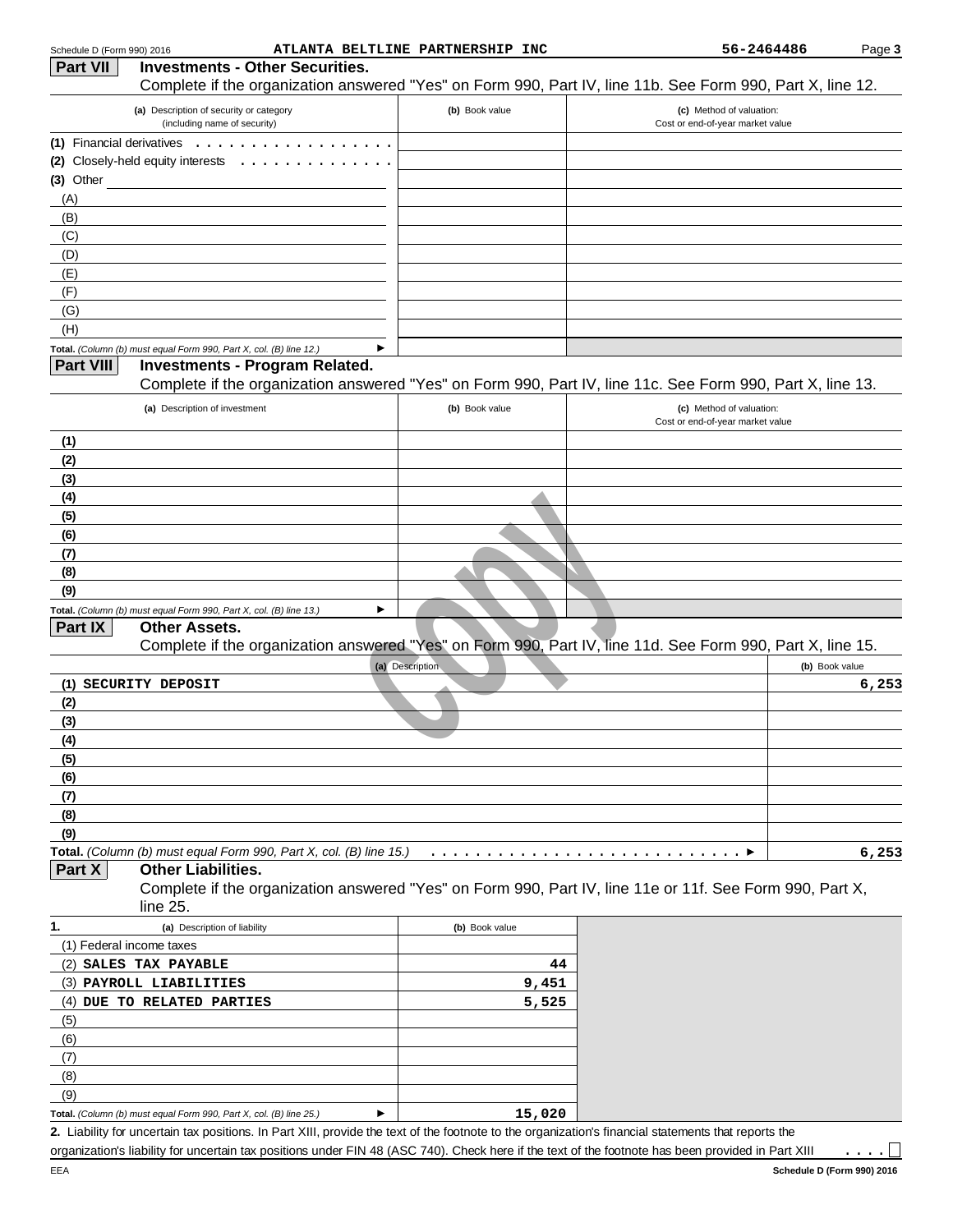|              | ATLANTA BELTLINE PARTNERSHIP INC<br>Schedule D (Form 990) 2016                                                                                                                                                                                                                   | 56-2464486  | Page 4    |
|--------------|----------------------------------------------------------------------------------------------------------------------------------------------------------------------------------------------------------------------------------------------------------------------------------|-------------|-----------|
|              | Reconciliation of Revenue per Audited Financial Statements With Revenue per Return.<br><b>Part XI</b>                                                                                                                                                                            |             |           |
|              | Complete if the organization answered "Yes" on Form 990, Part IV, line 12a.                                                                                                                                                                                                      |             |           |
| $\mathbf{1}$ | Total revenue, gains, and other support per audited financial statements                                                                                                                                                                                                         | 1           | 764,181   |
| $\mathbf{2}$ | Amounts included on line 1 but not on Form 990, Part VIII, line 12:                                                                                                                                                                                                              |             |           |
| a            | 2a                                                                                                                                                                                                                                                                               |             |           |
| b            | 2b<br>124,965                                                                                                                                                                                                                                                                    |             |           |
| c            | 2c                                                                                                                                                                                                                                                                               |             |           |
| d            | Other (Describe in Part XIII.) $\ldots \ldots \ldots \ldots \ldots \ldots \ldots \ldots \ldots$<br>2d                                                                                                                                                                            |             |           |
|              |                                                                                                                                                                                                                                                                                  |             |           |
| е            |                                                                                                                                                                                                                                                                                  | 2e          | 124,965   |
| 3            |                                                                                                                                                                                                                                                                                  | 3           | 639,216   |
| 4            | Amounts included on Form 990, Part VIII, line 12, but not on line 1:                                                                                                                                                                                                             |             |           |
| a            | Investment expenses not included on Form 990, Part VIII, line 7b $\ldots \ldots \ldots$<br>4a                                                                                                                                                                                    |             |           |
| b            | 4b                                                                                                                                                                                                                                                                               |             |           |
| C            |                                                                                                                                                                                                                                                                                  | 4с          |           |
| 5            | Total revenue. Add lines 3 and 4c. (This must equal Form 990, Part I, line 12.)                                                                                                                                                                                                  | 5           | 639,216   |
|              | Part XII<br>Reconciliation of Expenses per Audited Financial Statements With Expenses per Return.                                                                                                                                                                                |             |           |
|              | Complete if the organization answered "Yes" on Form 990, Part IV, line 12a.                                                                                                                                                                                                      |             |           |
| $\mathbf 1$  | Total expenses and losses per audited financial statements                                                                                                                                                                                                                       | $\mathbf 1$ | 1,979,718 |
| $\mathbf{2}$ | Amounts included on line 1 but not on Form 990, Part IX, line 25:                                                                                                                                                                                                                |             |           |
| a            | 2a<br>124,965                                                                                                                                                                                                                                                                    |             |           |
| b            | 2 <sub>b</sub>                                                                                                                                                                                                                                                                   |             |           |
| c            | 2c                                                                                                                                                                                                                                                                               |             |           |
| d            | 2d                                                                                                                                                                                                                                                                               |             |           |
| e            |                                                                                                                                                                                                                                                                                  | 2e          |           |
|              |                                                                                                                                                                                                                                                                                  |             | 124,965   |
| 3            |                                                                                                                                                                                                                                                                                  | 3           | 1,854,753 |
| 4            | Amounts included on Form 990, Part IX, line 25, but not on line 1:                                                                                                                                                                                                               |             |           |
| a            | Investment expenses not included on Form 990, Part VIII, line 7b<br>4a                                                                                                                                                                                                           |             |           |
| b            | 4 <sub>b</sub>                                                                                                                                                                                                                                                                   |             |           |
| c            |                                                                                                                                                                                                                                                                                  | 4c          |           |
| 5            | Total expenses. Add lines 3 and 4c. (This must equal Form 990, Part I, line 18.)                                                                                                                                                                                                 | 5           | 1,854,753 |
|              | Part XIII<br><b>Supplemental Information.</b>                                                                                                                                                                                                                                    |             |           |
|              | Provide the descriptions required for Part II, lines 3, 5, and 9; Part III, lines 1a and 4; Part IV, lines 1b and 2b; Part V, line 4; Part X, line<br>2; Part XI, lines 2d and 4b; and Part XII, lines 2d and 4b. Also complete this part to provide any additional information. |             |           |
|              |                                                                                                                                                                                                                                                                                  |             |           |
|              |                                                                                                                                                                                                                                                                                  |             |           |
|              |                                                                                                                                                                                                                                                                                  |             |           |
|              |                                                                                                                                                                                                                                                                                  |             |           |
|              |                                                                                                                                                                                                                                                                                  |             |           |
|              |                                                                                                                                                                                                                                                                                  |             |           |
|              |                                                                                                                                                                                                                                                                                  |             |           |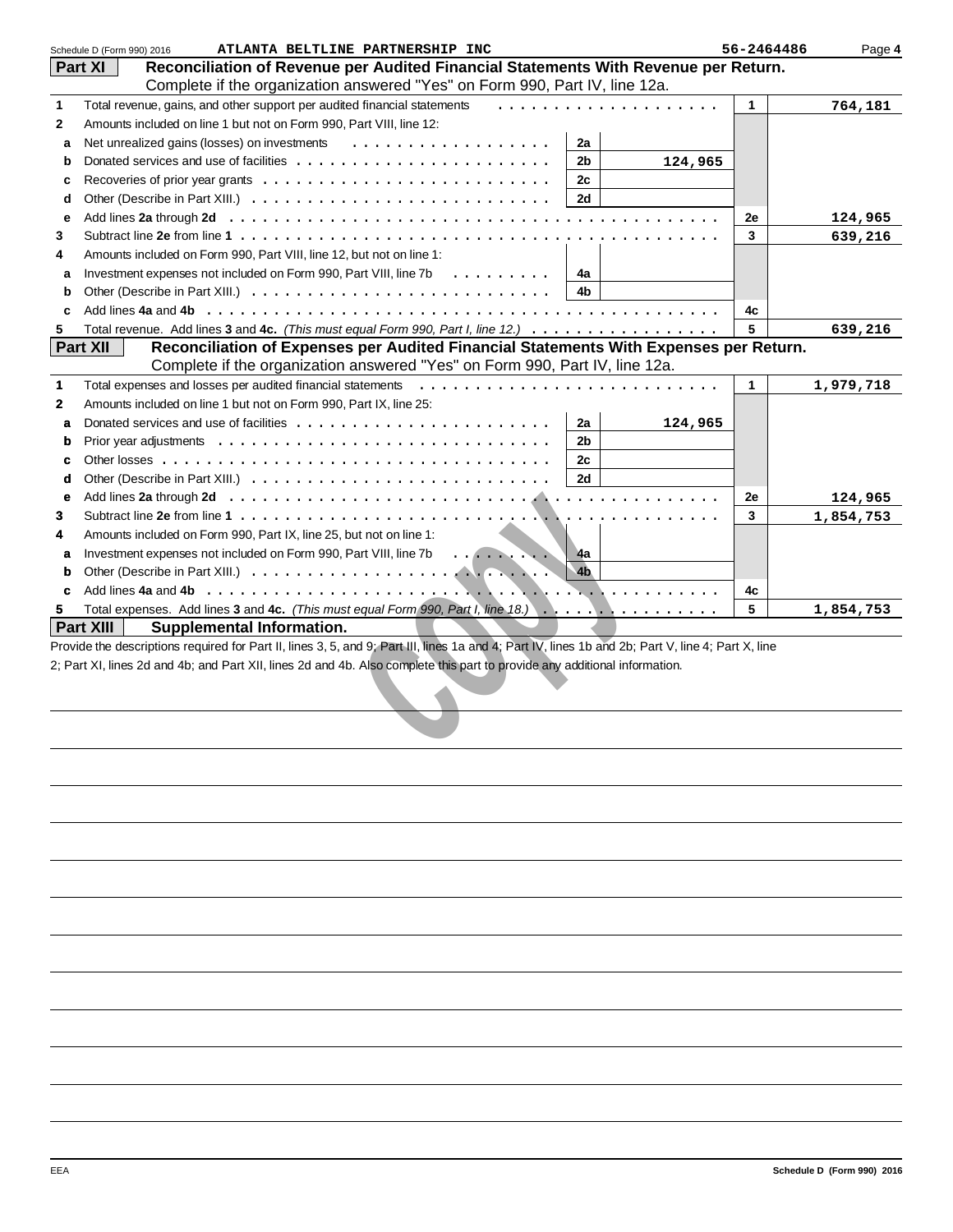| <b>SCHEDULE G</b>                                                                                                                                           | <b>Supplemental Information Regarding Fundraising or Gaming Activities</b> |                                                                                                                                                                                                             |     |                                                                      |                                                                                                                |                                                                            |            | OMB No. 1545-0047                                          |  |
|-------------------------------------------------------------------------------------------------------------------------------------------------------------|----------------------------------------------------------------------------|-------------------------------------------------------------------------------------------------------------------------------------------------------------------------------------------------------------|-----|----------------------------------------------------------------------|----------------------------------------------------------------------------------------------------------------|----------------------------------------------------------------------------|------------|------------------------------------------------------------|--|
| (Form 990 or 990-EZ)                                                                                                                                        |                                                                            |                                                                                                                                                                                                             |     |                                                                      | Complete if the organization answered "Yes" on Form 990, Part IV, lines 17, 18, or 19, or if the               |                                                                            |            | 2016                                                       |  |
| Department of the Treasury                                                                                                                                  |                                                                            | organization entered more than \$15,000 on Form 990-EZ, line 6a.<br>Attach to Form 990 or Form 990-EZ.<br>Information about Schedule G (Form 990 or 990-EZ) and its instructions is at www.irs.gov/form990. |     |                                                                      |                                                                                                                |                                                                            |            | Open to Public                                             |  |
| Internal Revenue Service<br>Name of the organization                                                                                                        |                                                                            |                                                                                                                                                                                                             |     |                                                                      |                                                                                                                |                                                                            |            | <b>Inspection</b><br><b>Employer identification number</b> |  |
| <b>ATLANTA BELTLINE PARTNERSHIP INC</b>                                                                                                                     |                                                                            |                                                                                                                                                                                                             |     |                                                                      |                                                                                                                |                                                                            | 56-2464486 |                                                            |  |
|                                                                                                                                                             |                                                                            |                                                                                                                                                                                                             |     |                                                                      | Fundraising Activities. Complete if the organization answered "Yes" on Form 990, Part IV, line 17.             |                                                                            |            |                                                            |  |
| Part I                                                                                                                                                      |                                                                            | Form 990-EZ filers are not required to complete this part.                                                                                                                                                  |     |                                                                      |                                                                                                                |                                                                            |            |                                                            |  |
| 1                                                                                                                                                           |                                                                            |                                                                                                                                                                                                             |     |                                                                      | Indicate whether the organization raised funds through any of the following activities. Check all that apply.  |                                                                            |            |                                                            |  |
| ΙX<br>Mail solicitations<br>a                                                                                                                               |                                                                            |                                                                                                                                                                                                             |     |                                                                      | e $X$ Solicitation of non-government grants                                                                    |                                                                            |            |                                                            |  |
| X<br>Internet and email solicitations<br>b                                                                                                                  |                                                                            |                                                                                                                                                                                                             |     |                                                                      | $f$ Solicitation of government grants                                                                          |                                                                            |            |                                                            |  |
| Phone solicitations<br>c                                                                                                                                    |                                                                            |                                                                                                                                                                                                             |     |                                                                      | $g\bar{X}$ Special fundraising events                                                                          |                                                                            |            |                                                            |  |
| X<br>In-person solicitations<br>d<br>2a Did the organization have a written or oral agreement with any individual (including officers, directors, trustees, |                                                                            |                                                                                                                                                                                                             |     |                                                                      |                                                                                                                |                                                                            |            |                                                            |  |
|                                                                                                                                                             |                                                                            |                                                                                                                                                                                                             |     |                                                                      | or key employees listed in Form 990, Part VII) or entity in connection with professional fundraising services? |                                                                            | ΙXΙ<br>Yes | No                                                         |  |
| b If "Yes," list the 10 highest paid individuals or entities (fundraisers) pursuant to agreements under which the fundraiser is to be                       |                                                                            |                                                                                                                                                                                                             |     |                                                                      |                                                                                                                |                                                                            |            |                                                            |  |
| compensated at least \$5,000 by the organization.                                                                                                           |                                                                            |                                                                                                                                                                                                             |     |                                                                      |                                                                                                                |                                                                            |            |                                                            |  |
|                                                                                                                                                             |                                                                            |                                                                                                                                                                                                             |     |                                                                      |                                                                                                                |                                                                            |            |                                                            |  |
| (i) Name and address of individual<br>or entity (fundraiser)                                                                                                |                                                                            | (ii) Activity                                                                                                                                                                                               |     | (iii) Did fundraiser have<br>custody or control of<br>contributions? | (iv) Gross receipts<br>from activity                                                                           | (v) Amount paid to<br>(or retained by)<br>fundraiser listed in<br>col. (i) |            | (vi) Amount paid to<br>(or retained by)<br>organization    |  |
|                                                                                                                                                             |                                                                            |                                                                                                                                                                                                             | Yes | No                                                                   |                                                                                                                |                                                                            |            |                                                            |  |
| COXE CURRY AND ASSOCIATESMANAGE                                                                                                                             |                                                                            |                                                                                                                                                                                                             |     |                                                                      |                                                                                                                |                                                                            |            |                                                            |  |
| 191 PEACHTREE ST NE , 30303 CAPITAL AND                                                                                                                     |                                                                            |                                                                                                                                                                                                             |     | Χ                                                                    |                                                                                                                |                                                                            | 58,723     | (58, 723)                                                  |  |
| $\mathbf{2}$                                                                                                                                                |                                                                            |                                                                                                                                                                                                             |     |                                                                      |                                                                                                                |                                                                            |            |                                                            |  |
|                                                                                                                                                             |                                                                            |                                                                                                                                                                                                             |     |                                                                      |                                                                                                                |                                                                            |            |                                                            |  |
| 3                                                                                                                                                           |                                                                            |                                                                                                                                                                                                             |     |                                                                      |                                                                                                                |                                                                            |            |                                                            |  |
| 4                                                                                                                                                           |                                                                            |                                                                                                                                                                                                             |     |                                                                      |                                                                                                                |                                                                            |            |                                                            |  |
|                                                                                                                                                             |                                                                            |                                                                                                                                                                                                             |     |                                                                      |                                                                                                                |                                                                            |            |                                                            |  |
| 5                                                                                                                                                           |                                                                            |                                                                                                                                                                                                             |     |                                                                      |                                                                                                                |                                                                            |            |                                                            |  |
|                                                                                                                                                             |                                                                            |                                                                                                                                                                                                             |     |                                                                      |                                                                                                                |                                                                            |            |                                                            |  |
| 6                                                                                                                                                           |                                                                            |                                                                                                                                                                                                             |     |                                                                      |                                                                                                                |                                                                            |            |                                                            |  |
| 7                                                                                                                                                           |                                                                            |                                                                                                                                                                                                             |     |                                                                      |                                                                                                                |                                                                            |            |                                                            |  |
|                                                                                                                                                             |                                                                            |                                                                                                                                                                                                             |     |                                                                      |                                                                                                                |                                                                            |            |                                                            |  |
| 8                                                                                                                                                           |                                                                            |                                                                                                                                                                                                             |     |                                                                      |                                                                                                                |                                                                            |            |                                                            |  |
|                                                                                                                                                             |                                                                            |                                                                                                                                                                                                             |     |                                                                      |                                                                                                                |                                                                            |            |                                                            |  |
| 9                                                                                                                                                           |                                                                            |                                                                                                                                                                                                             |     |                                                                      |                                                                                                                |                                                                            |            |                                                            |  |
|                                                                                                                                                             |                                                                            |                                                                                                                                                                                                             |     |                                                                      |                                                                                                                |                                                                            |            |                                                            |  |
| 10                                                                                                                                                          |                                                                            |                                                                                                                                                                                                             |     |                                                                      |                                                                                                                |                                                                            |            |                                                            |  |
|                                                                                                                                                             |                                                                            |                                                                                                                                                                                                             |     |                                                                      |                                                                                                                |                                                                            |            |                                                            |  |
| Total                                                                                                                                                       |                                                                            |                                                                                                                                                                                                             |     |                                                                      |                                                                                                                |                                                                            | 58,723     | (58, 723)                                                  |  |
| 3 List all states in which the organization is registered or licensed to solicit contributions or has been notified it is exempt from                       |                                                                            |                                                                                                                                                                                                             |     |                                                                      |                                                                                                                |                                                                            |            |                                                            |  |
| registration or licensing.                                                                                                                                  |                                                                            |                                                                                                                                                                                                             |     |                                                                      |                                                                                                                |                                                                            |            |                                                            |  |
| Georgia                                                                                                                                                     |                                                                            |                                                                                                                                                                                                             |     |                                                                      |                                                                                                                |                                                                            |            |                                                            |  |
|                                                                                                                                                             |                                                                            |                                                                                                                                                                                                             |     |                                                                      |                                                                                                                |                                                                            |            |                                                            |  |
|                                                                                                                                                             |                                                                            |                                                                                                                                                                                                             |     |                                                                      |                                                                                                                |                                                                            |            |                                                            |  |
|                                                                                                                                                             |                                                                            |                                                                                                                                                                                                             |     |                                                                      |                                                                                                                |                                                                            |            |                                                            |  |
|                                                                                                                                                             |                                                                            |                                                                                                                                                                                                             |     |                                                                      |                                                                                                                |                                                                            |            |                                                            |  |
|                                                                                                                                                             |                                                                            |                                                                                                                                                                                                             |     |                                                                      |                                                                                                                |                                                                            |            |                                                            |  |
|                                                                                                                                                             |                                                                            |                                                                                                                                                                                                             |     |                                                                      |                                                                                                                |                                                                            |            |                                                            |  |
|                                                                                                                                                             |                                                                            |                                                                                                                                                                                                             |     |                                                                      |                                                                                                                |                                                                            |            |                                                            |  |
|                                                                                                                                                             |                                                                            |                                                                                                                                                                                                             |     |                                                                      |                                                                                                                |                                                                            |            |                                                            |  |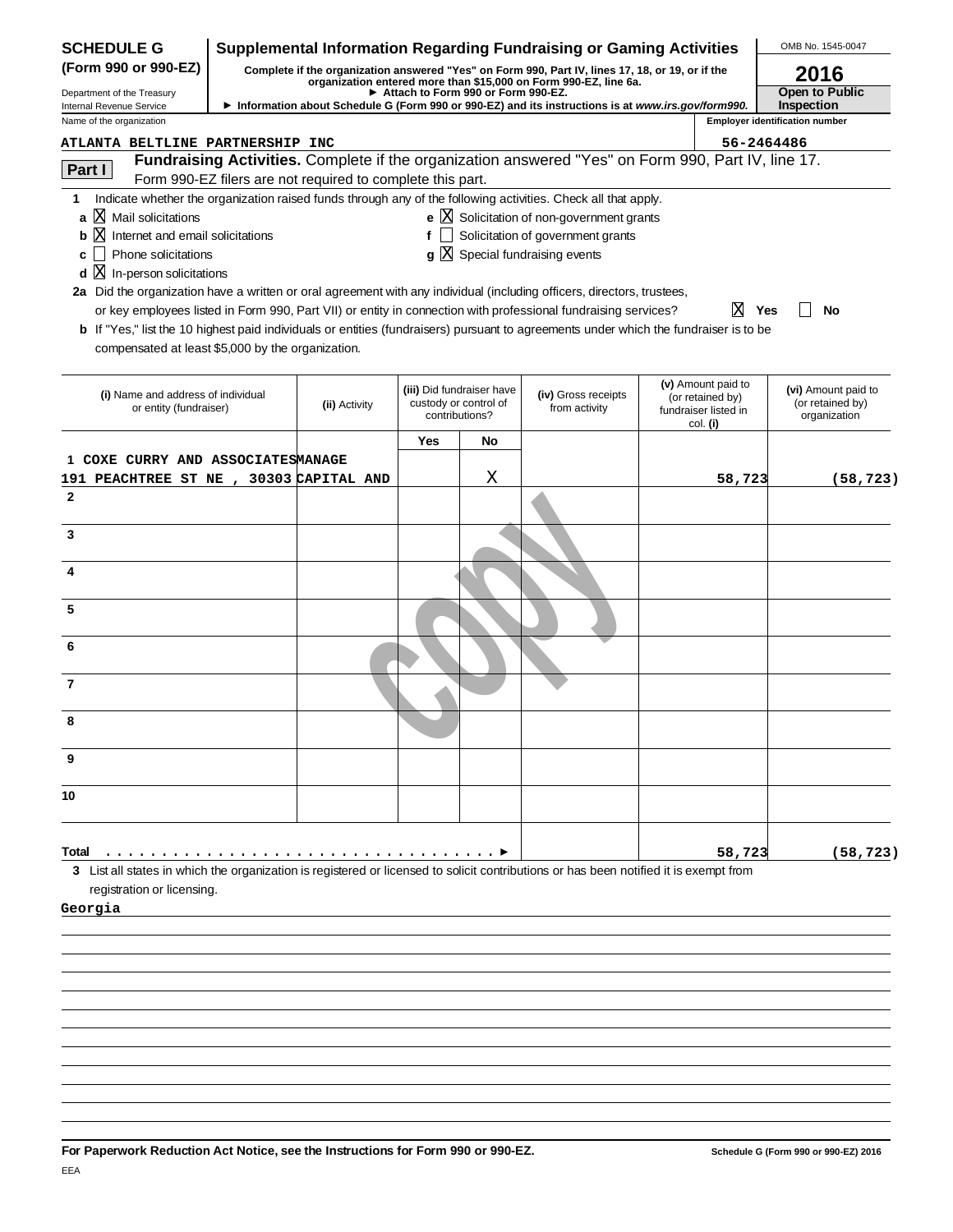|                 |          | Schedule G (Form 990 or 990-EZ) 2016                                                                                                    | ATLANTA BELTLINE PARTNERSHIP INC |                                                  |                      | 56-2464486<br>Page 2                                |
|-----------------|----------|-----------------------------------------------------------------------------------------------------------------------------------------|----------------------------------|--------------------------------------------------|----------------------|-----------------------------------------------------|
|                 | Part II  | Fundraising Events. Complete if the organization answered "Yes" on Form 990, Part IV, line 18, or reported more                         |                                  |                                                  |                      |                                                     |
|                 |          | than \$15,000 of fundraising event contributions and gross income on Form 990-EZ, lines 1 and 6b. List events with                      |                                  |                                                  |                      |                                                     |
|                 |          | gross receipts greater than \$5,000.                                                                                                    |                                  |                                                  |                      |                                                     |
|                 |          |                                                                                                                                         | (a) Event $#1$                   | (b) Event $#2$                                   | (c) Other events     | (d) Total events<br>(add col. (a) through           |
|                 |          |                                                                                                                                         | (event type)                     | (event type)                                     | (total number)       | col. (c)                                            |
|                 |          |                                                                                                                                         |                                  |                                                  |                      |                                                     |
| Revenue         | 1        | Gross receipts $\ldots$                                                                                                                 |                                  |                                                  |                      |                                                     |
|                 | 2        | Less: Contributions<br>$\mathbf{r}$                                                                                                     |                                  |                                                  |                      |                                                     |
|                 | 3        | Gross income (line 1 minus                                                                                                              |                                  |                                                  |                      |                                                     |
|                 |          | $line 2)$                                                                                                                               |                                  |                                                  |                      |                                                     |
|                 |          |                                                                                                                                         |                                  |                                                  |                      |                                                     |
|                 | 4        | Cash prizes                                                                                                                             |                                  |                                                  |                      |                                                     |
|                 |          |                                                                                                                                         |                                  |                                                  |                      |                                                     |
|                 | 5        | Noncash prizes                                                                                                                          |                                  |                                                  |                      |                                                     |
|                 | 6        | Rent/facility costs                                                                                                                     |                                  |                                                  |                      |                                                     |
|                 |          |                                                                                                                                         |                                  |                                                  |                      |                                                     |
| Direct Expenses | 7        | Food and beverages                                                                                                                      |                                  |                                                  |                      |                                                     |
|                 |          |                                                                                                                                         |                                  |                                                  |                      |                                                     |
|                 | 8        | Entertainment                                                                                                                           |                                  |                                                  |                      |                                                     |
|                 |          |                                                                                                                                         |                                  |                                                  |                      |                                                     |
|                 | 9        | Other direct expenses $\dots$ .                                                                                                         |                                  |                                                  |                      |                                                     |
|                 |          |                                                                                                                                         |                                  |                                                  |                      |                                                     |
|                 | 10       |                                                                                                                                         |                                  |                                                  |                      |                                                     |
|                 | 11       |                                                                                                                                         |                                  |                                                  |                      |                                                     |
|                 | Part III | Gaming. Complete if the organization answered "Yes" on Form 990, Part IV, line 19, or reported more                                     |                                  |                                                  |                      |                                                     |
|                 |          | than \$15,000 on Form 990-EZ, line 6a.                                                                                                  |                                  |                                                  |                      |                                                     |
|                 |          |                                                                                                                                         | (a) Bingo                        | (b) Pull tabs/instant<br>bingo/progressive bingo | (c) Other gaming     | (d) Total gaming (add<br>col. (a) through col. (c)) |
| Revenue         |          |                                                                                                                                         |                                  |                                                  |                      |                                                     |
|                 | 1        | Gross revenue <u>.</u>                                                                                                                  |                                  |                                                  |                      |                                                     |
|                 |          |                                                                                                                                         |                                  |                                                  |                      |                                                     |
|                 | 2        | Cash prizes                                                                                                                             |                                  |                                                  |                      |                                                     |
| penses          |          |                                                                                                                                         |                                  |                                                  |                      |                                                     |
|                 | 3        | Noncash prizes                                                                                                                          |                                  |                                                  |                      |                                                     |
| ЕĂ              |          |                                                                                                                                         |                                  |                                                  |                      |                                                     |
| Direct          | 4        | Rent/facility costs<br>$\cdots$                                                                                                         |                                  |                                                  |                      |                                                     |
|                 |          |                                                                                                                                         |                                  |                                                  |                      |                                                     |
|                 | 5        | Other direct expenses                                                                                                                   | $\%$<br><b>Yes</b>               | %<br>Yes                                         | $\frac{0}{0}$<br>Yes |                                                     |
|                 | 6        | Volunteer labor                                                                                                                         | No                               | No                                               | No                   |                                                     |
|                 |          |                                                                                                                                         |                                  |                                                  |                      |                                                     |
|                 | 7        | Direct expense summary. Add lines 2 through 5 in column (d) $\dots \dots \dots \dots \dots \dots \dots \dots \dots$                     |                                  |                                                  |                      |                                                     |
|                 |          |                                                                                                                                         |                                  |                                                  |                      |                                                     |
|                 | 8        |                                                                                                                                         |                                  |                                                  |                      |                                                     |
|                 |          |                                                                                                                                         |                                  |                                                  |                      |                                                     |
| 9               |          | Enter the state(s) in which the organization conducts gaming activities:                                                                |                                  |                                                  |                      |                                                     |
| a               |          |                                                                                                                                         |                                  |                                                  |                      | Yes<br>No                                           |
|                 |          |                                                                                                                                         |                                  |                                                  |                      |                                                     |
|                 |          |                                                                                                                                         |                                  |                                                  |                      |                                                     |
|                 |          |                                                                                                                                         |                                  |                                                  |                      | Yes                                                 |
|                 |          | 10a Were any of the organization's gaming licenses revoked, suspended or terminated during the tax year?<br><b>b</b> If "Yes," explain: |                                  |                                                  |                      | No                                                  |
|                 |          |                                                                                                                                         |                                  |                                                  |                      |                                                     |
|                 |          |                                                                                                                                         |                                  |                                                  |                      |                                                     |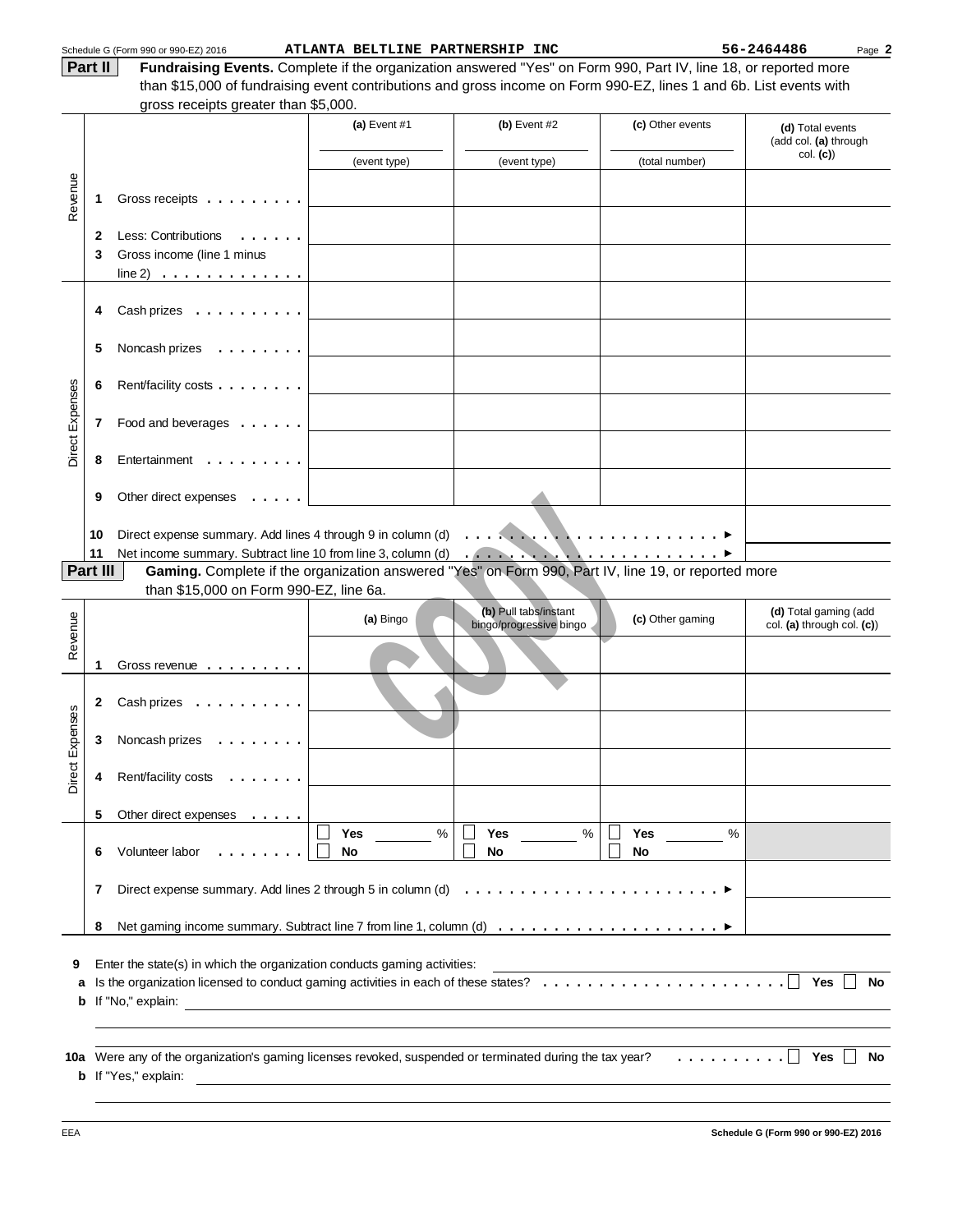| <b>SCHEDULE I</b>                                          |                                                                |            | <b>Grants and Other Assistance to Organizations,</b>                                                                                                       |                             |                                       |                                                                                                                                     |                                          | OMB No. 1545-0047                     |
|------------------------------------------------------------|----------------------------------------------------------------|------------|------------------------------------------------------------------------------------------------------------------------------------------------------------|-----------------------------|---------------------------------------|-------------------------------------------------------------------------------------------------------------------------------------|------------------------------------------|---------------------------------------|
| (Form 990)                                                 |                                                                |            | 2016                                                                                                                                                       |                             |                                       |                                                                                                                                     |                                          |                                       |
| Department of the Treasury                                 |                                                                |            | Governments, and Individuals in the United States Complete if the organization answered "Yes" on Form 990, Part IV, line 21 or 22.                         | Attach to Form 990.         |                                       |                                                                                                                                     |                                          | <b>Open to Public</b>                 |
| Internal Revenue Service                                   |                                                                |            | Information about Schedule I (Form 990) and its instructions is at www.irs.gov/form990.                                                                    |                             |                                       |                                                                                                                                     |                                          | <b>Inspection</b>                     |
| Name of the organization                                   |                                                                |            |                                                                                                                                                            |                             |                                       |                                                                                                                                     | <b>Employer identification number</b>    |                                       |
| ATLANTA BELTLINE PARTNERSHIP INC                           |                                                                |            |                                                                                                                                                            |                             |                                       |                                                                                                                                     | 56-2464486                               |                                       |
| Part I                                                     | <b>General Information on Grants and Assistance</b>            |            |                                                                                                                                                            |                             |                                       |                                                                                                                                     |                                          |                                       |
| $\mathbf 1$                                                |                                                                |            | Does the organization maintain records to substantiate the amount of the grants or assistance, the grantees' eligibility for the grants or assistance, and |                             |                                       |                                                                                                                                     |                                          |                                       |
|                                                            | the selection criteria used to award the grants or assistance? |            |                                                                                                                                                            |                             |                                       |                                                                                                                                     |                                          | ∣ No                                  |
|                                                            |                                                                |            | 2 Describe in Part IV the organization's procedures for monitoring the use of grant funds in the United States.                                            |                             |                                       |                                                                                                                                     |                                          |                                       |
| <b>Part II</b>                                             |                                                                |            |                                                                                                                                                            |                             |                                       | Grants and Other Assistance to Domestic Organizations and Domestic Governments. Complete if the organization answered "Yes" on Form |                                          |                                       |
|                                                            |                                                                |            | 990, Part IV, line 21, for any recipient that received more than \$5,000. Part II can be duplicated if additional space is needed.                         |                             |                                       |                                                                                                                                     |                                          |                                       |
| (a) Name and address of organization<br>1<br>or government |                                                                | $(b)$ EIN  | (c) IRC section<br>(if applicable)                                                                                                                         | (d) Amount of cash<br>grant | (e) Amount of non-<br>cash assistance | (f) Method of valuation<br>(book, FMV, appraisal,<br>other)                                                                         | (g) Description of<br>noncash assistance | (h) Purpose of grant<br>or assistance |
| (1) ATLANTA BELTLINE INC                                   |                                                                |            |                                                                                                                                                            |                             |                                       |                                                                                                                                     |                                          | <b>LAND AND</b>                       |
| 100 PEACHTREE ST NW SUITE 2300                             |                                                                |            |                                                                                                                                                            |                             |                                       |                                                                                                                                     |                                          | <b>TRAIL</b>                          |
| Atlanta, GA 30303                                          |                                                                | 20-5433299 | $N/\Lambda$                                                                                                                                                | 896,711                     |                                       |                                                                                                                                     |                                          | <b>AOUISITION</b>                     |
| (2) ATLANTA BELTLINE INC                                   |                                                                |            |                                                                                                                                                            |                             |                                       |                                                                                                                                     |                                          |                                       |
| 100 PEACHTREE ST NW SUITE 2300                             |                                                                |            |                                                                                                                                                            |                             |                                       |                                                                                                                                     |                                          | <b>DEVELOPMENT</b>                    |
| Atlanta, GA 30303                                          |                                                                | 20-5433299 | N/A                                                                                                                                                        | 47,044                      |                                       |                                                                                                                                     |                                          | <b>DIRECTOR</b>                       |
| (3)                                                        |                                                                |            |                                                                                                                                                            |                             |                                       |                                                                                                                                     |                                          |                                       |
| (4)                                                        |                                                                |            |                                                                                                                                                            |                             |                                       |                                                                                                                                     |                                          |                                       |
| (5)                                                        |                                                                |            |                                                                                                                                                            |                             |                                       |                                                                                                                                     |                                          |                                       |
| (6)                                                        |                                                                |            |                                                                                                                                                            |                             |                                       |                                                                                                                                     |                                          |                                       |
| (7)                                                        |                                                                |            |                                                                                                                                                            |                             |                                       |                                                                                                                                     |                                          |                                       |
| (8)                                                        |                                                                |            |                                                                                                                                                            |                             |                                       |                                                                                                                                     |                                          |                                       |
| (9)                                                        |                                                                |            |                                                                                                                                                            |                             |                                       |                                                                                                                                     |                                          |                                       |
|                                                            |                                                                |            |                                                                                                                                                            |                             |                                       |                                                                                                                                     |                                          |                                       |
| (10)                                                       |                                                                |            |                                                                                                                                                            |                             |                                       |                                                                                                                                     |                                          |                                       |
|                                                            |                                                                |            | 2 Enter total number of section 501(c)(3) and government organizations listed in the line 1 table                                                          |                             |                                       |                                                                                                                                     |                                          |                                       |

**3** Enter total number of other organizations listed in the line 1 table ..................................................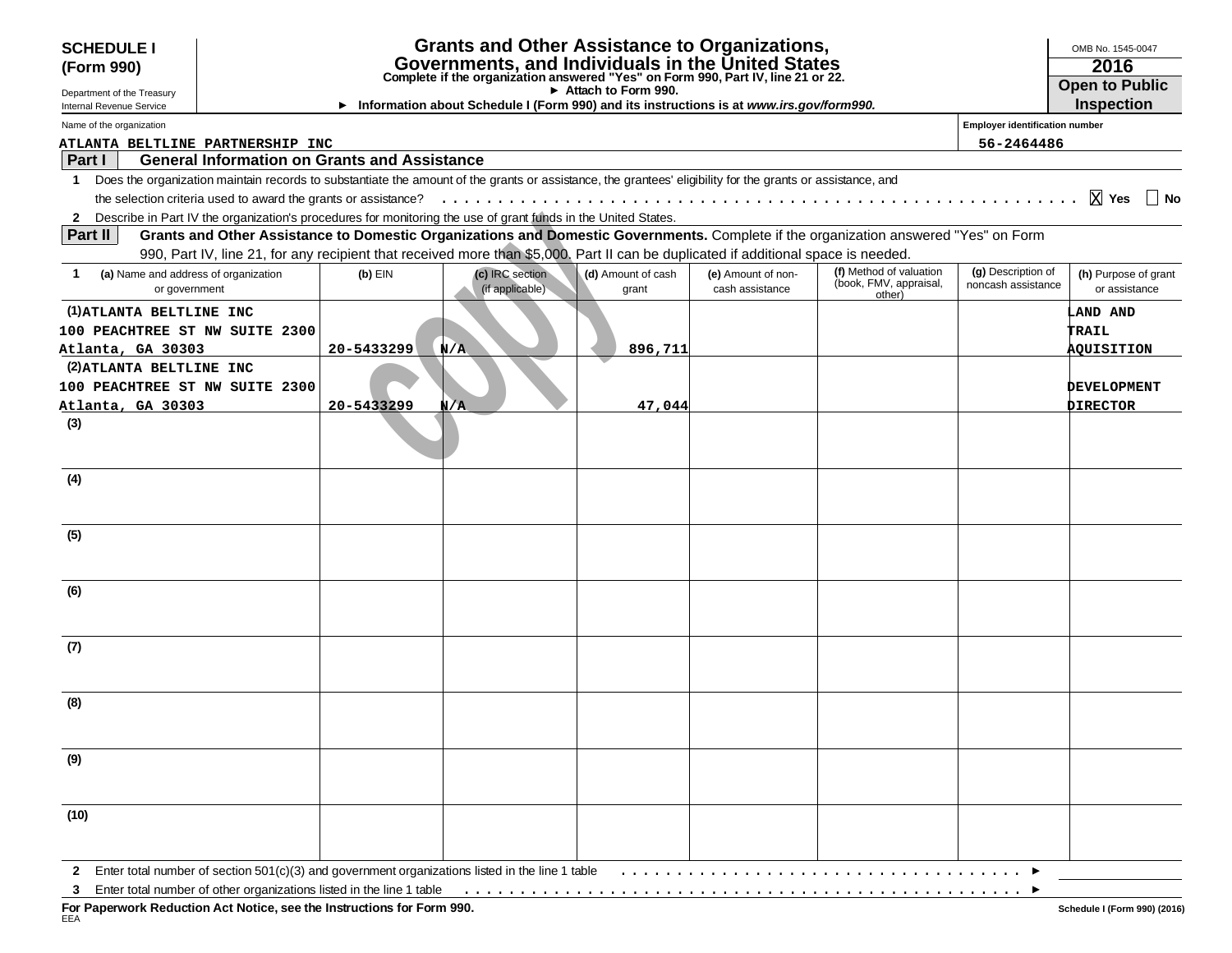| Schedule I (Form 990) (2016)<br>ATLANTA BELTLINE PARTNERSHIP INC                                                                                            |                             |                             |                                     |                                                          | 56-2464486<br>Page 2                  |
|-------------------------------------------------------------------------------------------------------------------------------------------------------------|-----------------------------|-----------------------------|-------------------------------------|----------------------------------------------------------|---------------------------------------|
| Grants and Other Assistance to Domestic Individuals. Complete if the organization answered "Yes" on Form 990, Part IV, line 22.<br><b>Part III</b>          |                             |                             |                                     |                                                          |                                       |
| Part III can be duplicated if additional space is needed.                                                                                                   |                             |                             |                                     |                                                          |                                       |
| (a) Type of grant or assistance                                                                                                                             | (b) Number of<br>recipients | (c) Amount of<br>cash grant | (d) Amount of<br>noncash assistance | (e) Method of valuation (book,<br>FMV, appraisal, other) | (f) Description of noncash assistance |
| $\mathbf 1$                                                                                                                                                 |                             |                             |                                     |                                                          |                                       |
| $\mathbf{2}$                                                                                                                                                |                             |                             |                                     |                                                          |                                       |
| 3                                                                                                                                                           |                             |                             |                                     |                                                          |                                       |
|                                                                                                                                                             |                             |                             |                                     |                                                          |                                       |
| 5                                                                                                                                                           |                             |                             |                                     |                                                          |                                       |
| 6                                                                                                                                                           |                             |                             |                                     |                                                          |                                       |
| $\overline{7}$                                                                                                                                              |                             |                             |                                     |                                                          |                                       |
| <b>Part IV</b><br>Supplemental Information. Provide the information required in Part I, line 2, Part III, column (b), and any other additional information. |                             |                             |                                     |                                                          |                                       |
| 01. Monitoring procedures (Part I, line 2)                                                                                                                  |                             |                             |                                     |                                                          |                                       |
| GRANTS ARE MADE TO PURCHASE LAND FOR BELTLINE PARKS AND TO DEVELOP BELTLINE PARKS AND TRAILS. THE ORGANIZATION ALSO                                         |                             |                             |                                     |                                                          |                                       |
| SUBSIDIZES THE COST OF THE ANNUAL ART ON THE BELTLINE EVENT PROMOTING PUBLIC AWARENESS AND ENGAGEMENT. AN ADDITIONAL GRANT                                  |                             |                             |                                     |                                                          |                                       |
| WAS PROVIDED TO SUBSIDIZE THE COST OF A DEVELOPMENT DIRECTOR. THE RECIPIENT ORGANIZATIONS HAVE INDEPENDENT FINANCIAL AUDITS                                 |                             |                             |                                     |                                                          |                                       |
| AND GRANTS ARE RESTRICTED FOR BELTLINE DEVELOPMENT PURPOSES. GRANTS ARE APPROVED BY A SUB-COMMITTEE OF THE BOARD AND                                        |                             |                             |                                     |                                                          |                                       |
| MONITORED BY STAFF AND THE SUB-COMMITTEE.                                                                                                                   |                             |                             |                                     |                                                          |                                       |
|                                                                                                                                                             |                             |                             |                                     |                                                          |                                       |
|                                                                                                                                                             |                             |                             |                                     |                                                          |                                       |
|                                                                                                                                                             |                             |                             |                                     |                                                          |                                       |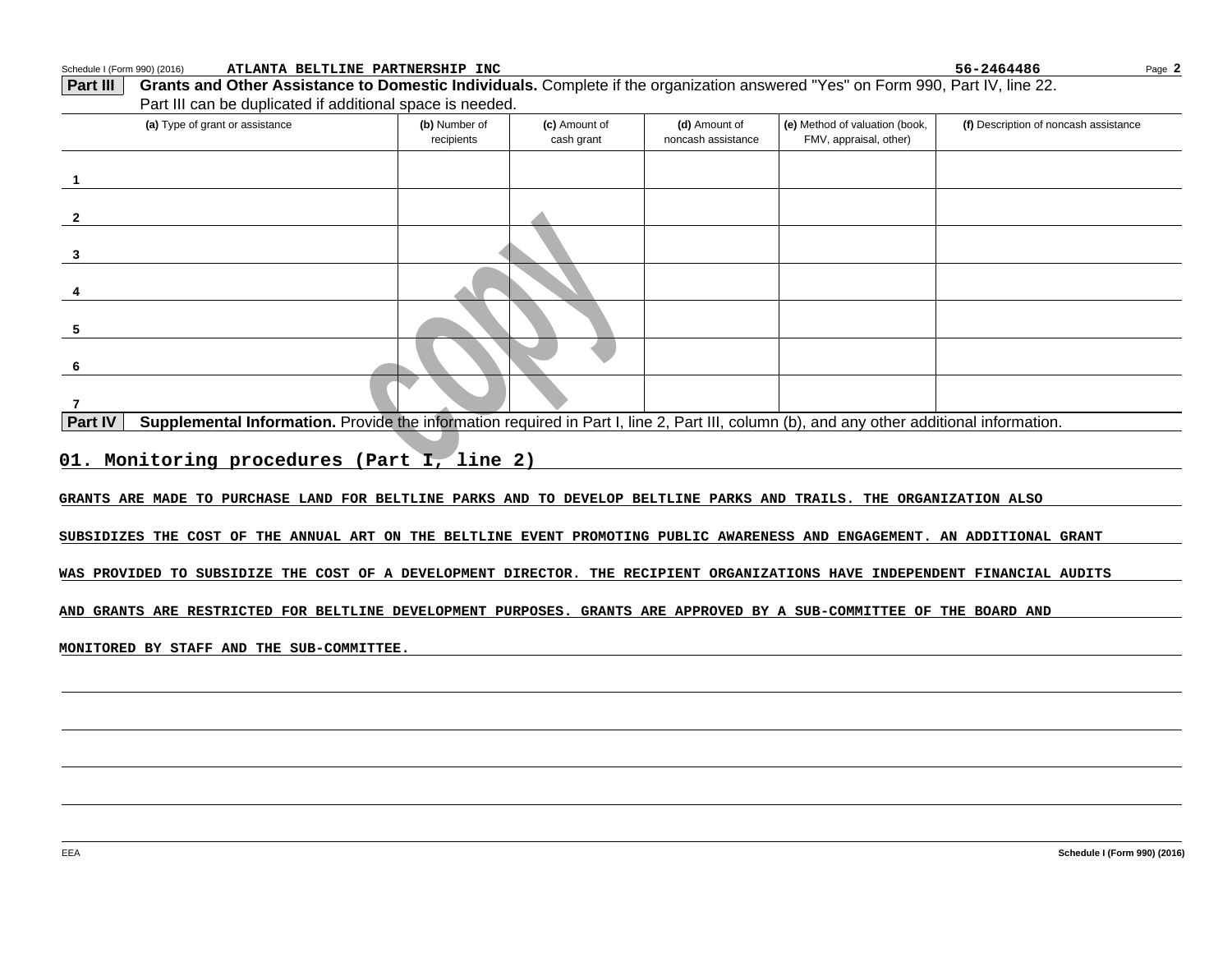Department of the Treasury Internal Revenue Service Name of the organization

# **Supplemental Information to Form 990 or 990-EZ SCHEDULE O**

**Complete to provide information for responses to specific questions on** Form 990 or 990-EZ or to provide any additional information.

**At tach to F orm 990 or 990-EZ.**

▶ Information about Schedule O (Form 990 or 990-EZ) and its instructions is at www.irs.gov/form990.

**2016 Open to Public Inspection**

OMB No. 1545-0047

**Employer identification number**

# **ATLANTA BELTLINE PARTNERSHIP INC 56-2464486**

#### **01. Member election for additional members (Part VI, line 7a)**

BY-LAWS IDENTIFY SPECIAL PARTNER ORGANIZATIONS THAT ARE ALLOWED TO APPOINT ONE MEMBER TO

THE BOARD OF DIRECTORS

**02. Form 990 governing body review (Part VI, line 11)**

THE FORM 990 IS REVIEWED IN DETAIL BY THE ORGANIZATION'S EXECUTIVE DIRECTOR

#### **03. Conflict of interest policy compliance (Part VI, line 12c)**

THE ORGANIZATION REQUIRES DISCLOSURE OF ANY CONFLICTS OF INTEREST ANNUALLY DURING ITS

ANNUAL FINANCIAL AUDIT. RELATED PARTY QUESTIONAIRES ARE REQUIRED TO BE COMPLETED BY ALL

BOARD MEMBERS AND KEY EMPLOYEES.

#### **04. CEO, executive director, top management comp (Part VI, line 15a)**

THE COMPENSATION OF THE CEO, EXECUTIVE DIRECTOR OR TOP MANAGEMENT IS REVIEWED AND APPROVED

BY THE BOARD OF DIRECTORS.

# MION REQUIRES DISCLOSURE OF ANY CONFLICTS OF INTEREST AND<br>
NCIAL AUDIT. RELATED PARTY QUESTIONAIRES ARE REQUIRED TO 1<br>
AND KEY EMPLOYEES.<br> **Examploy And AUDIT COPY CONFLICTS**<br>
ANTION OF THE CEO, EXECUTIVE DIRECTOR OR TOP M **05. Other officer or key employee compensation (Part VI, line 15b**

THE COMPENSATION OF OFFICERS AND KEY PERSONNEL IS REVIEWED AND APPROVED BY THE BOARD OF

DIRECTORS.

#### **06. Governing documents, etc, available to public (Part VI, line 19)**

THE ORGANIZATION'S FORM 990 AND OTHER PUBLIC DOCUMENTS CAN BE REVIEWED AT THE

ORGANIZATION'S OFFICE UPON REQUEST.

## **07. List of other fees for services expenses (Part IX, line 11g)**

Other service total of \$314,718 consisted of: \$84,520-CID/SSD Study; \$63,356-PR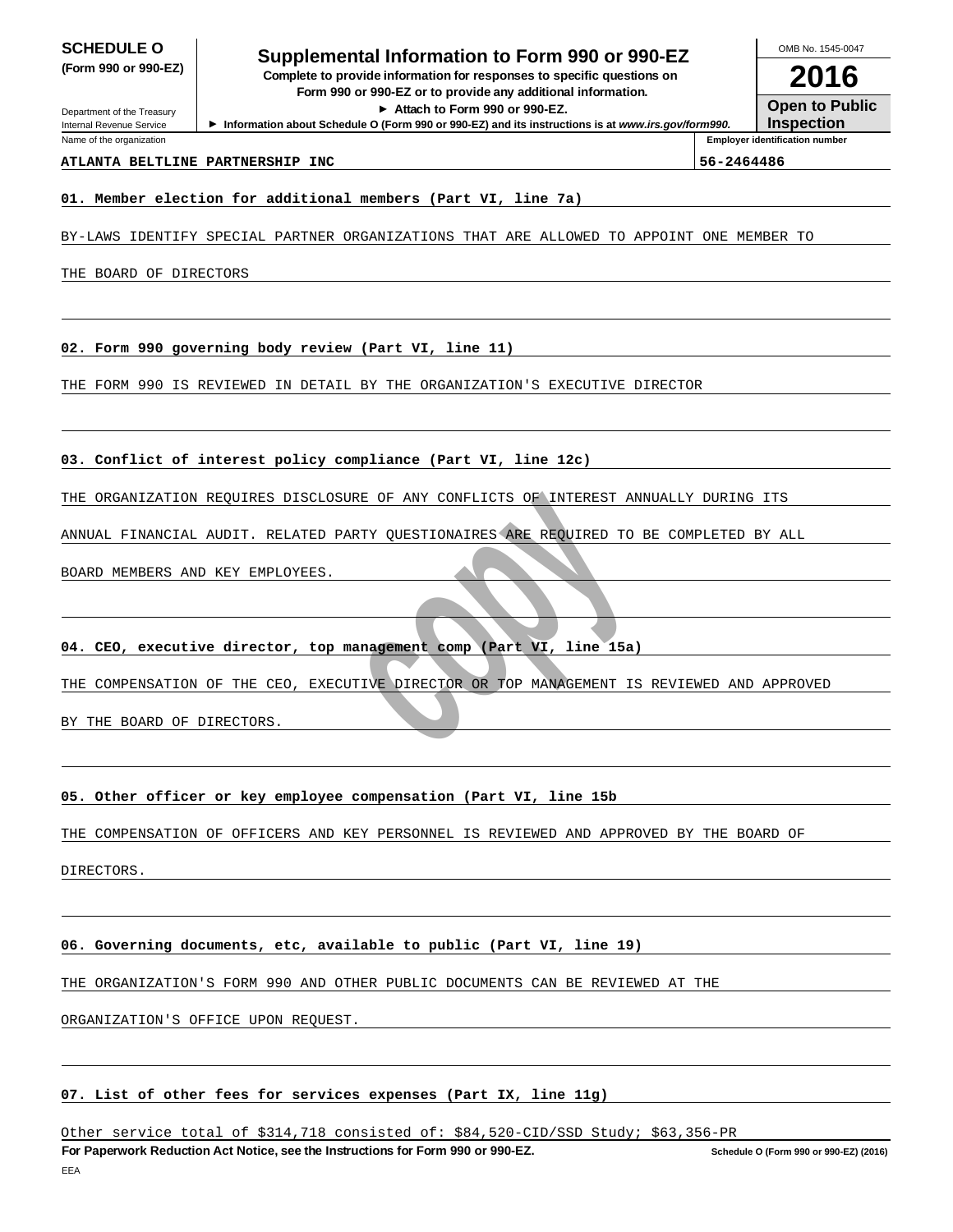| Schedule O (Form 990 or 990-EZ) (2016) | Page                           |
|----------------------------------------|--------------------------------|
| Name of the organization               | Emplover identification number |

|  | ATLANTA BELTLINE PARTNERSHIP INC | 56-2464486 |
|--|----------------------------------|------------|

Consultants; \$19,083-various Fitness and Play Day Program facilitators; \$16,575-website

costs; \$16,800- Race Day consultants and facilitators; \$7,718-database software

development and implementation; \$23,200-volunteer coordinator; \$3,440-security at various

events; \$15,360-Graphic design and creative marketing consultant; \$21,100-bus tour guides

and coordinator; \$3,000-photography; \$3,250-sanitation at various events; \$23,239-various

special events consultants; \$5,780-fireworks; \$1,950-artists and musicians; \$400-festival

setup and breakdown; \$1,865-community distribution; \$3,075-virtual office assistant;

 **copy**

\$625-payroll service fees; \$382-employee benefit service fees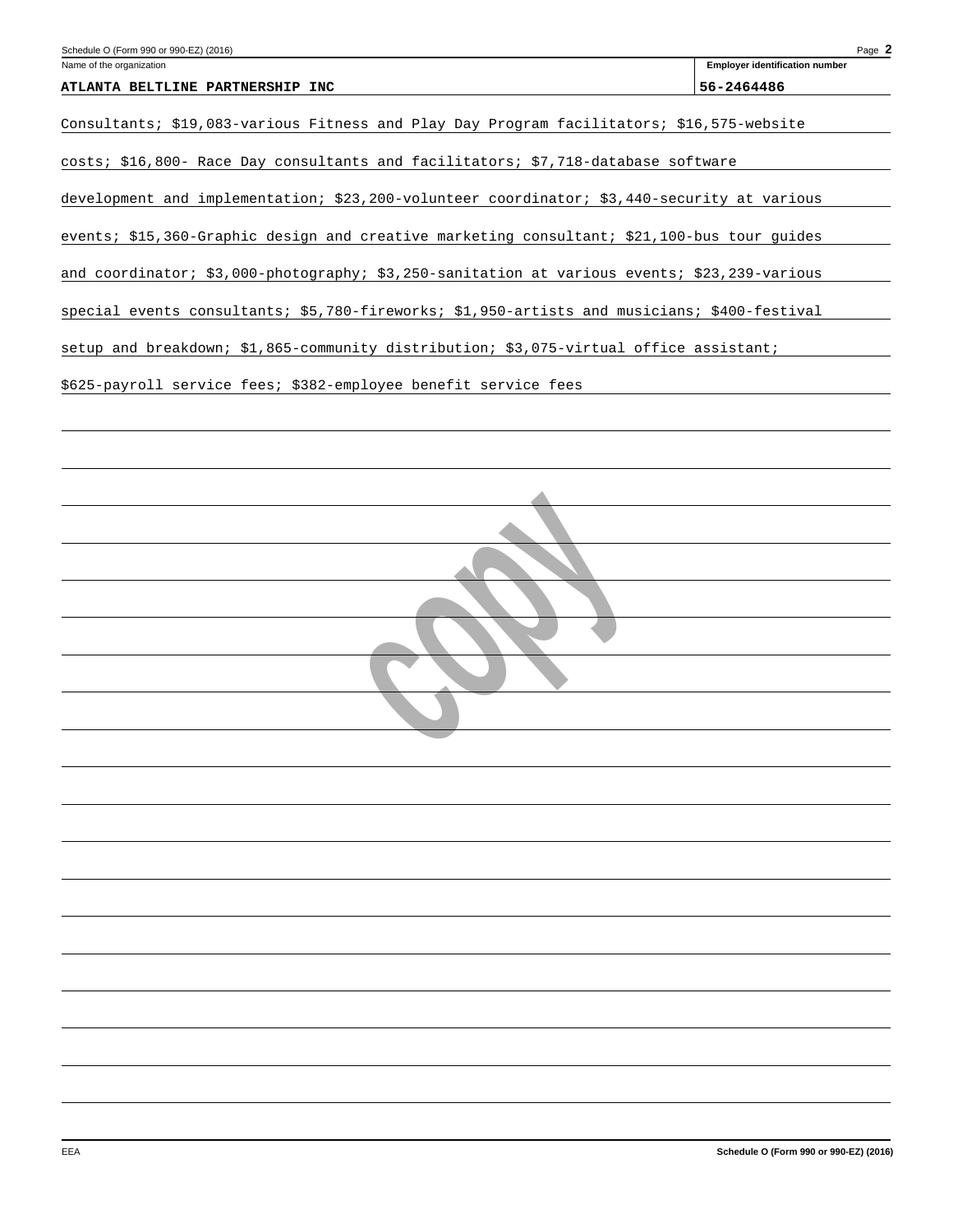| <b>Statement of Program Service Accomplishments</b>                                                                                                                             | 2016<br><b>PG01</b>                       |
|---------------------------------------------------------------------------------------------------------------------------------------------------------------------------------|-------------------------------------------|
| Name(s) as shown on return<br>ATLANTA BELTLINE PARTNERSHIP INC                                                                                                                  | Your Social Security Number<br>56-2464486 |
| Form 990-Part III(a)<br>Statement of Service Accomplishment                                                                                                                     | Statement #4                              |
| Program Service Code<br>Program Service Expenses<br>\$26566<br>Grants and allocations included in above expense \$0<br>Program Services Revenue<br>\$0                          |                                           |
| Explanation<br>EMPOWER-SOCIAL IMPACT: CATALYZE THE AFFORDABLE HOUSING, JOB CREATION, HEALTHIER LIVING AND<br>OTHER SOCIAL OBJECTIVES THAT COMPRISE THE ATLANTA BELTLINE VISION. |                                           |
|                                                                                                                                                                                 |                                           |

 $\Gamma$